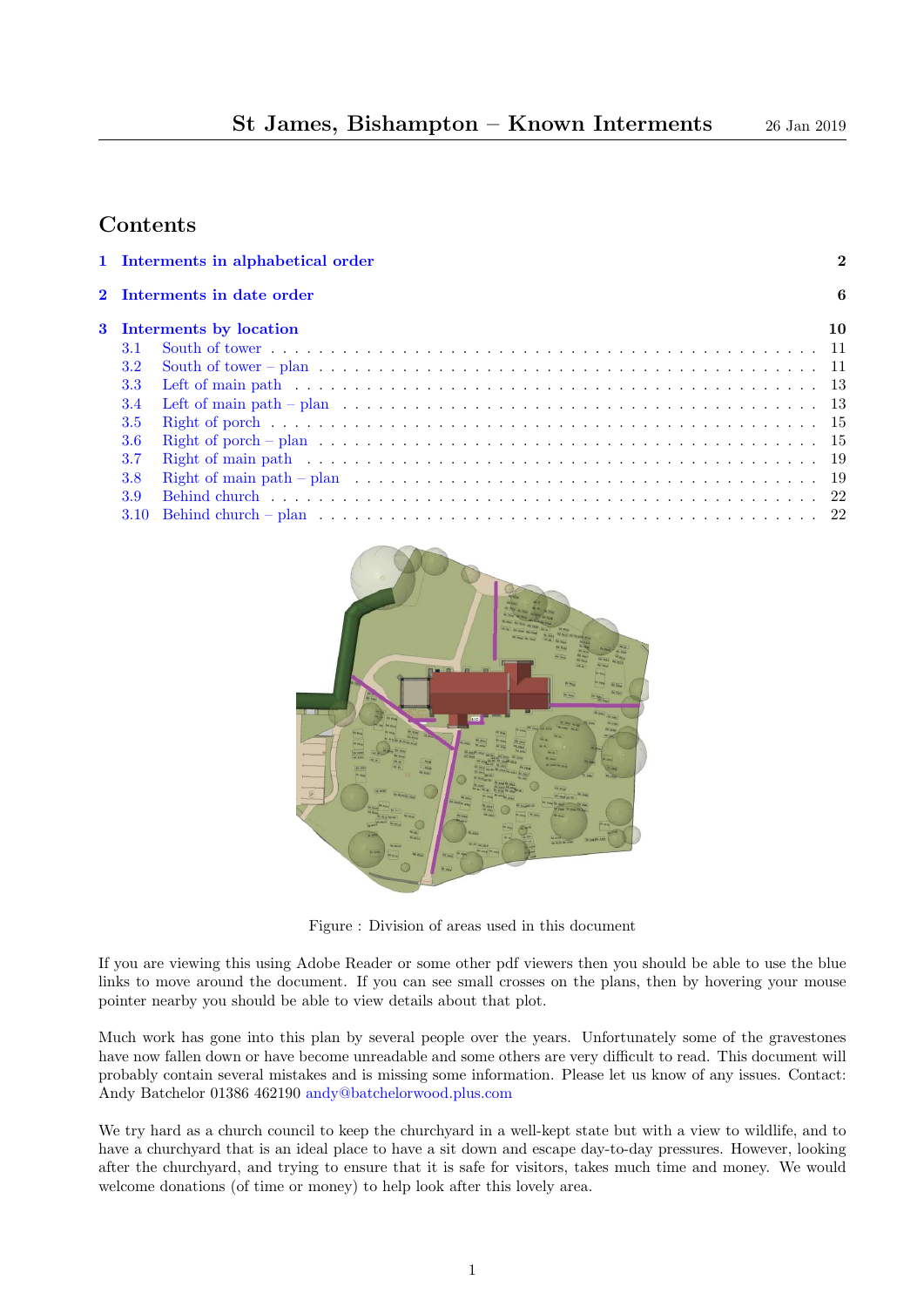# <span id="page-1-0"></span>1 Interments in alphabetical order

| Name                  | Year     | Ref              | Page      |                     |              |                  |           |
|-----------------------|----------|------------------|-----------|---------------------|--------------|------------------|-----------|
| <b>ADAMS J D</b>      | 1980     | R <sub>163</sub> | 11        | Name                | Year         | Ref              | Page      |
| <b>AINGE E</b>        | 1994     | R <sub>180</sub> | 11        | <b>BROOKES J W</b>  | 1898         | S399             | 20        |
| <b>AINGE F M</b>      | 1988     | S386             | 20        | <b>BROOKES J</b>    | 1931         | R144             | 14        |
| <b>AINGE G A</b>      | 1950     | S304             | <b>20</b> | <b>BROOKES S</b>    | 1866         | R102             | 14        |
| <b>AINGE M</b>        | 1959     | S304             | <b>20</b> | <b>BROOKES S</b>    | 1890         | S398             | 20        |
| <b>AINGE P R</b>      | 1985     | S386             | <b>20</b> | <b>BROOKES W</b>    | 1918         | S344             | 20        |
| <b>AINGE S J R</b>    | 1936     | S347             | <b>20</b> | <b>CHANDLER E</b>   | 1855         | S349             | 20        |
| <b>ALDRIDGE B S F</b> | 1985     | T519             | 23        | <b>CHANDLER G</b>   | 1957         | <b>T507</b>      | 23        |
| <b>ALLEN J W</b>      | $2010\,$ | $\rm{T}554$      | 23        | <b>CHANDLER J M</b> | 1908         | T504             | 23        |
| <b>ALLEN T M</b>      | 2008     | R998             | 14        | <b>CHANDLER J</b>   | 1867         | S349             | 20        |
| <b>AMBROSE J C</b>    | 1962     | $\rm R126$       | 14        | <b>CHANDLER J</b>   | 1887         | S <sub>402</sub> | 20        |
| <b>ANDREW E</b>       | 1973     | R101             | 14        | <b>CHANDLER J</b>   | 1925         | T504             | 23        |
| <b>ANDREWS D M</b>    | 1972     | S383             | <b>20</b> | <b>CHANDLER M M</b> | 1885         | T504             | 23        |
| <b>ANDREWS H L</b>    | 1992     | S383             | <b>20</b> | <b>CHANDLER M</b>   | 1834         | S <sub>402</sub> | 20        |
| <b>ANDREWS L F</b>    | 1976     | S322             | <b>20</b> | <b>CHANDLER T</b>   | 1824         | S349             | 20        |
| ANDREWS L J           | 1987     | S322             | <b>20</b> | <b>CLARKE MA</b>    | 1983         | R <sub>140</sub> | 14        |
| ANSELL F J            | 1962     | $\rm S302$       | <b>20</b> | <b>CLARKE S J</b>   | 2013         | R200             | 14        |
| <b>ANSELL J W</b>     | 1930     | S319             | <b>20</b> | <b>CLARKE T E</b>   | 1949         | R <sub>140</sub> | 14        |
| <b>ANSELL L F</b>     | 1994     | T532             | 23        | COCKBILL C A        | 2010         | R192             | 14        |
| ANSELL L M            | 1972     | $\rm S302$       | <b>20</b> | <b>COCKBILL G H</b> | 2003         | R192             | 14        |
| <b>ANSELL M</b>       | 1943     | S319             | <b>20</b> | <b>COLLINS E</b>    | 1940         | S378             | 20        |
| ANSELL P J            | 2007     | S <sub>409</sub> | <b>20</b> | <b>COLLINS H</b>    | 1944         | S378             | 20        |
| <b>ANSELL S</b>       | 1925     | S319             | <b>20</b> | COOKSON D A         | 2008         | R181             | 11        |
| <b>ATKINSON R L</b>   | 1896     | <b>T506</b>      | 23        | <b>COOKSON R A</b>  | 1993         | R181             | 11        |
| <b>BAKEWELL F N</b>   | 1964     | $\rm{T}524$      | 23        | <b>COOMBS G G</b>   | 1932         | S346             | 20        |
| <b>BAKEWELL H B</b>   | 1989     | T524             | 23        | <b>COOMBS S A</b>   | 1900         | S346             | 20        |
| <b>BAMBURY E M</b>    | 1977     | S382             | 20        | COWLEY R A          | 2018         | S419             | 15        |
|                       |          |                  |           | <b>COWLEY W L</b>   | 2016         | S419             | 15        |
| <b>BAMBURY F S</b>    | 1972     | S382             | 20        | COX E R             | 1968         | <b>T555</b>      | 23        |
| <b>BARBARO SL</b>     | 2019     | T572             | 23        | COX J R             | 1979         | $\rm{T}555$      | 23        |
| <b>BARRETT B G</b>    | 2006     | <b>T530</b>      | 23        | <b>CRAWFORD S G</b> | 2003         | $\rm{T}525$      | 23        |
| <b>BARRETT F W</b>    | 1997     | $\rm T530$       | 23        | CROUCH M A          | 1979         | S375             | 20        |
| <b>BARTON K G</b>     | 1972     | R <sub>151</sub> | 11        | <b>CROUCH W</b>     | 1976         | S375             | 20        |
| <b>BAUGH N</b>        | 1998     | R184             | 14        | <b>CULL A</b>       |              | R104             | 14        |
| <b>BAYLES H</b>       | 1837     | S354             | <b>20</b> | $\textsc{CULL}$ R   | 1870         | R104             | 14        |
| <b>BAYLES J</b>       |          | S353             | <b>20</b> | <b>CULL S J</b>     |              | R <sub>104</sub> | 14        |
| BENNETT E M           | 1997     | R162             | 11        | <b>CURNOCK A</b>    | 1725         | S313             | 20        |
| BENNETT G P           | 1991     | $\rm R177$       | $11\,$    | <b>CURNOCK A</b>    | 1775         | S313             | <b>20</b> |
| BENNETT P G A         | 2008     | R177             | 11        | <b>CURNOCK H</b>    |              |                  |           |
| <b>BEST J</b>         | 1766     | S311             | <b>20</b> | <b>CURNOCK J</b>    | 1869<br>1870 | R123<br>R123     | 14<br>14  |
| <b>BEST M</b>         |          | S436             | <b>20</b> |                     |              |                  |           |
| <b>BIDDLE G</b>       | 1882     | S318             | <b>20</b> | <b>CURNOCK L</b>    | 1756         | $\rm S313$       | <b>20</b> |
| <b>BIDDLE H</b>       | 1896     | S318             | <b>20</b> | <b>CURNOCK L</b>    | 1763         | $\rm S313$       | <b>20</b> |
| <b>BLUCK E</b>        | 1899     | S307             | <b>20</b> | <b>CURNOCK R</b>    | 1775         | $\rm S313$       | <b>20</b> |
| <b>BLUCK H</b>        | 1901     | S307             | <b>20</b> | <b>CURNOCK W</b>    | 1823         | $\rm S313$       | <b>20</b> |
| <b>BLUCK J</b>        | 1930     | S307             | <b>20</b> | <b>CUTTRISS E</b>   | 1993         | <b>T533</b>      | 23        |
| <b>BOSWORTH F C</b>   | 1987     | R <sub>166</sub> | 11        | <b>CUTTRISS L H</b> | 1993         | T533             | 23        |
| BREWIN L A            | $2012\,$ | R <sub>157</sub> | 11        | DAVIDSON M P        | 2016         | S415             | 15        |
| <b>BROICH E M</b>     | 1987     | R <sub>168</sub> | 11        | DAVIS G             | 1905         | R996             | 14        |
| <b>BROICH H W</b>     | 2005     | R <sub>168</sub> | 11        | DAVIS H J           | 2007         | R170             | 11        |
| <b>BROOKES A</b>      | 1939     | S344             | <b>20</b> | DAVIS J             | 1990         | R170             | 11        |
| <b>BROOKES E</b>      | 1970     | R130             | 14        | DAVIS <sub>S</sub>  | 1888         | R996             | 14        |
| <b>BROOKES F</b>      | 1887     | R144             | 14        | DAY C               | 1964         | S306             | <b>20</b> |
| <b>BROOKES H</b>      | 1963     | R129             | 14        | DAY E C             | $\,2012$     | $\rm S306$       | <b>20</b> |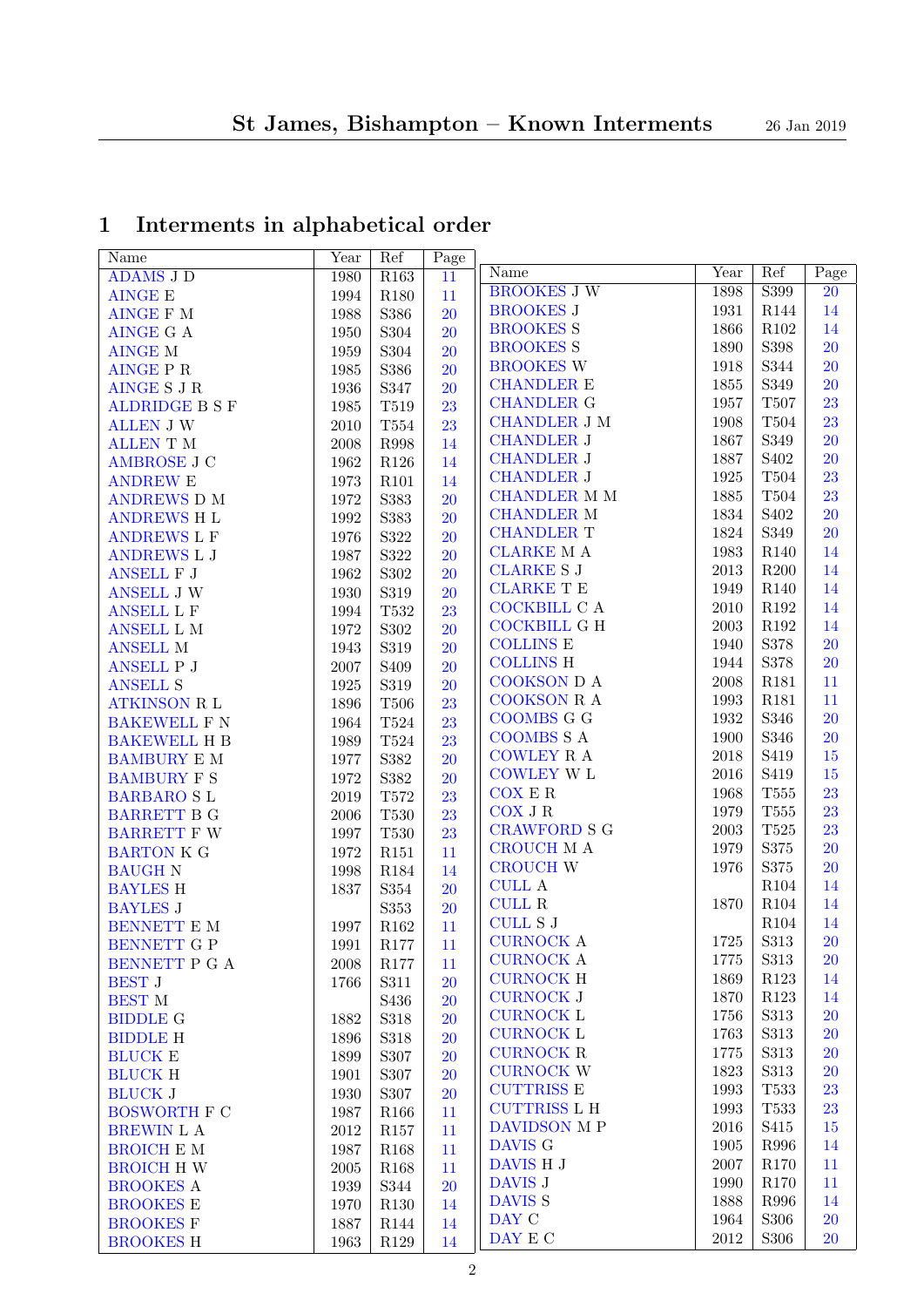| Name                            | Year     | Ref              | $\overline{P}$ age | Name                      | Year       | Ref              | Page            |
|---------------------------------|----------|------------------|--------------------|---------------------------|------------|------------------|-----------------|
| DAY E                           | 1921     | S323             | 20                 | <b>GOUGH M N</b>          | 2005       | <b>T538</b>      | $\overline{23}$ |
| DAY ${\cal F}$ J                | 1944     | S306             | <b>20</b>          | <b>GOUGH R A</b>          | $2015\,$   | T569             | 23              |
| DAY F W                         | $1975\,$ | S303             | 20                 | <b>GREEN E</b>            | 1868       | S392             | 20              |
| DAY G $\boldsymbol{\mathrm{E}}$ | $2015\,$ | S422             | 20                 | GREEN E                   | 1898       | S392             | 20              |
| DAY G                           | 1906     | S324             | 20                 | <b>GREEN J</b>            | 1831       | S <sub>406</sub> | 20              |
| DAY J ${\bf R}$                 | 1945     | <b>S308</b>      | 20                 | <b>GREEN J</b>            | 1868       | S392             | 20              |
| DAY M J                         | 1990     | S303             | 20                 | <b>GREENALL G H</b>       | 1896       | S343             | 20              |
| DAY M                           | 1922     | S324             | 20                 | <b>GROVE E D</b>          | 1974       | ${\it R}154$     | 11              |
| DAY R J                         | 1966     | S308             | 20                 | <b>GROVE G A T</b>        | 1973       | ${\it R}154$     | 11              |
| DEW D R                         | $2012\,$ | R191             | 14                 | <b>HAMBLIN J</b>          | 1872       | R114             | 14              |
| DEW J L                         | $\>2012$ | R191             | 14                 | <b>HAMBLIN M</b>          | 1876       | R114             | 14              |
| DEW K ${\bf R}$                 | 2005     | R191             | 14                 | <b>HAMPTON V</b>          | 1973       | S374             | 20              |
| <b>DOBIE N</b>                  | $2011\,$ | <b>T550</b>      | 23                 | HANDS H K E               | 2017       | S301             | 20              |
| <b>DORRELL J</b>                | 1868     | S397             | <b>20</b>          | <b>HANDS H</b>            | 1991       | S301             | 20              |
| DORRELL N J                     | $\,2016$ | S416             | 15                 | <b>HANDS T</b>            | 1881       | S395             | <b>20</b>       |
| <b>DORRELL S</b>                | 1866     | S397             | 20                 | <b>HARDING G D</b>        | 2016       | S414             | $15\,$          |
| DOWNING J R J                   | 2000     | R186             | 14                 | <b>HARRIS A T</b>         | 1945       | $\rm T510$       | 23              |
| EASTWOOD E                      | 1998     | R161             | 14                 | <b>HARRIS A</b>           | 1968       | $\rm T510$       | 23              |
| <b>ELKIN</b> D D                | 1988     | R169             | 11                 | HARRIS E D                | 1997       | T541             | 23              |
| <b>EWINS E</b>                  | 1930     | $\rm T505$       | 23                 | HARRIS E W                | 1971       | S389             | <b>20</b>       |
| <b>EWINS H</b>                  | 1917     | $\rm T505$       | 23                 | HARRIS F M                | 1987       | $\rm T510$       | 23              |
| <b>EWINS J</b>                  | 1906     | $\rm T505$       | 23                 | <b>HARRIS J</b>           | 1905       | S357             | <b>20</b>       |
| <b>FARLEY M</b>                 | 1749     | S314             | <b>20</b>          | <b>HARRIS J</b>           | 1962       | $\rm T520$       | 23              |
| <b>FARLY R</b>                  | 1682     | S435             | <b>20</b>          | <b>HARRIS L</b>           | 1964       | $\rm T520$       | 23              |
| <b>FARLY W</b>                  | 1686     | S435             | <b>20</b>          | HARRIS M E                | $\,2015$   | $\rm T564$       | 23              |
| FAWCETT C F                     | $2000\,$ | R187             | 14                 | HARRIS S A                | 1927       | S357             | <b>20</b>       |
| <b>FIRKINS E</b>                | 1876     | S335             | <b>20</b>          | HASSELL R K               | 1998       | $\rm R185$       | 14              |
| FIRKINS G J                     | 1868     | S338             | <b>20</b>          | HASSELL W H               | 2009       | $\rm R185$       | 14              |
| FIRKINS M A                     | 1868     | S337             | <b>20</b>          | HAYNES A A                |            | S381             | <b>20</b>       |
| FIRKINS M                       | 1829     | S340             | 20                 | <b>HAYNES J</b>           | 1949       | S333             | <b>20</b>       |
| <b>FIRKINS M</b>                | 1871     | S339             | 20                 | HAYNES V M                | 1966       | S333             | <b>20</b>       |
| FIRKINS T P                     | 1880     | S407             | <b>20</b>          | <b>HAYTER E</b>           | $2017\,$   | S417             | $15\,$          |
| <b>FIRKINS W</b>                | 1860     | S340             | 20                 | <b>HEMMING A</b>          | 1963       | S388             | <b>20</b>       |
| <b>FISHER D S</b>               | 1943     | $\rm S316$       | <b>20</b>          | <b>HEMMING E</b>          | 1974       | $\rm R157$       | 11              |
| <b>FISHER I J</b>               | 1994     | T531             | 23                 | HEMMING P R               | 1981       | $\rm R157$       | 11              |
| FISHER L G                      | 1991     | S317             | <b>20</b>          | <b>HEMMING R</b>          | 1928       | S388             | <b>20</b>       |
| FISHER R W J                    | 1994     | $\rm T531$       | 23                 | HEWITT A                  | 1870       | R115             | 14              |
| <b>FISHER R</b>                 | 1984     | $\rm S317$       | <b>20</b>          | <b>HODGKINS S</b>         | 1810       | S328             | <b>20</b>       |
| <b>FLETCHER J</b>               | 1878     | R115             | 14                 | HORDER A J                | $\,2009\,$ | S420             | <b>20</b>       |
| <b>FLETCHER M</b>               | 1869     | R115             | 14                 | <b>HUMPHREYS C</b>        | 1989       | R160             | 11              |
| <b>FOLLOWS J E</b>              | 1980     | T518             | 23                 | <b>HURDMAN E</b>          | 1889       | S387             | <b>20</b>       |
| <b>FOLLOWS M S</b>              | 1923     | $\rm R105$       | 14                 | <b>HURDMAN M</b>          | 1912       | S387             | <b>20</b>       |
| <b>FOLLOWS R M</b>              |          |                  | 23                 | <b>JACKSON A E</b>        |            |                  |                 |
| FORD A A                        | 1984     | T518             |                    | <b>JACKSON I I</b>        | 1996       | R174             | 11              |
|                                 | 1991     | $\rm R172$       | 11                 |                           | 1998       | R174             | 11              |
| FORD E                          | 1881     | R103             | 14                 | <b>JESSON MP</b>          | 1994       | R193             | 14              |
| FORD M                          | 1855     | R103             | 14                 | <b>JESSON R E W</b>       | 2004       | R193             | 14              |
| FOSTER A M                      | 1976     | S <sub>404</sub> | <b>20</b>          | <b>JONES A H D</b>        | 1994       | R196             | 11              |
| <b>FULLER G H</b>               | 1995     | R176             | 11                 | <b>JONES A W</b>          | 1942       | S373             | 20              |
| <b>GARDNER F</b>                | 1922     | R143             | 14                 | <b>JONES C E</b>          | 1944       | S373             | <b>20</b>       |
| <b>GOLDING D S</b>              | 2008     | S410             | 15                 | $\text{JONES}\to\text{M}$ | 1981       | S370             | <b>20</b>       |
| <b>GOLDING G O</b>              | 1991     | S410             | 15                 | <b>JONES G E</b>          | 1988       | S411             | 15              |
| <b>GOUGH A L</b>                | 1991     | T526             | 23                 | JONES G $\cal E$          | 2006       | S370             | <b>20</b>       |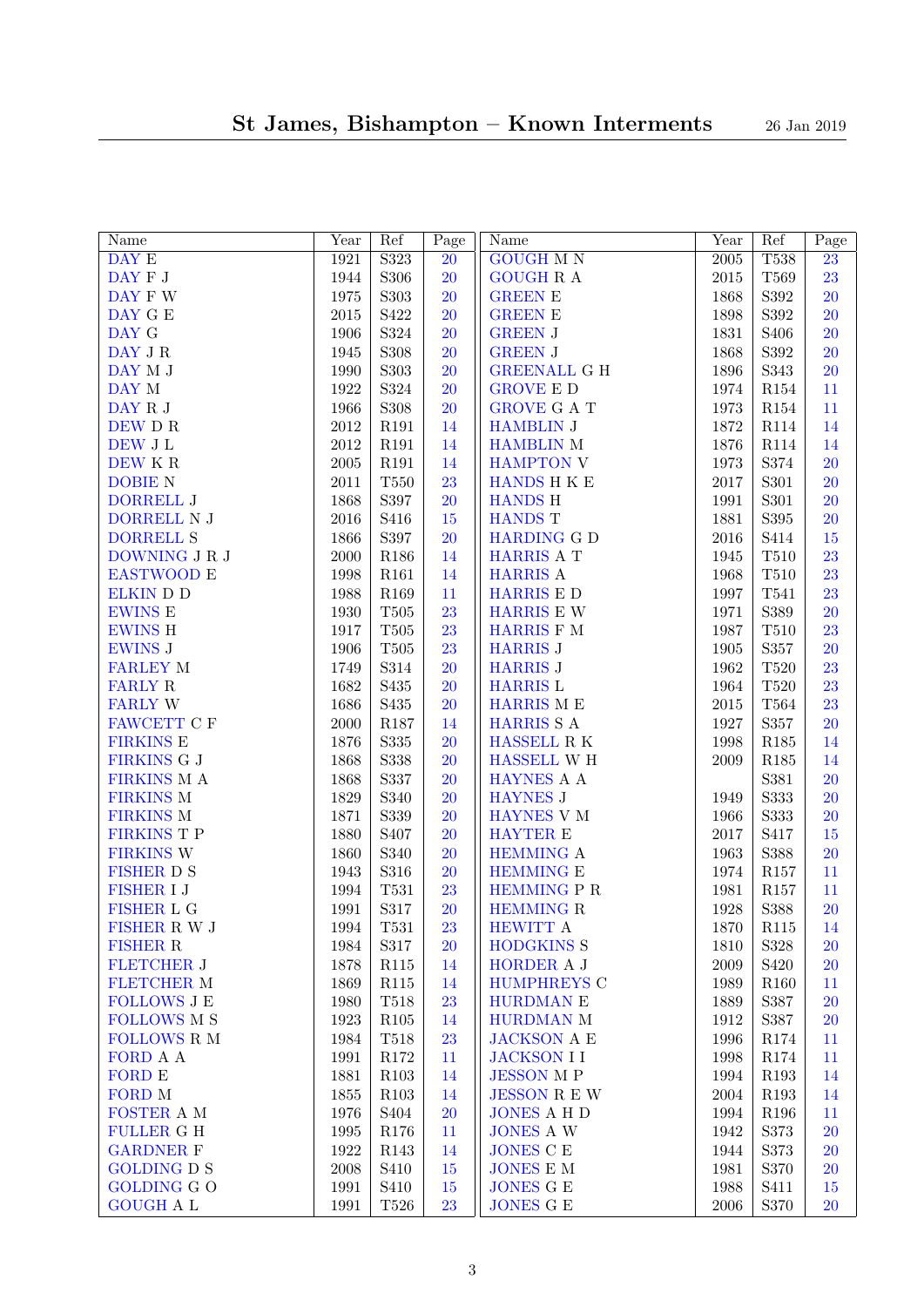| Name               | Year       | Ref              | $\overline{P}$ age | Name                  | Year       | Ref               | Page            |
|--------------------|------------|------------------|--------------------|-----------------------|------------|-------------------|-----------------|
| <b>JONES G</b>     | 1994       | S411             | $\overline{15}$    | <b>NIBLETT B</b>      | 1878       | $\overline{S400}$ | $\overline{20}$ |
| <b>JONES K S</b>   | 1984       | R164             | 11                 | NIBLETT $\mathbf E$ J | 1980       | R157              | 11              |
| <b>JONES L M</b>   | $2000\,$   | $\rm{T}534$      | 23                 | NIBLETT $\mathbf E$ M | 1938       | S359              | 20              |
| <b>JONES L</b>     | $\,2003\,$ | $\rm{T}535$      | 23                 | NIBLETT E             | 1881       | S <sub>400</sub>  | <b>20</b>       |
| <b>JONES P G</b>   | 1999       | $\rm{T}535$      | 23                 | NIBLETT J             | 1955       | S359              | <b>20</b>       |
| <b>JONES R K</b>   | $\,2013$   | $\rm{T}534$      | 23                 | NIBLETT W             | 1877       | S <sub>401</sub>  | <b>20</b>       |
| <b>KINMAN W</b>    | 1714       | $\rm S355$       | <b>20</b>          | NIVEN A               | 1872?      | $\rm R127$        | 14              |
| <b>KNIGHT G</b>    | 1840       | R133             | 14                 | NIVEN A               | 1907       | R127              | 14              |
| <b>KNIGHT L</b>    | 1901       | R133             | 14                 | NIVEN H               | 1890       | $\rm R127$        | 14              |
| <b>LAMPITT F W</b> | 1960       | $\rm T503$       | 14                 | NIVEN M               | 1902       | $\rm R127$        | 14              |
| <b>LAMPITT G G</b> | $\,2006\,$ | $\rm T503$       | 14                 | PANTING J             | 1931       | $\rm R128$        | 14              |
| LANE E M ${\bf R}$ | $2017\,$   | $\rm T516$       | 23                 | <b>PARRY F</b>        | 1990       | $\rm R165$        | 11              |
| <b>LANE E</b>      | 1764       | S367             | <b>20</b>          | PARRY TH              | 1985       | $\rm R165$        | 11              |
| LANE J E           | 1800       | S361             | <b>20</b>          | PEARCE A M            | 2015       | R169              | 11              |
| <b>LANE M</b>      | 1754       | S367             | <b>20</b>          | PEARCE M D            | 2013       | R169              | 11              |
| LANE R A J         | 1991       | T516             | 23                 | <b>PERKS J</b>        | 1933       | $\rm{T}555$       | 23              |
| <b>LANE R</b>      | 1767       | S363             | <b>20</b>          | PERKS R               | 1934       | $\rm{T}555$       | 23              |
| LEE P C            | 2014       | S418             | $15\,$             | PETERS F W            | 1975       | $\rm R158$        | 11              |
| LEE R F            | $2017\,$   | S418             | $15\,$             | PETRIE-HAY W G        | 1989       | ${\it R}134$      | 14              |
| LEWIS DK           | $1972\,$   | $\rm R152$       | 11                 | PITTS M               | 1890       | R113              | 14              |
| LIDSEY J           | 1895       | R117             | 14                 | POOLE A J             | 2009       | <b>T558</b>       | 23              |
| <b>LIDSEY Z</b>    | 1906       | <b>R117</b>      | 14                 | POOLE D               | $\,2005\,$ | $\rm{T}558$       | 23              |
| <b>LISTER C</b>    | 1990       | R171             | 11                 | POOLE O J             | 2000       | <b>T537</b>       | 23              |
|                    | 2005       | R171             | 11                 | <b>POOLESS</b>        | 2006       | $\rm T557$        | 23              |
| <b>LISTER O</b>    |            |                  |                    |                       |            |                   |                 |
| LLOYD A            | 1934       | S362             | <b>20</b>          | POWLES E F            | 1980       | S385              | 20              |
| LUCK A S           | 1973       | R155             | 11                 | POWLES M M            | $\,2003\,$ | S385              | <b>20</b>       |
| LUCK L E           | $1975\,$   | $\rm R155$       | 11                 | REDMAN M J            | 1997       | $\rm{T}528$       | 23              |
| <b>LUDLOW C</b>    | 1978       | S384             | <b>20</b>          | REEVES A              | 1946       | R141              | 14              |
| <b>LUDLOW E</b>    | 1939       | R108             | 14                 | REEVES J T            | 1929       | R141              | 14              |
| LUDLOW J G         | 1976       | S384             | <b>20</b>          | <b>RIGG L</b>         | $\,2014$   | <b>T540</b>       | 23              |
| <b>LUDLOW J I</b>  | $\,2002\,$ | R189             | 14                 | RIGHTON A H           | 1920       | S347              | <b>20</b>       |
| <b>LUDLOW R</b>    | $1955\,$   | R108             | 14                 | ROBERTSON H K         | $2012\,$   | <b>T566</b>       | 23              |
| <b>MALINS S</b>    | 1929       | R101             | 14                 | ROBERTSON K S         | 1993       | R182              | 11              |
| <b>MALINS W</b>    | $1925\,$   | R101             | 14                 | RUSSELL M             | 1804       | S329              | 20              |
| <b>MALLINS A S</b> | 1966       | ${\bf R}995$     | 14                 | RUSSELL W             | 1800       | S329              | <b>20</b>       |
| <b>MALLINS R</b>   | 1965       | R995             | 14                 | <b>SALE</b> M A       | 1987       | T522              | 23              |
| <b>MASTER W</b>    | 1766       | S309             | 20                 | SALISBURY A J         | 1930       | T509              | 23              |
| MASTERS C E        | 1968       | S305             | <b>20</b>          | <b>SALISBURY B J</b>  | 2015       | S416              | 15              |
| <b>MAYOLL S</b>    | 1885       | R <sub>104</sub> | 14                 | SALISBURY C J         | 1987       | T508              | 23              |
| <b>MILES G</b>     | 2014       | T536             | 23                 | <b>SALISBURY L</b>    | 1966       | T509              | 23              |
| MILES P C          | $\,2004\,$ | T536             | 23                 | <b>SALISBURY T</b>    | 1932       | T511              | 23              |
| MORRIS G A         | 1999       | T529             | 23                 | <b>SANDERS B D</b>    | 1975       | R153              | 11              |
| MORRIS G W         | 1992       | S412             | 15                 | SANDERS H A L         | 1982       | R153              | 11              |
| MORRIS G           | 1954       | S369             | <b>20</b>          | <b>SANDERS J</b>      | 2010       | R993              | 11              |
| MORRIS M A         | 1969       | S369             | <b>20</b>          | <b>SEABRIGHT H</b>    | 1956       | S391              | <b>20</b>       |
| MORRIS MLB         | $\,2005\,$ | S412             | 15                 | <b>SEABRIGHT K J</b>  | 1941       | S391              | <b>20</b>       |
| <b>MORRIS M</b>    | 1997       | T529             | 23                 | <b>SEABRIGHT S E</b>  | 1963       | S391              | <b>20</b>       |
| <b>MOSS H</b>      | 1931       | T501             | 14                 | <b>SHELTON J</b>      | 1929       | S379              | <b>20</b>       |
| MOULE S R          | $\,2016$   | R <sub>157</sub> | 11                 | <b>SHERWOOD E E</b>   | 1955       | S368              | <b>20</b>       |
| NASH D W           | $\,2009\,$ | T <sub>556</sub> | 23                 | <b>SHERWOOD F</b>     | 1947       | S368              | <b>20</b>       |
| NEWBURY A J E      | 1994       | R <sub>179</sub> | 11                 | SHOPLAND L J          | 1988       | T513              | 23              |
| NEWBURY K A        | 1998       | R179             | 11                 | <b>SHOWELL J P D</b>  | 1974       | R134              | 14              |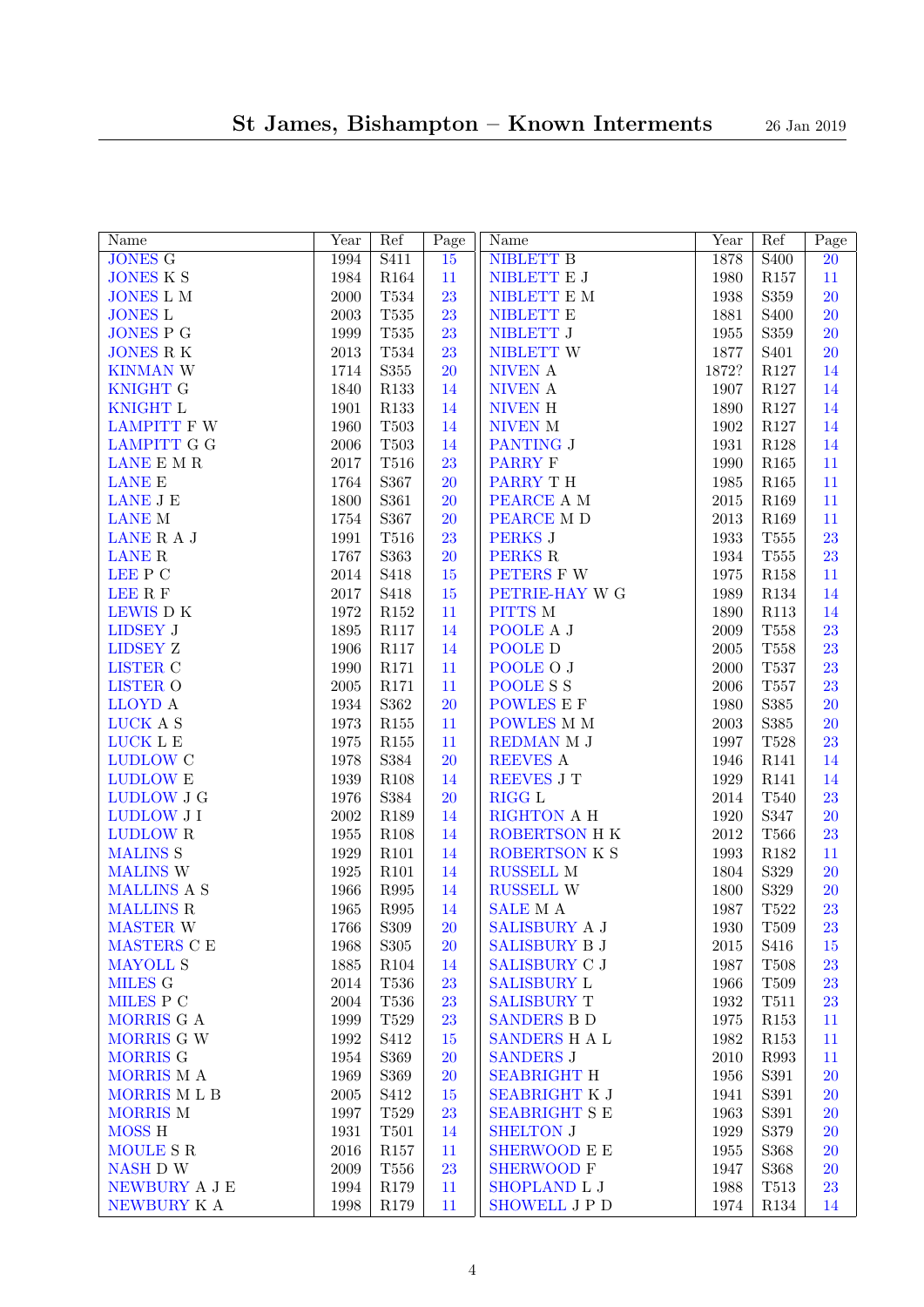| Name                 | Year              | Ref               | $\overline{P}$ age | Name                       | Year       | Ref                          | Page      |
|----------------------|-------------------|-------------------|--------------------|----------------------------|------------|------------------------------|-----------|
| <b>SMALES E M</b>    | $\overline{2002}$ | R <sub>167</sub>  | $\overline{11}$    | <b>STINTON C</b>           | 1921       | R112                         | 14        |
| <b>SMALES R</b>      | 1987              | R167              | 11                 | <b>STINTON G</b>           | 1906       | R112                         | 14        |
| <b>SMITH E A</b>     | 1944              | S366              | 20                 | <b>STONYER H E</b>         | 1946       | $\rm R139$                   | 14        |
| <b>SMITH E</b>       | 1942              | T521              | 23                 | <b>STONYER S</b>           | 1940       | $\rm R139$                   | 14        |
| <b>SMITH F R</b>     | 1938              | S366              | 20                 | $\quad$ SWINGLE A $\cal E$ | 2007       | R997                         | 14        |
| <b>SMITH G F</b>     | $\,2001\,$        | S421              | 20                 | $\quad$ SWINGLE E $F$      | 2016       | R997                         | 14        |
| <b>SMITH G M</b>     | 1991              | S364              | 20                 | SWINGLER A W               | 1975       | R159                         | 11        |
| <b>SMITH G M</b>     | $\>2002$          | S365              | 20                 | <b>SWINGLER B E</b>        | 2003       | R159                         | 11        |
| <b>SMITH H F</b>     | 1971              | S365              | 20                 | <b>TANDY M</b>             | 1729       | S325                         | 20        |
| <b>SMITH H J</b>     | 1987              | S421              | 20                 | TANK R                     | 1988       | $\rm{T}552$                  | 23        |
| <b>SMITH H</b>       | 1945              | T521              | 23                 | TANK SH                    | 2010       | T553                         | 23        |
| <b>SMITH H</b>       | 1973              | S364              | 20                 | TARVER F E                 | 2015       | $\rm T565$                   | 23        |
| <b>SMITH J</b>       | 1694              | S <sub>405</sub>  | 20                 | TREDWELL M                 | 1875       | S <sub>402</sub>             | 20        |
| SMITH M J            | 1988              | S421              | 20                 | TREDWELL M                 | 1956       | S434                         | 20        |
| SOUTHAM M E W        | 1976              | S390              | 20                 | TREDWELL W                 | 1965       | S434                         | 20        |
| <b>SOUTHAM P C</b>   | 1974              | S390              | 20                 | TRUSWELL L J               | 2008       | ${\bf R}994$                 | 11        |
| <b>SPIERS A E</b>    | 1924              | $\rm R138$        | 14                 | TURNER V G                 | 2001       | R188                         | 14        |
| <b>SPIERS B</b>      | 1883              | R142              | 14                 | <b>VALLANCE G E</b>        | $2000\,$   | R195                         | 14        |
| <b>SPIERS E</b>      | 1882              | $\rm R145$        | 14                 | WARD E A                   | 2014       | $\rm T562$                   | 23        |
| <b>SPIERS E</b>      | 1900              | $\rm R139$        | 14                 | WARD N J                   | 2015       | T562                         | 23        |
| <b>SPIERS E</b>      | 1906              | $\rm R137$        | 14                 | WARNER C T M               | 1995       | R175                         | 11        |
| <b>SPIERS G</b>      | 1909              | $\rm R137$        | 14                 | <b>WARNER D F</b>          | $\,2001\,$ | $\rm R175$                   | 11        |
| <b>SPIERS J</b>      | 1890              | R139              | 14                 | WARNER P M                 | 1978       | S376                         | 20        |
| <b>SPIERS J</b>      | 1895              | $\rm R136$        | 14                 | WASE A L                   | 1997       | $\rm T527$                   | 23        |
| <b>SPIERS M</b>      | 1858              | $\rm S315$        | 20                 | <b>WASE C</b>              | 1995       | $\rm R178$                   | 11        |
| <b>SPIERS M</b>      | 1876              | $\rm S315$        | 20                 | WATTS G                    | 2000       | $\rm R173$                   | 11        |
| <b>SPIERS M</b>      | 1914              | $\rm R137$        | 14                 | WATTS N                    | 1996       | $\rm R173$                   | 11        |
| <b>SPIERS R</b>      | 1875              | $\rm S315$        | 20                 | WEAVER A                   | $\>2002$   | $\rm T514$                   | 23        |
| <b>SPIERS S</b>      | $1925\,$          | $\rm R135$        | 14                 | WEAVER R                   | 1990       | $\rm T514$                   | 23        |
| <b>SPILSBURY K R</b> | $\,2005\,$        | R156              | 11                 | <b>WEBB A</b>              | 1988       | T523                         | 23        |
| <b>SPILSBURY W</b>   | 1973              | R <sub>156</sub>  | 11                 | <b>WHEELER M</b>           | 1953       | S345                         | 20        |
| STAFFORD-WOOD J      | 2002              | R190              | 14                 | WHEELER WK                 | 1938       | S345                         | 20        |
| STAFFORD-WOOD M M N  | $\,2006\,$        | R190              | 14                 | <b>WHEELER W</b>           | 1910       | S358                         | 20        |
| STANTON A H          | 1934              | R107              | 14                 | <b>WILLETTS B</b>          | 1824       | S394                         | 20        |
| <b>STANTON A</b>     | 1881              | R111              | 14                 | <b>WILLETTS B</b>          | 1849       | S424                         | 20        |
| <b>STANTON E</b>     | 1902              | R <sub>107</sub>  | 14                 | <b>WILLETTS J</b>          | 1834       | S394                         | 20        |
| <b>STANTON H</b>     | 1875              | R111              | 14                 | WILLETTS J                 | $1838\,$   | $\ensuremath{\mathrm{S}}426$ | <b>20</b> |
| <b>STEPHENS D</b>    | 1964              | S377              | <b>20</b>          | <b>WILLETTS J</b>          | 1879       | S393                         | <b>20</b> |
| <b>STEPHENS G</b>    | 1995              | S <sub>40</sub> 3 | 20                 | <b>WILLETTS L</b>          | 1898       | S393                         | <b>20</b> |
| <b>STEPHENS J</b>    | 1865              | S350              | 20                 | <b>WILLETTS M</b>          | 1851       | S423                         | <b>20</b> |
| <b>STEPHENS J</b>    | 1880              | S356              | 20                 | WILLETTS M                 | 1862       | S393                         | <b>20</b> |
| <b>STEPHENS M R</b>  | $\,2009\,$        | S <sub>408</sub>  | 20                 | WILLETTS M                 | 1875       | S429                         | <b>20</b> |
| <b>STEPHENS M</b>    | 1847              | S351              | 20                 | <b>WILLETTS T</b>          | 1848       | S425                         | 20        |
| <b>STEPHENS M</b>    | 1915              | R125              | 14                 | <b>WILLETTS W</b>          | 1892       | S393                         | 20        |
| <b>STEPHENS R A</b>  | 1976              | S <sub>408</sub>  | 20                 | <b>WILLIAMS E</b>          | 1870?      | R122                         | 14        |
| <b>STEPHENS R</b>    | 1848              | S351              | 20                 | <b>WILLIAMS H</b>          | 1906       | R122                         | 14        |
| <b>STEPHENS R</b>    | 1875              | S351              | 20                 | WILLIAMS L A               | 1898       | R122                         | 14        |
| <b>STEPHENS W</b>    | 1803              | S327              | 20                 | <b>WILLIAMS L G</b>        | 2007       | R999                         | 14        |
| <b>STEPHENS W</b>    | 1847              | S351              | 20                 | <b>WILLIAMS R F</b>        | 2009       | R999                         | 14        |
| <b>STEPHENS W</b>    | 1896              | R125              | 14                 | WOOD A R                   | 2005       | T539                         | 23        |
| STEVENS S M          | $2017\,$          | R901              | 14                 | WOODWARD J F               | 1892       | R106                         | 14        |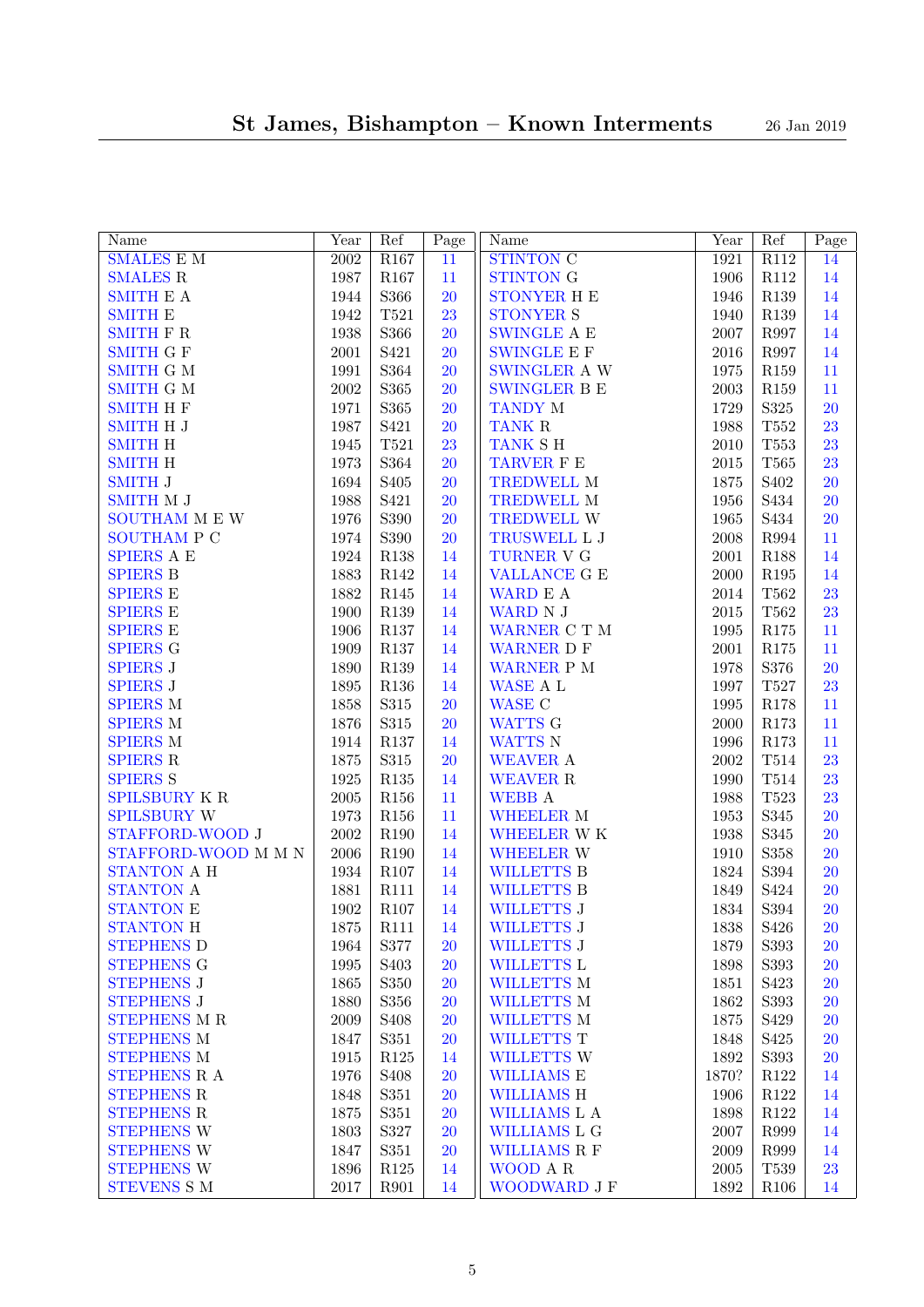# <span id="page-5-0"></span>2 Interments in date order

| Name                | Year     | Ref              | Page      |                                       |       |                   |                 |
|---------------------|----------|------------------|-----------|---------------------------------------|-------|-------------------|-----------------|
| <b>BAYLES J</b>     |          | S353             | 20        | Name                                  | Year  | Ref               | Page            |
| <b>BEST M</b>       |          | S436             | 20        | <b>FIRKINS MA</b>                     | 1868  | S337              | $\overline{20}$ |
| <b>CULL A</b>       |          | R104             | 14        | <b>GREEN E</b>                        | 1868  | S392              | 20              |
| <b>CULL S J</b>     |          | R104             | 14        | <b>GREEN J</b>                        | 1868  | S392              | 20              |
| HAYNES A A          |          | S381             | 20        | <b>CURNOCK H</b>                      | 1869  | R123              | 14              |
| <b>FARLY R</b>      | 1682     | S435             | <b>20</b> | <b>FLETCHER M</b>                     | 1869  | R115              | 14              |
| <b>FARLY W</b>      | 1686     | S435             | <b>20</b> | <b>WILLIAMS E</b>                     | 1870? | R122              | 14              |
| <b>SMITH J</b>      | 1694     | S <sub>405</sub> | <b>20</b> | <b>CULL R</b>                         | 1870  | R104              | 14              |
| <b>KINMAN W</b>     | 1714     | $\mathbf{S}355$  | <b>20</b> | <b>CURNOCK J</b>                      | 1870  | R123              | 14              |
| <b>CURNOCK A</b>    | 1725     | S313             | <b>20</b> | <b>HEWITT A</b>                       | 1870  | R115              | 14              |
| <b>TANDY M</b>      | 1729     | $\rm S325$       | <b>20</b> | <b>FIRKINS M</b>                      | 1871  | S339              | 20              |
| <b>FARLEY M</b>     | 1749     | S314             | <b>20</b> | NIVEN A                               | 1872? | R127              | 14              |
| <b>LANE M</b>       | 1754     | S367             | <b>20</b> | <b>HAMBLIN J</b>                      | 1872  | R114              | 14              |
| <b>CURNOCK L</b>    | 1756     | S313             | <b>20</b> | <b>SPIERS R</b>                       | 1875  | S315              | 20              |
| <b>CURNOCK L</b>    | 1763     | S313             | <b>20</b> | <b>STANTON H</b>                      | 1875  | R111              | 14              |
| <b>LANE E</b>       | 1764     | S367             | <b>20</b> | <b>STEPHENS R</b>                     | 1875  | S351              | 20              |
|                     |          |                  |           | <b>TREDWELL M</b>                     | 1875  | S <sub>402</sub>  | 20              |
| <b>BEST J</b>       | 1766     | S311             | <b>20</b> | <b>WILLETTS M</b>                     | 1875  | S429              | 20              |
| MASTER W            | 1766     | S309             | <b>20</b> | ${\rm FIRKINS}$ E                     | 1876  | S335              | 20              |
| <b>LANE R</b>       | 1767     | S363             | <b>20</b> | <b>HAMBLIN M</b>                      | 1876  | <b>R114</b>       | 14              |
| <b>CURNOCK A</b>    | 1775     | S313             | <b>20</b> | <b>SPIERS M</b>                       | 1876  | $\rm S315$        | 20              |
| CURNOCK ${\bf R}$   | $1775\,$ | S313             | <b>20</b> | NIBLETT W                             | 1877  | S <sub>401</sub>  | 20              |
| LANE J E            | 1800     | S361             | <b>20</b> |                                       | 1878  | R115              |                 |
| RUSSELL W           | 1800     | S329             | <b>20</b> | <b>FLETCHER J</b><br><b>NIBLETT B</b> |       |                   | 14              |
| <b>STEPHENS W</b>   | 1803     | S327             | <b>20</b> |                                       | 1878  | S <sub>400</sub>  | 20              |
| RUSSELL $\mathbf M$ | 1804     | S329             | <b>20</b> | <b>WILLETTS J</b>                     | 1879  | S393              | 20              |
| <b>HODGKINS S</b>   | 1810     | S328             | <b>20</b> | FIRKINS T P                           | 1880  | S <sub>40</sub> 7 | 20              |
| <b>CURNOCK W</b>    | 1823     | S313             | 20        | <b>STEPHENS J</b>                     | 1880  | $\mathbf{S}356$   | 20              |
| <b>CHANDLER T</b>   | 1824     | S349             | <b>20</b> | FORD E                                | 1881  | R <sub>103</sub>  | 14              |
| <b>WILLETTS B</b>   | 1824     | S394             | <b>20</b> | <b>HANDS T</b>                        | 1881  | S395              | 20              |
| <b>FIRKINS M</b>    | 1829     | S340             | <b>20</b> | NIBLETT E                             | 1881  | S <sub>400</sub>  | 20              |
| <b>GREEN J</b>      | 1831     | S <sub>406</sub> | 20        | <b>STANTON A</b>                      | 1881  | R111              | 14              |
| <b>CHANDLER M</b>   | 1834     | S <sub>402</sub> | <b>20</b> | <b>BIDDLE G</b>                       | 1882  | S318              | 20              |
| <b>WILLETTS J</b>   | 1834     | S394             | 20        | <b>SPIERS E</b>                       | 1882  | R145              | 14              |
| <b>BAYLES H</b>     | 1837     | $\mathbf{S}354$  | <b>20</b> | <b>SPIERS B</b>                       | 1883  | R142              | 14              |
| <b>WILLETTS J</b>   | 1838     | S426             | <b>20</b> | <b>CHANDLER M M</b>                   | 1885  | T504              | 23              |
| <b>KNIGHT G</b>     | 1840     | R133             | 14        | <b>MAYOLL S</b>                       | 1885  | R104              | 14              |
| <b>STEPHENS M</b>   | 1847     | $\rm S351$       | 20        | <b>BROOKES</b> F                      | 1887  | R144              | 14              |
| <b>STEPHENS W</b>   | 1847     | S351             | <b>20</b> | <b>CHANDLER J</b>                     | 1887  | S <sub>402</sub>  | <b>20</b>       |
| <b>STEPHENS R</b>   | 1848     | S351             | <b>20</b> | <b>DAVIS S</b>                        | 1888  | R996              | 14              |
| <b>WILLETTS T</b>   | 1848     | S425             | <b>20</b> | <b>HURDMAN E</b>                      | 1889  | S387              | 20              |
| <b>WILLETTS B</b>   | 1849     | S424             | <b>20</b> | <b>BROOKES S</b>                      | 1890  | S398              | 20              |
| WILLETTS M          | 1851     | S423             | <b>20</b> | <b>NIVEN H</b>                        | 1890  | R127              | 14              |
| <b>CHANDLER E</b>   | 1855     | S349             | <b>20</b> | PITTS M                               | 1890  | R113              | 14              |
| FORD M              | 1855     | R <sub>103</sub> | 14        | <b>SPIERS J</b>                       | 1890  | R139              | 14              |
| <b>SPIERS M</b>     | 1858     | S315             | <b>20</b> | WILLETTS W                            | 1892  | S393              | 20              |
| <b>FIRKINS W</b>    | 1860     | S340             | <b>20</b> | WOODWARD J F                          | 1892  | R106              | 14              |
| <b>WILLETTS M</b>   | 1862     | S393             | <b>20</b> | <b>LIDSEY J</b>                       | 1895  | R117              | 14              |
| <b>STEPHENS J</b>   | 1865     | S350             | <b>20</b> | <b>SPIERS J</b>                       | 1895  | R136              | 14              |
| <b>BROOKES S</b>    | 1866     | R <sub>102</sub> | 14        | <b>ATKINSON R L</b>                   | 1896  | <b>T506</b>       | 23              |
| <b>DORRELL S</b>    | 1866     | S397             | <b>20</b> | <b>BIDDLE H</b>                       | 1896  | S318              | 20              |
| <b>CHANDLER J</b>   | 1867     | S349             | <b>20</b> | <b>GREENALL G H</b>                   | 1896  | S343              | 20              |
| <b>DORRELL J</b>    | 1868     | S397             | <b>20</b> | <b>STEPHENS W</b>                     | 1896  | R125              | 14              |
| FIRKINS G J         | 1868     | S338             | <b>20</b> | <b>BROOKES J W</b>                    | 1898  | S399              | 20              |
|                     |          |                  |           |                                       |       |                   |                 |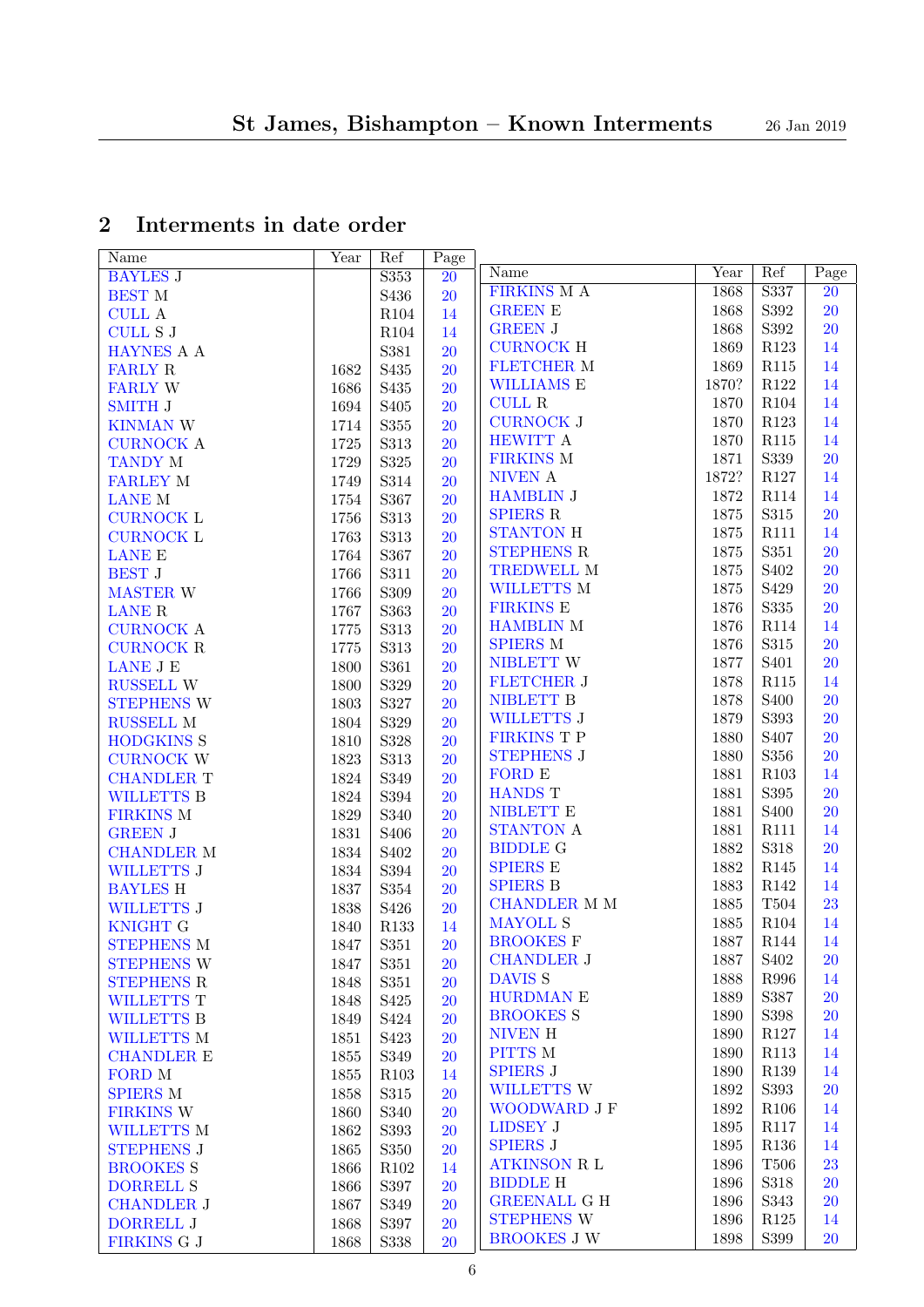| Name                 | Year     | Ref              | Page      | Name                       | Year | Ref         | Page            |
|----------------------|----------|------------------|-----------|----------------------------|------|-------------|-----------------|
| <b>GREEN E</b>       | 1898     | S392             | <b>20</b> | <b>PERKS J</b>             | 1933 | <b>T555</b> | $\overline{23}$ |
| WILLETTS L           | 1898     | $\mathbf{S}393$  | <b>20</b> | LLOYD A                    | 1934 | S362        | 20              |
| WILLIAMS L A         | 1898     | R122             | 14        | PERKS R                    | 1934 | $\rm{T}555$ | 23              |
| <b>BLUCK E</b>       | 1899     | S307             | 20        | STANTON A H                | 1934 | R107        | 14              |
| <b>COOMBS S A</b>    | 1900     | S346             | 20        | AINGE S J R                | 1936 | S347        | 20              |
| <b>SPIERS E</b>      | 1900     | R139             | 14        | NIBLETT $\mathbf E$ M      | 1938 | S359        | 20              |
| <b>BLUCK H</b>       | 1901     | S307             | 20        | SMITH ${\cal F}$ R         | 1938 | S366        | 20              |
| KNIGHT L             | 1901     | R133             | 14        | WHEELER WK                 | 1938 | S345        | 20              |
| NIVEN M              | 1902     | $\rm R127$       | 14        | <b>BROOKES A</b>           | 1939 | S344        | 20              |
| <b>STANTON E</b>     | 1902     | R107             | 14        | $\mbox{LUDLOW}$ E          | 1939 | R108        | 14              |
| DAVIS G              | 1905     | R996             | 14        | COLLINS ${\bf E}$          | 1940 | S378        | 20              |
| <b>HARRIS J</b>      | 1905     | S357             | 20        | <b>STONYER S</b>           | 1940 | R139        | 14              |
| DAY G                | 1906     | S324             | <b>20</b> | <b>SEABRIGHT K J</b>       | 1941 | S391        | 20              |
| <b>EWINS J</b>       | 1906     | $\rm T505$       | 23        | <b>JONES A W</b>           | 1942 | S373        | 20              |
| <b>LIDSEY Z</b>      | 1906     | <b>R117</b>      | 14        | <b>SMITH E</b>             | 1942 | T521        | 23              |
| <b>SPIERS E</b>      | 1906     | R137             | 14        | <b>ANSELL M</b>            | 1943 | S319        | 20              |
| <b>STINTON G</b>     | 1906     | $\rm R112$       | 14        | <b>FISHER D S</b>          | 1943 | S316        | 20              |
| <b>WILLIAMS H</b>    | 1906     | $\rm R122$       | 14        | <b>COLLINS H</b>           | 1944 | S378        | 20              |
| NIVEN A              | 1907     | $\rm R127$       | 14        | DAY ${\cal F}$ J           | 1944 | S306        | 20              |
| CHANDLER J M         | 1908     | T504             | 23        | JONES C ${\rm E}$          | 1944 | S373        | 20              |
| <b>SPIERS G</b>      | 1909     | $\rm R137$       | 14        | $\operatorname{SMITH}$ E A | 1944 | S366        | 20              |
| <b>WHEELER W</b>     | 1910     | S358             | <b>20</b> | DAY J ${\bf R}$            | 1945 | <b>S308</b> | <b>20</b>       |
| HURDMAN M            | 1912     | S387             | <b>20</b> | HARRIS A T                 | 1945 | $\rm T510$  | 23              |
| <b>SPIERS M</b>      | 1914     | $\rm R137$       | 14        | <b>SMITH H</b>             | 1945 | $\rm T521$  | 23              |
| <b>STEPHENS M</b>    | 1915     | $\rm R125$       | 14        | REEVES A                   | 1946 | R141        | 14              |
| <b>EWINS H</b>       | 1917     | $\rm T505$       | 23        | STONYER H E                | 1946 | $\rm R139$  | 14              |
| <b>BROOKES W</b>     | 1918     | S344             | 20        | <b>SHERWOOD F</b>          | 1947 | S368        | <b>20</b>       |
| RIGHTON A H          | 1920     | S347             | 20        | CLARKE T ${\bf E}$         | 1949 | R140        | 14              |
| DAY E                | 1921     | S323             | <b>20</b> | HAYNES J                   | 1949 | S333        | <b>20</b>       |
| STINTON C            | 1921     | R112             | 14        | AINGE G A                  | 1950 | S304        | <b>20</b>       |
| DAY M                | $1922\,$ | S324             | <b>20</b> | WHEELER M                  | 1953 | S345        | <b>20</b>       |
| <b>GARDNER F</b>     | $1922\,$ | R143             | 14        | MORRIS G                   | 1954 | S369        | <b>20</b>       |
| FOLLOWS M S          | 1923     | $\rm R105$       | 14        | <b>LUDLOW R</b>            | 1955 | $\rm R108$  | 14              |
| <b>SPIERS A E</b>    | 1924     | R138             | 14        | NIBLETT J                  | 1955 | S359        | <b>20</b>       |
| <b>ANSELL S</b>      | $1925\,$ | S319             | 20        | <b>SHERWOOD E E</b>        | 1955 | S368        | <b>20</b>       |
| <b>CHANDLER J</b>    | $1925\,$ | T504             | 23        | <b>SEABRIGHT H</b>         | 1956 | S391        | <b>20</b>       |
| <b>MALINS W</b>      |          | $1925$ R101      | 14        | TREDWELL M                 | 1956 | S434        | <b>20</b>       |
| <b>SPIERS S</b>      | 1925     | R <sub>135</sub> | 14        | <b>CHANDLER G</b>          | 1957 | $\rm T507$  | 23              |
| HARRIS S A           | 1927     | S357             | <b>20</b> | <b>AINGE M</b>             | 1959 | $\rm S304$  | <b>20</b>       |
| <b>HEMMING R</b>     | 1928     | S388             | <b>20</b> | <b>LAMPITT F W</b>         | 1960 | $\rm T503$  | 14              |
| <b>MALINS S</b>      | 1929     | R <sub>101</sub> | 14        | <b>AMBROSE J C</b>         | 1962 | R126        | 14              |
| REEVES J T           | 1929     | R141             | 14        | <b>ANSELL F J</b>          | 1962 | $\rm S302$  | <b>20</b>       |
| <b>SHELTON J</b>     | 1929     | S379             | <b>20</b> | <b>HARRIS J</b>            | 1962 | $\rm T520$  | 23              |
|                      |          |                  |           |                            |      |             |                 |
| <b>ANSELL J W</b>    | 1930     | S319             | 20        | <b>BROOKES H</b>           | 1963 | R129        | 14              |
| <b>BLUCK J</b>       | 1930     | S307             | <b>20</b> | <b>HEMMING A</b>           | 1963 | S388        | 20              |
| <b>EWINS E</b>       | 1930     | $\rm T505$       | 23        | <b>SEABRIGHT S E</b>       | 1963 | S391        | <b>20</b>       |
| <b>SALISBURY A J</b> | 1930     | T509             | 23        | <b>BAKEWELL F N</b>        | 1964 | T524        | 23              |
| <b>BROOKES J</b>     | 1931     | R144             | 14        | DAY C                      | 1964 | S306        | 20              |
| MOSS H               | 1931     | T501             | 14        | <b>HARRIS L</b>            | 1964 | $\rm T520$  | 23              |
| <b>PANTING J</b>     | 1931     | R128             | 14        | <b>STEPHENS D</b>          | 1964 | S377        | <b>20</b>       |
| <b>COOMBS G G</b>    | 1932     | S346             | <b>20</b> | <b>MALLINS R</b>           | 1965 | R995        | 14              |
| SALISBURY T          | 1932     | $\rm T511$       | 23        | TREDWELL W                 | 1965 | S434        | <b>20</b>       |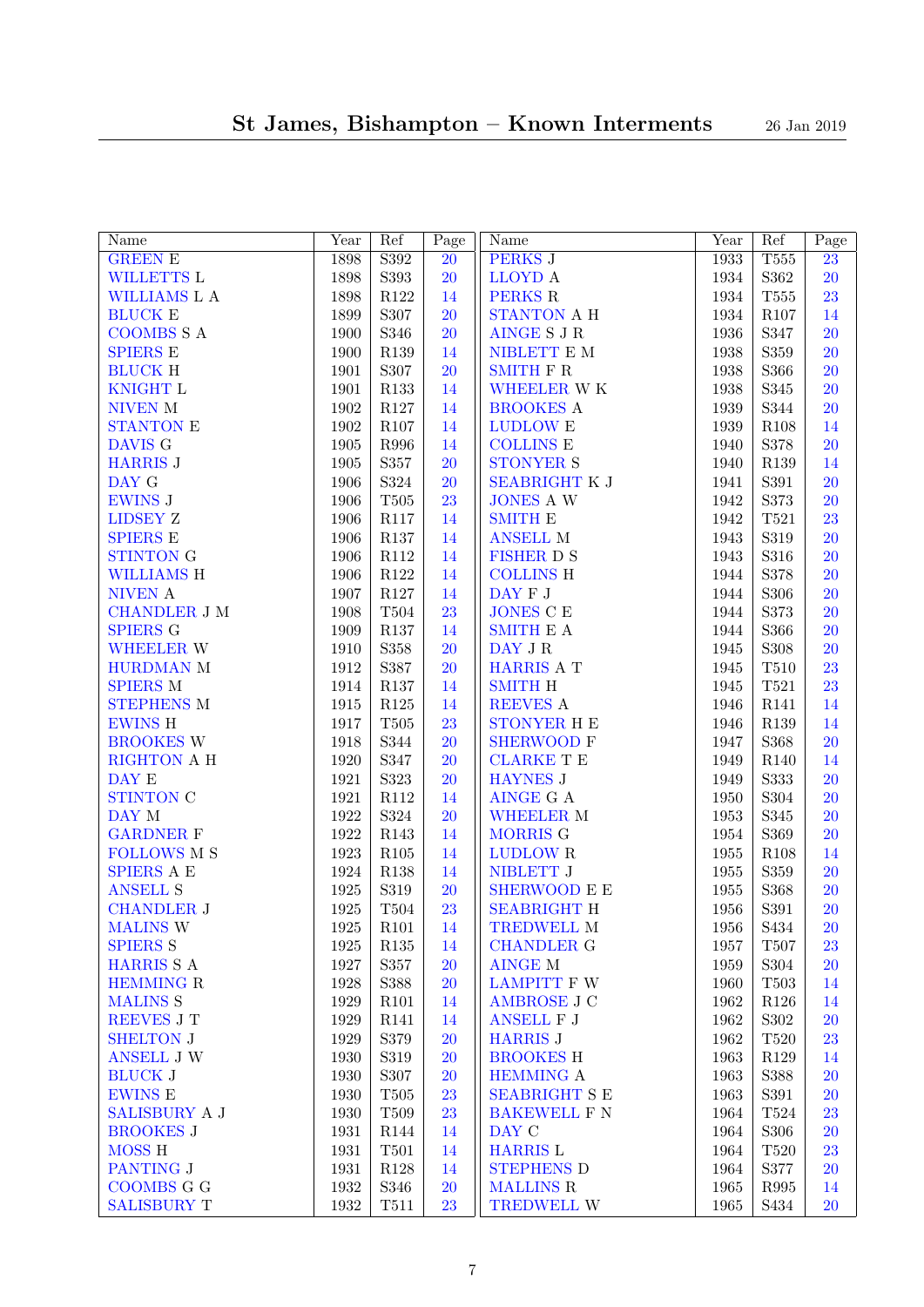| Name                               | Year     | Ref              | $\overline{\text{Page}}$ | Name                | Year         | Ref               | $\overline{P}$ age |
|------------------------------------|----------|------------------|--------------------------|---------------------|--------------|-------------------|--------------------|
| DAY R J                            | 1966     | S308             | $\overline{20}$          | <b>JONES K S</b>    | 1984         | R164              | 11                 |
| HAYNES V M                         | 1966     | S333             | 20                       | <b>AINGE P R</b>    | 1985         | S386              | 20                 |
| <b>MALLINS A S</b>                 | 1966     | R995             | 14                       | ALDRIDGE B S F      | 1985         | T519              | 23                 |
| <b>SALISBURY L</b>                 | 1966     | T509             | 23                       | PARRY TH            | 1985         | $\rm R165$        | 11                 |
| COX E R                            | 1968     | $\rm{T}555$      | 23                       | <b>ANDREWS L J</b>  | 1987         | S322              | 20                 |
| <b>HARRIS A</b>                    | 1968     | $\rm T510$       | 23                       | <b>BOSWORTH F C</b> | 1987         | R166              | 11                 |
| MASTERS C E                        | 1968     | $\rm S305$       | 20                       | <b>BROICH E M</b>   | 1987         | $\rm R168$        | 11                 |
| MORRIS M A                         | 1969     | S369             | <b>20</b>                | HARRIS F M          | 1987         | $\rm T510$        | 23                 |
| <b>BROOKES E</b>                   | 1970     | $\rm R130$       | 14                       | <b>SALE</b> M A     | 1987         | T522              | 23                 |
| HARRIS E W                         | 1971     | S389             | 20                       | SALISBURY C J       | 1987         | $\rm T508$        | 23                 |
| <b>SMITH H F</b>                   | 1971     | S365             | 20                       | <b>SMALES R</b>     | 1987         | R167              | 11                 |
| ANDREWS D M                        | $1972\,$ | S383             | 20                       | <b>SMITH H J</b>    | 1987         | S <sub>421</sub>  | 20                 |
| ANSELL L M                         | 1972     | S302             | 20                       | AINGE F M           | 1988         | S386              | 20                 |
| <b>BAMBURY F S</b>                 | $1972\,$ | S382             | <b>20</b>                | ELKIN D D           | 1988         | R169              | 11                 |
| <b>BARTON K G</b>                  | 1972     | R151             | 11                       | <b>JONES G E</b>    | 1988         | S411              | $15\,$             |
| LEWIS DK                           | 1972     | $\rm R152$       | 11                       | SHOPLAND L J        | 1988         | T513              | 23                 |
| <b>ANDREW E</b>                    | 1973     | R101             | 14                       | <b>SMITH M J</b>    | 1988         | S421              | 20                 |
| <b>GROVE G A T</b>                 | 1973     | ${\it R154}$     | 11                       | <b>TANK R</b>       | 1988         | $\rm{T}552$       | 23                 |
| <b>HAMPTON V</b>                   | 1973     | S374             | <b>20</b>                | <b>WEBB</b> A       | 1988         | T523              | 23                 |
| LUCK A S                           | 1973     | R155             | 11                       | <b>BAKEWELL H B</b> | 1989         | T524              | 23                 |
| <b>SMITH H</b>                     | 1973     | S364             | <b>20</b>                | HUMPHREYS C         | 1989         | R160              | 11                 |
| SPILSBURY W                        | 1973     | R156             | 11                       | PETRIE-HAY W G      | 1989         | R134              | 14                 |
| <b>GROVE E D</b>                   | 1974     | ${\it R154}$     | 11                       | DAVIS J             | 1990         | R170              | 11                 |
| <b>HEMMING E</b>                   | 1974     | $\rm R157$       | 11                       | DAY M J             | 1990         | S303              | 20                 |
| SHOWELL J P D                      | 1974     | ${\it R}134$     | 14                       | ${\rm LISTER}$ C    | 1990         | R171              | 11                 |
| <b>SOUTHAM P C</b>                 | 1974     | $\rm S390$       | <b>20</b>                | <b>PARRY F</b>      | 1990         | $\rm R165$        | 11                 |
| DAY F W                            | $1975\,$ | S303             | <b>20</b>                | WEAVER R            | 1990         | $\rm T514$        | 23                 |
| LUCK L E                           | $1975\,$ | $\rm R155$       | 11                       | BENNETT G P         | 1991         | R177              | 11                 |
| PETERS F W                         | $1975\,$ | R158             | 11                       | <b>FISHER L G</b>   | 1991         | S317              | 20                 |
| <b>SANDERS B D</b>                 | $1975\,$ | $\rm R153$       | 11                       | FORD A A            | 1991         | $\rm R172$        | 11                 |
| SWINGLER A W                       | $1975\,$ | R159             | 11                       | <b>GOLDING G O</b>  | 1991         | S410              | $15\,$             |
| <b>ANDREWS L F</b>                 | 1976     | S322             | <b>20</b>                | <b>GOUGH A L</b>    | 1991         | T526              | 23                 |
| <b>CROUCH W</b>                    | 1976     | S375             | <b>20</b>                | <b>HANDS H</b>      | 1991         | S301              | <b>20</b>          |
| FOSTER A M                         | 1976     | S404             | 20                       | LANE R A J          | 1991         | $\rm T516$        | 23                 |
| LUDLOW J G                         | 1976     | S384             | <b>20</b>                | <b>SMITH G M</b>    | 1991         | S364              | <b>20</b>          |
| SOUTHAM M E W                      | 1976     | S390             | <b>20</b>                | <b>ANDREWS H L</b>  | 1992         | S383              | <b>20</b>          |
|                                    | 1976     | S <sub>408</sub> | <b>20</b>                | MORRIS G W          | 1992         | S412              | 15                 |
| STEPHENS R A<br><b>BAMBURY E M</b> |          | S382             |                          | <b>COOKSON R A</b>  | 1993         | R181              |                    |
|                                    | 1977     |                  | <b>20</b>                | <b>CUTTRISS E</b>   | 1993         |                   | 11                 |
| <b>LUDLOW C</b>                    | 1978     | S384             | <b>20</b>                |                     |              | T533              | 23                 |
| WARNER P M<br>$COX$ J $R$          | 1978     | S376             | <b>20</b>                | <b>CUTTRISS L H</b> | 1993<br>1993 | <b>T533</b>       | 23                 |
| <b>CROUCH MA</b>                   | 1979     | T555             | 23                       | ROBERTSON K S       |              | $\rm R182$        | 11                 |
| <b>ADAMS J D</b>                   | 1979     | S375             | <b>20</b>                | <b>AINGE E</b>      | 1994         | R180              | 11                 |
|                                    | 1980     | R163             | 11                       | <b>ANSELL L F</b>   | 1994         | T532              | 23                 |
| <b>FOLLOWS J E</b>                 | 1980     | T518             | 23                       | <b>FISHER I J</b>   | 1994         | T531              | 23                 |
| NIBLETT E J                        | 1980     | $\rm R157$       | 11                       | FISHER R W J        | 1994         | T531              | 23                 |
| <b>POWLES E F</b>                  | 1980     | S385             | <b>20</b>                | <b>JESSON MP</b>    | 1994         | R193              | 14                 |
| <b>HEMMING P R</b>                 | 1981     | $\rm R157$       | 11                       | <b>JONES A H D</b>  | 1994         | R196              | 11                 |
| <b>JONES E M</b>                   | 1981     | S370             | <b>20</b>                | <b>JONES G</b>      | 1994         | S411              | 15                 |
| SANDERS H A L                      | 1982     | R153             | 11                       | NEWBURY A J E       | 1994         | R179              | 11                 |
| <b>CLARKE M A</b>                  | 1983     | R <sub>140</sub> | 14                       | <b>FULLER G H</b>   | 1995         | R176              | 11                 |
| <b>FISHER R</b>                    | 1984     | $\rm S317$       | <b>20</b>                | <b>STEPHENS G</b>   | 1995         | S <sub>40</sub> 3 | <b>20</b>          |
| FOLLOWS R M                        | 1984     | $\rm T518$       | 23                       | WARNER C T M        | 1995         | R175              | 11                 |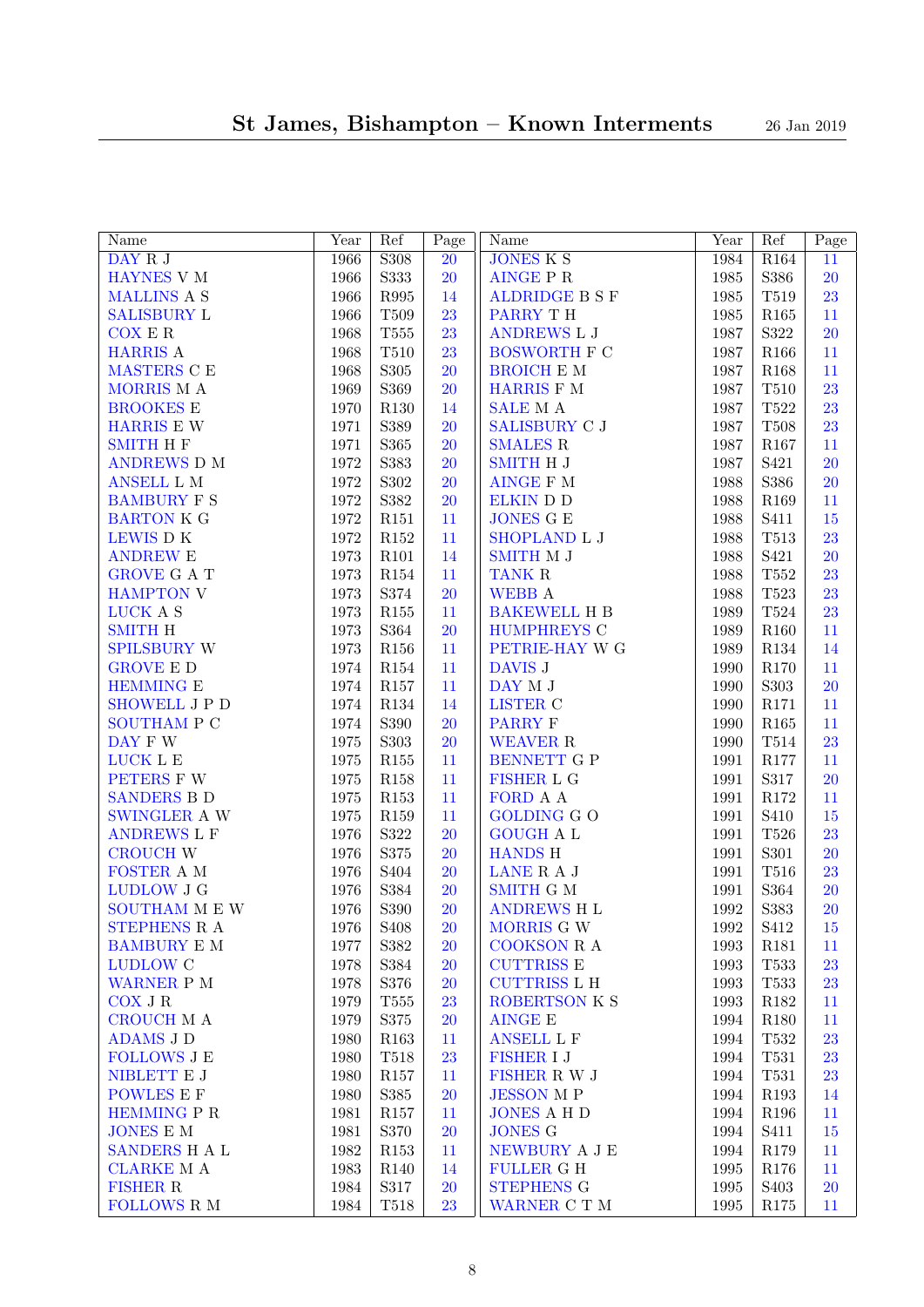| Name                 | Year       | Ref              | $\overline{\text{Page}}$ | Name                               | Year     | Ref                   | Page            |
|----------------------|------------|------------------|--------------------------|------------------------------------|----------|-----------------------|-----------------|
| <b>WASE C</b>        | 1995       | R178             | $\overline{11}$          | DAVIS H J                          | 2007     | R <sub>170</sub>      | $\overline{11}$ |
| <b>JACKSON A E</b>   | 1996       | $\rm R174$       | 11                       | <b>SWINGLE A E</b>                 | 2007     | R997                  | 14              |
| <b>WATTS N</b>       | 1996       | R173             | 11                       | WILLIAMS L G                       | 2007     | R999                  | 14              |
| <b>BARRETT F W</b>   | 1997       | T530             | 23                       | <b>ALLEN T M</b>                   | 2008     | R998                  | 14              |
| BENNETT E M          | 1997       | $\rm R162$       | 11                       | BENNETT P G A                      | 2008     | $\rm R177$            | $11\,$          |
| <b>HARRIS E D</b>    | 1997       | T541             | 23                       | COOKSON D A                        | 2008     | R181                  | $11\,$          |
| MORRIS M             | 1997       | T529             | 23                       | <b>GOLDING D S</b>                 | 2008     | S410                  | $15\,$          |
| REDMAN M J           | 1997       | T528             | 23                       | TRUSWELL L J                       | 2008     | ${\bf R}994$          | $11\,$          |
| WASE A L             | 1997       | $\rm T527$       | 23                       | <b>HASSELL WH</b>                  | 2009     | $\rm R185$            | 14              |
| <b>BAUGH N</b>       | 1998       | R184             | 14                       | HORDER A J                         | 2009     | S420                  | 20              |
| <b>EASTWOOD E</b>    | 1998       | R161             | 14                       | NASH D W                           | 2009     | $\rm T556$            | 23              |
| HASSELL R K          | 1998       | R185             | 14                       | POOLE A J                          | 2009     | $\rm T558$            | 23              |
| <b>JACKSON II</b>    | 1998       | $\rm R174$       | 11                       | <b>STEPHENS M R</b>                | 2009     | S <sub>408</sub>      | 20              |
| NEWBURY K A          | 1998       | $\rm R179$       | 11                       | <b>WILLIAMS R F</b>                | 2009     | R999                  | 14              |
| <b>JONES P G</b>     | 1999       | $\rm T535$       | 23                       | <b>ALLEN J W</b>                   | $2010\,$ | $\rm{T}554$           | 23              |
| MORRIS G A           | 1999       | $\rm{T}529$      | 23                       | COCKBILL C A                       | $2010\,$ | $\rm R192$            | 14              |
| DOWNING J R J        | 2000       | R186             | 14                       | <b>SANDERS J</b>                   | $2010\,$ | ${\bf R}993$          | 11              |
| FAWCETT C F          | 2000       | $\rm R187$       | 14                       | TANK S H                           | $2010\,$ | T553                  | 23              |
| <b>JONES L M</b>     | 2000       | T534             | 23                       | <b>DOBIE N</b>                     | $2011\,$ | $\rm T550$            | 23              |
| POOLE O J            | 2000       | $\rm T537$       | 23                       | BREWIN L A                         | $\>2012$ | $\rm R157$            | 11              |
| <b>VALLANCE G E</b>  | 2000       | R195             | 14                       | DAY E C                            | $\>2012$ | S306                  | 20              |
| WATTS G              | $2000\,$   | $\rm R173$       | 11                       | DEW D R                            | $\>2012$ | $\rm R191$            | 14              |
| <b>SMITH G F</b>     | $2001\,$   | S421             | 20                       | DEW J L                            | 2012     | $\rm R191$            | 14              |
| TURNER V G           | 2001       | $\rm R188$       | 14                       | ROBERTSON H K                      | $\>2012$ | <b>T566</b>           | 23              |
| <b>WARNER D F</b>    | 2001       | $\rm R175$       | 11                       | <b>CLARKE S J</b>                  | $\,2013$ | R200                  | 14              |
| <b>LUDLOW J I</b>    | $\,2002\,$ | R189             | 14                       | <b>JONES RK</b>                    | $\,2013$ | $\rm{T}534$           | 23              |
| <b>SMALES E M</b>    | 2002       | $\rm R167$       | 11                       | PEARCE M D                         | $\,2013$ | R169                  | 11              |
| <b>SMITH G M</b>     | 2002       | S365             | 20                       | $\ensuremath{\textrm{LEE}}$<br>P C | 2014     | S418                  | $15\,$          |
| STAFFORD-WOOD J      | $\,2002\,$ | R190             | 14                       | MILES G                            | 2014     | T536                  | 23              |
| <b>WEAVER A</b>      | 2002       | $\rm T514$       | 23                       | <b>RIGG L</b>                      | 2014     | $\rm T540$            | 23              |
| <b>COCKBILL G H</b>  | $\,2003\,$ | $\rm R192$       | 14                       | WARD E A                           | 2014     | $\rm T562$            | 23              |
| <b>CRAWFORD S G</b>  | $\,2003\,$ | T525             | 23                       | DAY G E                            | 2015     | S422                  | 20              |
| <b>JONES L</b>       | $\,2003\,$ | $\rm T535$       | 23                       | <b>GOUGH R A</b>                   | $\,2015$ | T569                  | 23              |
| POWLES M M           | $\,2003\,$ | $\mathbf{S}385$  | 20                       | HARRIS M $\cal E$                  | $\,2015$ | T564                  | 23              |
| <b>SWINGLER B E</b>  | $\,2003\,$ | R159             | 11                       | PEARCE A M                         | $\,2015$ | R169                  | 11              |
| <b>JESSON R E W</b>  | 2004       | R193             | 14                       | SALISBURY B J                      | $\,2015$ | S416                  | $15\,$          |
| MILES P C            | 2004       | $\rm T536$       | 23                       | TARVER F E                         | 2015     | <b>T565</b>           | 23              |
| <b>BROICH HW</b>     | $\,2005\,$ | R <sub>168</sub> | 11                       | WARD N J                           | $\,2015$ | T562                  | 23              |
| DEW K R              | $\,2005\,$ | R <sub>191</sub> | 14                       | <b>COWLEY W L</b>                  | $\,2016$ | S419                  | 15              |
| <b>GOUGH M N</b>     | $\,2005\,$ | T538             | 23                       | DAVIDSON M P                       | 2016     | S415                  | 15              |
| LISTER O             | $\,2005\,$ | R171             | 11                       | DORRELL N J                        | $\,2016$ | S416                  | 15              |
| MORRIS MLB           | $\,2005\,$ | S412             | 15                       | <b>HARDING G D</b>                 | $\,2016$ | S414                  | 15              |
| POOLE D              | $\,2005\,$ | T558             | 23                       | MOULE S R                          | $\,2016$ | R157                  | 11              |
| <b>SPILSBURY K R</b> | $\,2005\,$ | R156             | 11                       | <b>SWINGLE E F</b>                 | $\,2016$ | R997                  | 14              |
| WOOD A R             | $\,2005\,$ | T539             | 23                       | <b>HANDS H K E</b>                 | 2017     | S301                  | <b>20</b>       |
| <b>BARRETT B G</b>   | $\,2006\,$ | T530             | 23                       | <b>HAYTER E</b>                    | 2017     | S417                  | 15              |
| <b>JONES G E</b>     | $\,2006\,$ | S370             | <b>20</b>                | LANE E M R                         | 2017     | T516                  | 23              |
| <b>LAMPITT G G</b>   | $\,2006\,$ | T503             | 14                       | LEE R F                            | 2017     | S418                  | 15              |
| POOLE S S            | $\,2006\,$ | T <sub>557</sub> | 23                       | <b>STEVENS S M</b>                 | 2017     | R901                  | 14              |
| STAFFORD-WOOD M M N  | $\,2006\,$ | R190             | 14                       | COWLEY R A                         | $\,2018$ | S419                  | $15\,$          |
| ANSELL P J           | $2007\,$   | S <sub>409</sub> | 20                       | <b>BARBARO SL</b>                  | $\,2019$ | $\operatorname{T572}$ | 23              |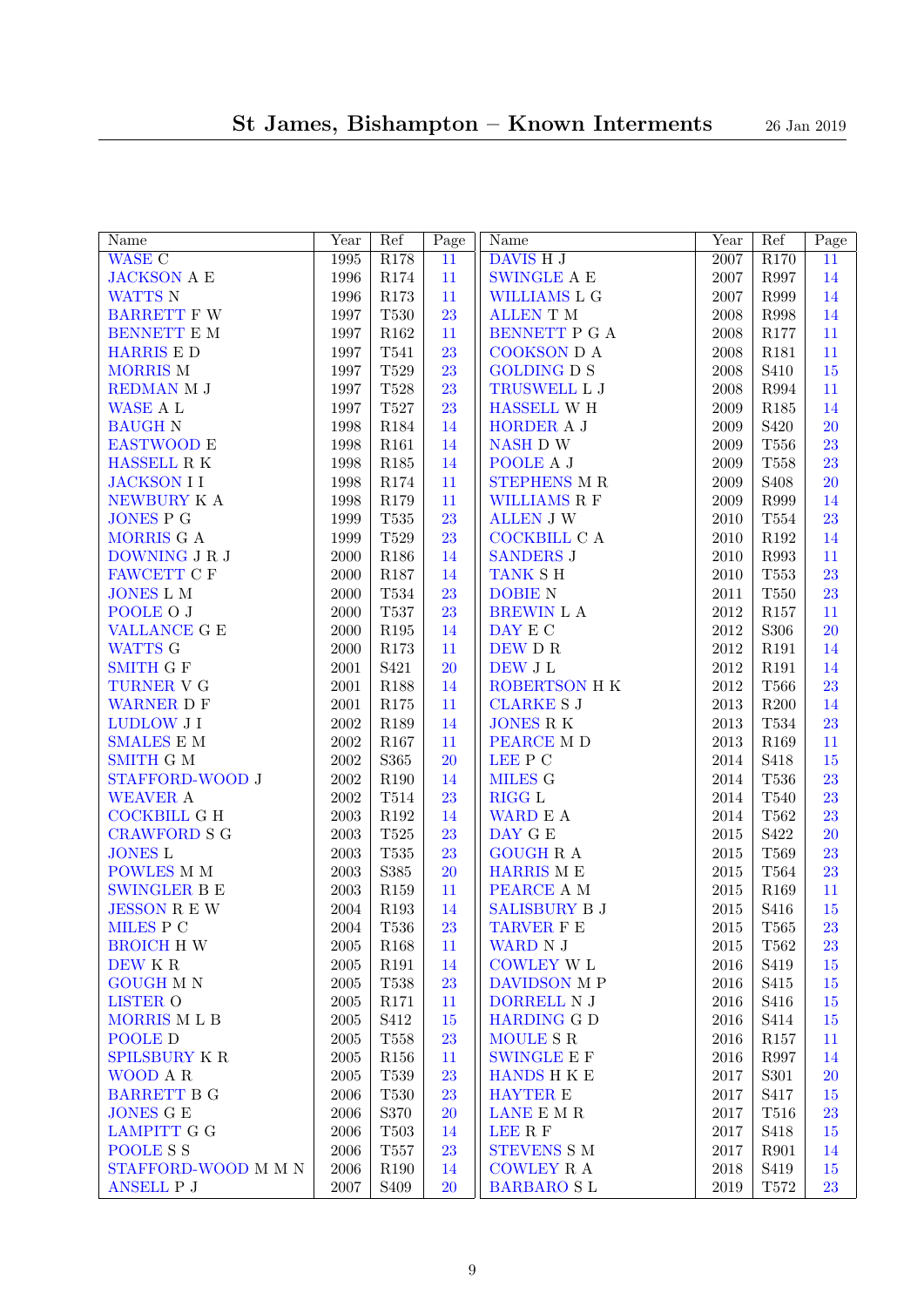## <span id="page-9-1"></span><span id="page-9-0"></span>3 Interments by location

<span id="page-9-28"></span><span id="page-9-27"></span><span id="page-9-26"></span><span id="page-9-25"></span><span id="page-9-24"></span><span id="page-9-23"></span><span id="page-9-22"></span><span id="page-9-21"></span><span id="page-9-20"></span><span id="page-9-19"></span><span id="page-9-18"></span><span id="page-9-17"></span><span id="page-9-16"></span><span id="page-9-15"></span><span id="page-9-14"></span><span id="page-9-13"></span><span id="page-9-12"></span><span id="page-9-11"></span><span id="page-9-10"></span><span id="page-9-9"></span><span id="page-9-8"></span><span id="page-9-7"></span><span id="page-9-6"></span><span id="page-9-5"></span><span id="page-9-4"></span><span id="page-9-3"></span><span id="page-9-2"></span>

| Surname          | <b>First Names</b>      | Date died                | Int. date         |                | Ref              |
|------------------|-------------------------|--------------------------|-------------------|----------------|------------------|
| <b>BARTON</b>    | Kenneth George          | 9 Jan 1972               | 16 Jan 1972       | $\mathcal{C}$  | R151             |
| <b>LEWIS</b>     | Dorothy Kate            | 8 Dec 1972               | 17 Dec 1972       | $\mathcal{C}$  | $\rm R152$       |
| <b>SANDERS</b>   | Beryl Doreen            | 2 Apr 1975               | 27 Apr 1975       | $\mathcal{C}$  | R153             |
| <b>SANDERS</b>   | Harriet Amelia Louisa   | $28\ \mathrm{Nov}\ 1982$ | $19$ Dec $1982$   | $\mathcal{C}$  | R <sub>153</sub> |
| <b>GROVE</b>     | George Alfred Thomas    | 7.7771973                | 9 Sep 1973        | $\rm C$        | ${\it R}154$     |
| <b>GROVE</b>     | Edith Dorothy           | $?\ 2?\ 1974$            | $1$ Nov $1974\,$  | $\mathcal{C}$  | $\rm R154$       |
| <b>LUCK</b>      | <b>Albert Stapleton</b> | 13 Oct 1973              | 28 Oct 1973       | $\rm C$        | R155             |
| <b>LUCK</b>      | Lucy Evelyn             | 29 Aug 1975              | 5 Oct 1975        | $\mathcal{C}$  | R <sub>155</sub> |
| <b>SPILSBURY</b> | William                 | 19 Dec 1973              | 22 Dec 1973       | $\overline{C}$ | R156             |
| <b>SPILSBURY</b> | Kathleen Rose           | $16$ Jun $2005\,$        | $28$ Jun $2005$   | $\mathcal{C}$  | R <sub>156</sub> |
| <b>HEMMING</b>   | Edward                  | 18 Mar 1974              | $24$ Mar 1974     | $\overline{C}$ | R157             |
| <b>HEMMING</b>   | Phyllis Rose            | 24 Oct 1981              | 29 Oct 1981       | $\mathcal{C}$  | R <sub>157</sub> |
| <b>NIBLETT</b>   | Evelyn Jane             | 20 Apr 1980              | 27 Apr 1980       | $\rm _C$       | R <sub>157</sub> |
| <b>BREWIN</b>    | Lynn Anita              | 28 Dec 2012              | $17$ Jan $2013\,$ | $\rm _C$       | R <sub>157</sub> |
| <b>MOULE</b>     | Shelia Rosemary         | 27 Mar 2016              |                   | $\mathcal{C}$  | R <sub>157</sub> |
| <b>PETERS</b>    | Fred William            | 10 Apr 1975              | 16 Apr 1975       | $\overline{C}$ | $\rm R158$       |
| <b>SWINGLER</b>  | Alfred Walter           | 22 Dec 1975              | $18$ Jan $1976$   | $\mathcal{C}$  | R <sub>159</sub> |
| <b>SWINGLER</b>  | Beryl Evelyn            | 28 Oct 2003              | 21 Dec 2003       | $\mathcal{C}$  | R <sub>159</sub> |
| <b>HUMPHREYS</b> | Cyril                   | ? ? ? ? 1989             | 1 Sep 1989        | $\overline{C}$ | R <sub>160</sub> |
| <b>BENNETT</b>   | Elfreda Margaret        | 30 Dec 1997              | $7$ Jan $1998\,$  | $\overline{C}$ | R <sub>162</sub> |
| <b>ADAMS</b>     | Jill Dianne             | 3 Sep 1980               | ? Sep 1980        | $\overline{C}$ | R <sub>163</sub> |
| <b>JONES</b>     | Kathleen Susan          | 10 Oct 1984              | 16 Oct 1984       | $\mathcal{C}$  | R <sub>164</sub> |
| <b>PARRY</b>     | Thomas Henry            | 22 Apr 1985              | 1 May 1985        | $\overline{C}$ | R165             |
| <b>PARRY</b>     | Florence                | 14 Apr 1990              | 2 May 1990        | $\mathcal{C}$  | R <sub>165</sub> |
| <b>BOSWORTH</b>  | Frederick Charles       | $8$ Feb $1987\,$         | 17 Feb 1987       | $\overline{C}$ | R <sub>166</sub> |
| <b>SMALES</b>    | Ronald                  | ? ??? 1987               | 20 Nov 1987       | $\overline{C}$ | R167             |
| <b>SMALES</b>    | Ena Mavis               | 26 Jun 2002              |                   | $\mathcal{C}$  | R <sub>167</sub> |
| <b>BROICH</b>    | Ethel Marion            | 19 Dec 1987              | $7$ Jan $1988\,$  | $\overline{C}$ | R <sub>168</sub> |
| <b>BROICH</b>    | Herbert Wilhelm         | $17$ Nov $2005\,$        | 25 Nov 2005       | $\mathcal{C}$  | R <sub>168</sub> |
| <b>ELKIN</b>     | Doris Dawalder          | 12 Apr 1988              | 29 Apr 1988       | $\mathcal{C}$  | R169             |
| <b>PEARCE</b>    | Marjorie Doris          | $3$ Feb $2013\,$         | $7$ Mar $2013\,$  | $\mathcal{C}$  | R <sub>169</sub> |
| <b>PEARCE</b>    | Alan Morriss            | 30 Sep 2015              | 16 Oct 2015       | $\mathcal{C}$  | R <sub>169</sub> |
| <b>DAVIS</b>     | John                    | $2$ Sep $1990$           | ? ? ? ? 1990      | $\overline{C}$ | R170             |
| <b>DAVIS</b>     | Hazel Jean              | 15 Apr 2007              | $27$ Apr $2007\,$ | $\mathcal{C}$  | R170             |
| <b>LISTER</b>    | Christine               | ? ? ? ? 1990             | 4 Feb 1991        | $\mathcal{C}$  | R171             |
| <b>LISTER</b>    | Osbert                  | $30$ Sep $2005$          | $10$ Nov $2005$   | $\mathbf C$    | R171             |
| FORD             | Annie Alice             | 8 Sep 1991               | 13 Sep 1991       | $\mathcal{C}$  | R <sub>172</sub> |
| <b>WATTS</b>     | Nora                    | 19 Dec 1996              | 31 Dec 1996       | $\mathcal{C}$  | R <sub>173</sub> |
| <b>WATTS</b>     | George                  | $16$ Jan $2000\,$        | $1$ Feb $2000\,$  | $\mathcal{C}$  | R <sub>173</sub> |
| <b>JACKSON</b>   | Albert Edward           | 20 Apr 1996              | 29 Apr 1996       | $\mathcal{C}$  | R <sub>174</sub> |
| JACKSON          | Ivy Irene               | 29 Jul 1998              | 6 Aug 1998        | $\mathcal{C}$  | R174             |
| <b>WARNER</b>    | Cyril Thomas Malyon     | 19 Dec 1995              | $5$ Jan $1996\,$  | $\mathcal{C}$  | R <sub>175</sub> |
| <b>WARNER</b>    | Dorothy Freda           | $8$ Dec $2001\,$         | $13$ Dec $2001$   | $\mathcal{C}$  | R175             |
| <b>FULLER</b>    | Gladys Hannah           | 20 Jul 1995              | 1 Aug 1995        | $\mathcal{C}$  | R176             |
| <b>BENNETT</b>   | Gerald Patrick          | $29$ Sep $1991$          | 4 Oct 1991        | $\mathcal{C}$  | R177             |
| <b>BENNETT</b>   | Pearl Georgina Alice    | 24 May 2008              | 6 Jun 2008        | $\mathcal{C}$  | R177             |
| <b>WASE</b>      | Cynthia                 | 27 Feb 1995              | 8 Mar 1995        | $\mathcal{C}$  | R178             |

### Table c: South of tower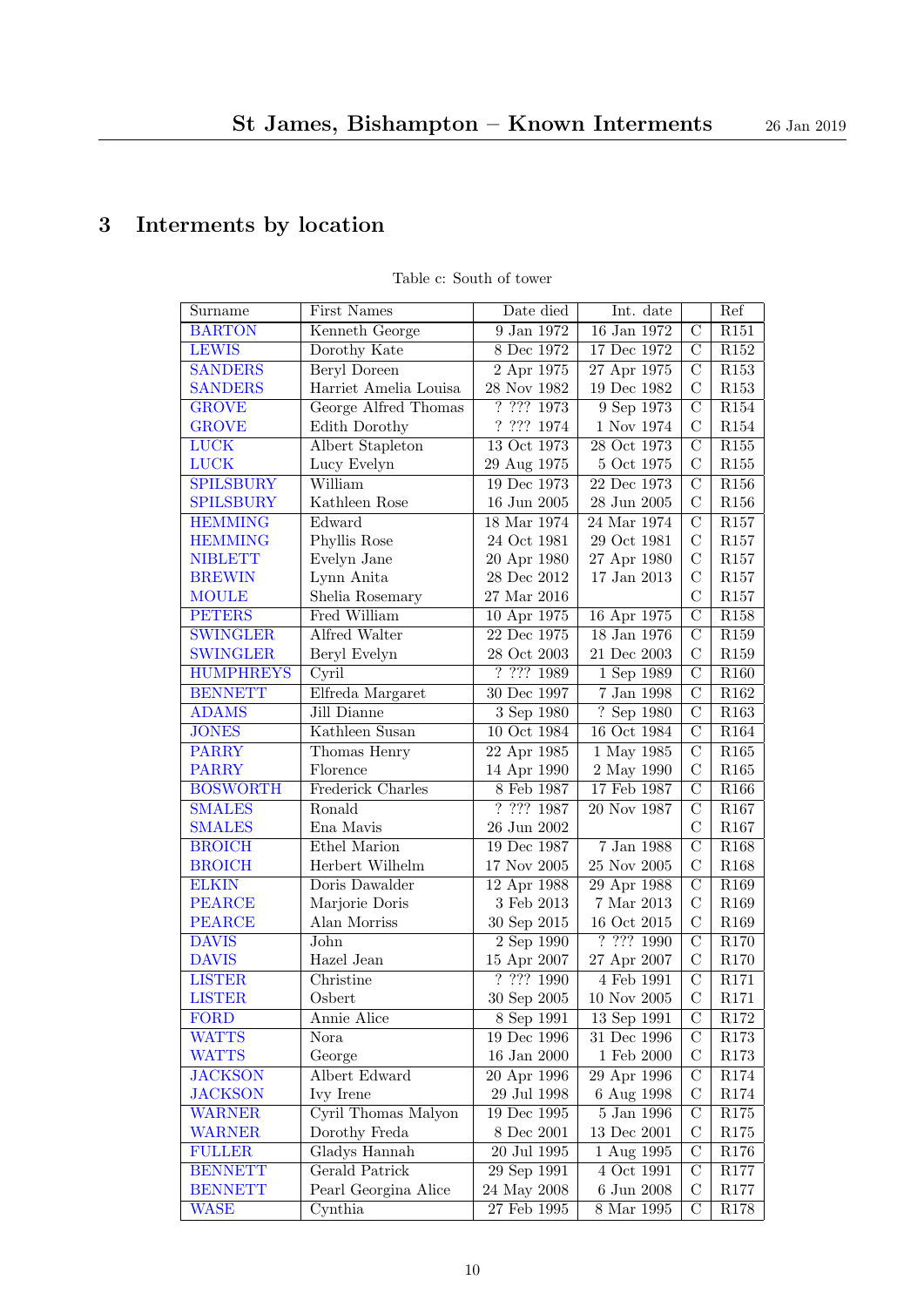<span id="page-10-32"></span><span id="page-10-29"></span><span id="page-10-25"></span><span id="page-10-19"></span><span id="page-10-10"></span><span id="page-10-2"></span>

| Surname          | First Names          | Date died    | Int. date                                                           |   | Ref              |
|------------------|----------------------|--------------|---------------------------------------------------------------------|---|------------------|
| <b>NEWBURY</b>   | Albert John Edward   | 12 Nov 1994  | 13 Dec 1994                                                         | С | R <sub>179</sub> |
| <b>NEWBURY</b>   | Kate Amelia          | 17 Oct 1998  | 14 Nov 1998                                                         | С | R179             |
| <b>AINGE</b>     | Edith                | 12 Jan 1994  | ? ? ? ? 1994                                                        | C | R <sub>180</sub> |
| <b>COOKSON</b>   | Richard Alistair     | ? ? ? ? 1993 | ? ? ? ? 1993                                                        | C | <b>R181</b>      |
| <b>COOKSON</b>   | Dorothy Ann          | 11 Dec 2008  | 9 Jan 2009                                                          | С | R <sub>181</sub> |
| <b>ROBERTSON</b> | Kenneth Simmonds     | 10 Mar 1993  | $\overline{?} \ \overline{?}\ \overline{?} \ \overline{?} \ \ 1993$ | С | R <sub>182</sub> |
| <b>JONES</b>     | Arthur Henry Douglas | 12 Sep 1994  | 20 Sep 1994                                                         | С | R <sub>196</sub> |
| <b>SANDERS</b>   | John                 | 8 Aug 2010   | 19 Aug 2010                                                         | С | R993             |
| <b>TRUSWELL</b>  | Lorna Jeannette      | 18 Sep 2008  | 2 Nov 2008                                                          | C | R994             |

Table c: South of tower (continued)

<span id="page-10-75"></span><span id="page-10-72"></span><span id="page-10-71"></span><span id="page-10-70"></span><span id="page-10-69"></span><span id="page-10-68"></span><span id="page-10-67"></span><span id="page-10-66"></span><span id="page-10-65"></span><span id="page-10-62"></span><span id="page-10-61"></span><span id="page-10-60"></span><span id="page-10-59"></span><span id="page-10-58"></span><span id="page-10-57"></span><span id="page-10-56"></span><span id="page-10-55"></span><span id="page-10-51"></span><span id="page-10-50"></span><span id="page-10-49"></span><span id="page-10-48"></span><span id="page-10-47"></span><span id="page-10-46"></span><span id="page-10-45"></span><span id="page-10-41"></span><span id="page-10-40"></span><span id="page-10-38"></span><span id="page-10-36"></span><span id="page-10-35"></span><span id="page-10-34"></span><span id="page-10-33"></span><span id="page-10-31"></span><span id="page-10-30"></span><span id="page-10-28"></span><span id="page-10-26"></span><span id="page-10-24"></span><span id="page-10-23"></span><span id="page-10-20"></span><span id="page-10-17"></span><span id="page-10-16"></span><span id="page-10-15"></span><span id="page-10-14"></span><span id="page-10-13"></span><span id="page-10-12"></span><span id="page-10-11"></span><span id="page-10-9"></span><span id="page-10-8"></span><span id="page-10-7"></span><span id="page-10-6"></span><span id="page-10-5"></span><span id="page-10-4"></span><span id="page-10-3"></span><span id="page-10-0"></span>Figure c: South of tower

<span id="page-10-74"></span><span id="page-10-73"></span><span id="page-10-64"></span><span id="page-10-63"></span><span id="page-10-54"></span><span id="page-10-53"></span><span id="page-10-52"></span><span id="page-10-44"></span><span id="page-10-43"></span><span id="page-10-42"></span><span id="page-10-39"></span><span id="page-10-37"></span><span id="page-10-27"></span><span id="page-10-22"></span><span id="page-10-21"></span><span id="page-10-18"></span><span id="page-10-1"></span>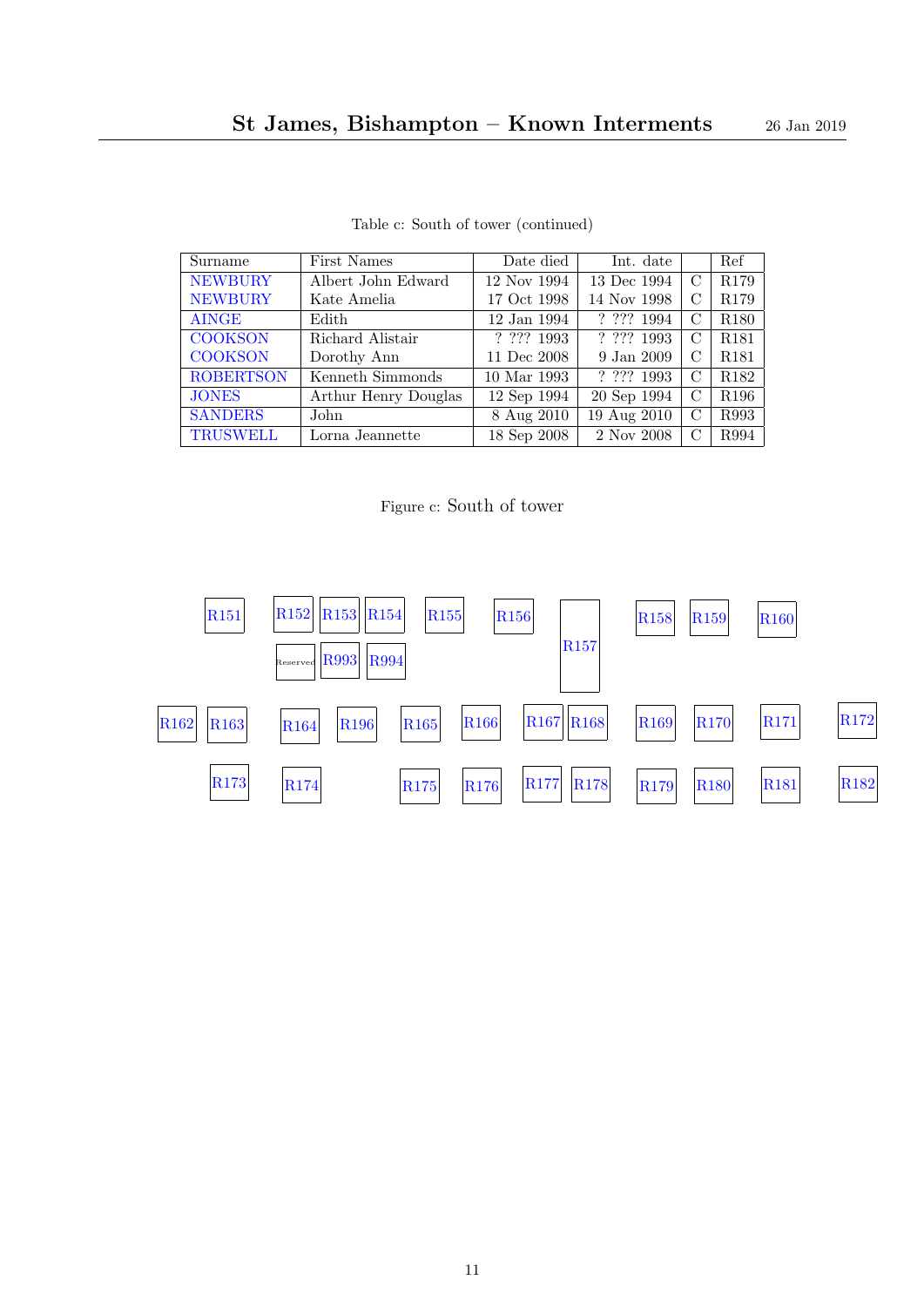<span id="page-11-26"></span><span id="page-11-25"></span><span id="page-11-24"></span><span id="page-11-23"></span><span id="page-11-22"></span><span id="page-11-21"></span><span id="page-11-20"></span><span id="page-11-19"></span><span id="page-11-18"></span><span id="page-11-17"></span><span id="page-11-16"></span><span id="page-11-15"></span><span id="page-11-14"></span><span id="page-11-13"></span><span id="page-11-12"></span><span id="page-11-11"></span><span id="page-11-10"></span><span id="page-11-9"></span><span id="page-11-8"></span><span id="page-11-7"></span><span id="page-11-6"></span><span id="page-11-5"></span><span id="page-11-4"></span><span id="page-11-3"></span><span id="page-11-2"></span><span id="page-11-1"></span><span id="page-11-0"></span>

| Surname         | <b>First Names</b>         | Date died                  | Int. date                   |                         | Ref              |
|-----------------|----------------------------|----------------------------|-----------------------------|-------------------------|------------------|
| <b>MALINS</b>   | William                    | 20 Sep 1925                | 24 Sep 1925                 | B                       | R101             |
| <b>MALINS</b>   | Susanna                    | $19$ Nov $1929$            | 23 Nov 1929                 | B                       | R101             |
| <b>ANDREW</b>   | Ellen                      | 25 Aug 1973                | 31 Aug 1973                 | $\mathcal{C}$           | R101             |
| <b>BROOKES</b>  | Sarah                      | $25$ Apr $1866$            |                             | B                       | R102             |
| <b>FORD</b>     | <b>Moses</b>               | 12 Dec 1855                |                             | $\, {\bf B}$            | R103             |
| <b>FORD</b>     | Elizabeth                  | $25\ {\rm Jan}\ 1881$      |                             | $\mathbf B$             | R103             |
| <b>CULL</b>     | Richard                    | 6 Jan 1870                 |                             | B                       | R104             |
| <b>CULL</b>     | Annie                      |                            |                             | $\, {\bf B}$            | $\rm R104$       |
| <b>CULL</b>     | Sarah Jane                 |                            |                             | $\boldsymbol{B}$        | R104             |
| <b>MAYOLL</b>   | Sarah                      | 15 Feb 1885                |                             | B                       | R104             |
| <b>FOLLOWS</b>  | Mary Sophia                | 4 Nov 1923                 | 8 Nov 1923                  | B                       | $\rm R105$       |
| <b>WOODWARD</b> | John Francis               | 13 Nov 1892                |                             | $\, {\bf B}$            | R106             |
| <b>STANTON</b>  | Albert Henry               | 29 May 1934                | 3 Jun 1934                  | B                       | R <sub>107</sub> |
| <b>STANTON</b>  | Elizabeth                  | $3$ Jul $1902\,$           | $7$ Jul $1902\,$            | $\, {\bf B}$            | $\rm R107$       |
| <b>LUDLOW</b>   | Ralph                      | 16 Oct 1955                | 20 Oct 1955                 | $\overline{B}$          | R108             |
| <b>LUDLOW</b>   | Emily                      | 18 Dec 1939                | 21 Dec 1939                 | B                       | R108             |
| <b>STANTON</b>  | Henry                      | $2$ Apr $1875$             |                             | B                       | R111             |
| <b>STANTON</b>  | Ann                        | 29 Oct 1881                |                             | B                       | R111             |
| <b>STINTON</b>  | George                     | 30 Oct 1906                | 3 Nov 1906                  | B                       | R112             |
| <b>STINTON</b>  | Caroline                   | 19 Nov 1921                | 22 Nov 1921                 | $\boldsymbol{B}$        | R112             |
| <b>PITTS</b>    | Maria                      | 12 May 1890                |                             | $\overline{B}$          | R113             |
| <b>HAMBLIN</b>  | <b>James</b>               | 18 Aug 1872                |                             | $\, {\bf B}$            | R114             |
| <b>HAMBLIN</b>  | Mary                       | 21 Oct 1876                |                             | $\, {\bf B}$            | R114             |
| <b>FLETCHER</b> | John                       | $5$ Oct $1878$             |                             | $\overline{B}$          | R115             |
| <b>FLETCHER</b> | Mary                       | 6 Jul 1869                 |                             | $\, {\bf B}$            | R115             |
| <b>HEWITT</b>   | Ann                        | $21\ \mathrm{Jan}\ 1870$   |                             | $\, {\bf B}$            | R115             |
| <b>LIDSEY</b>   | John                       | 12 Dec 1895                |                             | $\, {\bf B}$            | R117             |
| <b>LIDSEY</b>   | Zillah                     | 29 Apr 1906                | 3 May 1906                  | $\, {\bf B}$            | $\rm R117$       |
| <b>WILLIAMS</b> | Louisa Ann                 | 14 Jul 1898                |                             | $\, {\bf B}$            | $\rm R122$       |
| <b>WILLIAMS</b> | Henry                      | 24 May 1906                | 28 May 1906                 | $\, {\bf B}$            | $\rm R122$       |
| <b>WILLIAMS</b> | Elizabeth                  | ? Jan 1870?                |                             | $\, {\bf B}$            | $\rm R122$       |
| <b>CURNOCK</b>  | $\overline{\mathrm{John}}$ | $7$ Aug $1870$             |                             | $\overline{\mathbf{B}}$ | R123             |
| <b>CURNOCK</b>  | Harriet                    | 20 Aug 1869                |                             | $\, {\bf B}$            | R123             |
| <b>STEPHENS</b> | William                    | 2 Apr 1896                 |                             | B                       | R125             |
| <b>STEPHENS</b> | Mary                       | 25 Feb 1915                |                             | $\, {\bf B}$            | $\rm R125$       |
| <b>AMBROSE</b>  | John Cole                  | $22\ \mathrm{Jul}$ $1962$  | 26 Jul 1962                 | $\overline{B}$          | R126             |
| <b>NIVEN</b>    | Henry                      | 16 May 1890                | 22 May 1890                 | B                       | $\rm R127$       |
| <b>NIVEN</b>    | Ann                        | ? ? ? ? 1872?              |                             | $\, {\bf B}$            | R127             |
| <b>NIVEN</b>    | Mary                       | 27 Jun 1902                |                             | $\, {\bf B}$            | $\rm R127$       |
| <b>NIVEN</b>    | Anne                       | $12$ Feb $1907\,$          |                             | $\, {\bf B}$            | R127             |
| <b>PANTING</b>  | John                       | 13 Oct 1931                | 17 Oct 1931                 | $\, {\bf B}$            | $\rm R128$       |
| <b>BROOKES</b>  | Henry                      | 7 Mar 1963                 | 12 Mar 1963                 | $\, {\bf B}$            | R129             |
| <b>BROOKES</b>  | $Ellen$                    | $21\ \mathrm{Mar}$ $1970$  | $26\ \mathrm{Mar}$ $1970\,$ | $\, {\bf B}$            | R130             |
| <b>KNIGHT</b>   | Lydia                      |                            | 31 Jul 1901                 | $\, {\bf B}$            | R <sub>133</sub> |
| <b>KNIGHT</b>   | George                     |                            | 29 Oct 1840                 | $\, {\bf B}$            | R133             |
| <b>SHOWELL</b>  | Jeremy Peter Dugard        | ? ? ? ? 1974               | 9 Sep 1974                  | $\, {\bf B}$            | R134             |
| PETRIE-HAY      | $\mathbf W$ G              |                            |                             | $\mathcal{C}$           | R134             |
| <b>SPIERS</b>   | Sarah                      | 29 Aug 1989<br>28 Dec 1925 | $1$ Jan $1926$              | $\, {\bf B}$            | R135             |
|                 |                            |                            |                             |                         |                  |
| <b>SPIERS</b>   | $_{\rm James}$             | $\overline{3}$ Nov $1895$  |                             | $\, {\bf B}$            | R <sub>136</sub> |

### Table d: Left of main path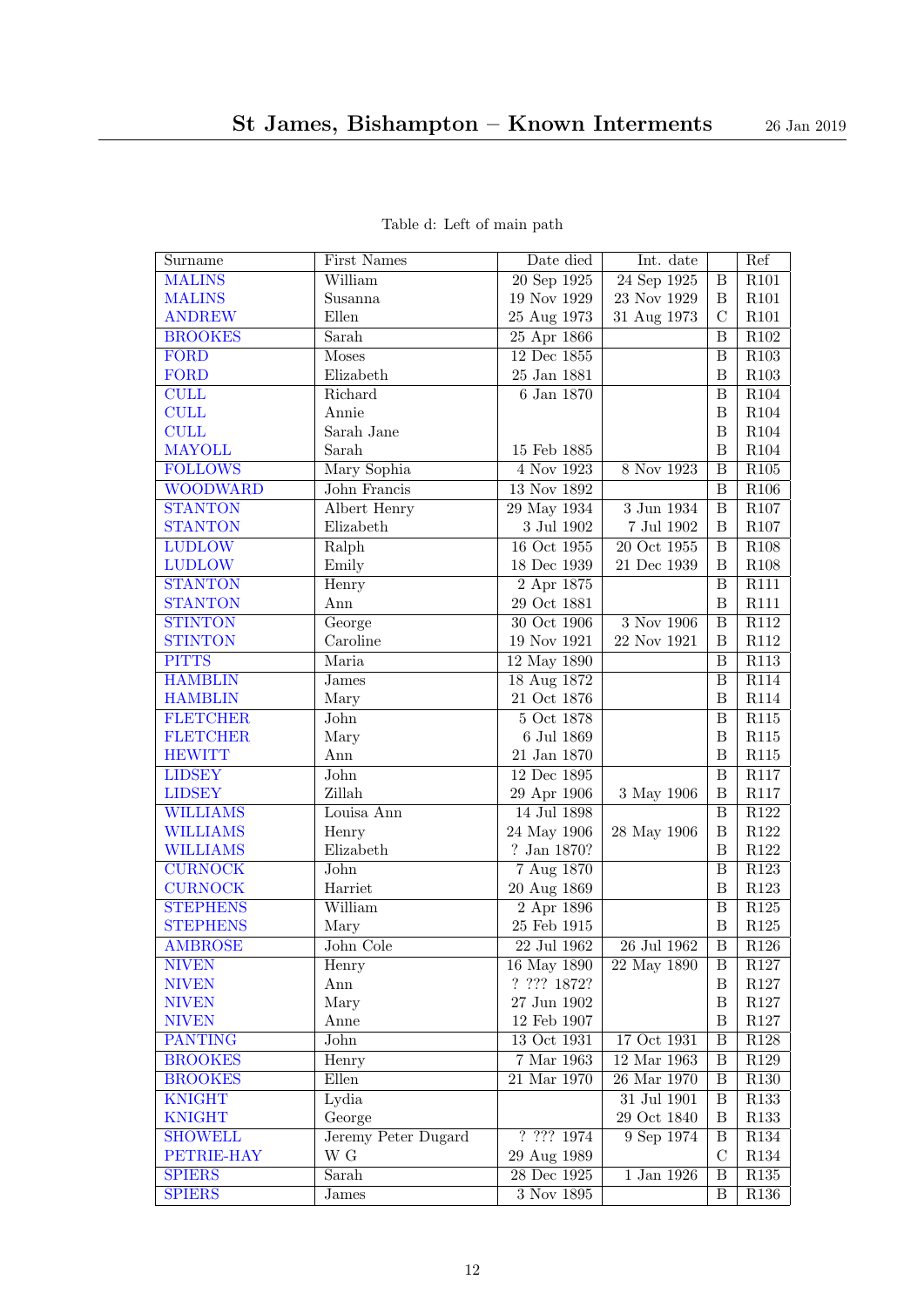<span id="page-12-29"></span><span id="page-12-28"></span><span id="page-12-27"></span><span id="page-12-26"></span><span id="page-12-25"></span><span id="page-12-24"></span><span id="page-12-23"></span><span id="page-12-22"></span><span id="page-12-21"></span><span id="page-12-20"></span><span id="page-12-19"></span><span id="page-12-18"></span><span id="page-12-17"></span><span id="page-12-16"></span><span id="page-12-15"></span><span id="page-12-14"></span><span id="page-12-13"></span><span id="page-12-12"></span><span id="page-12-11"></span><span id="page-12-10"></span><span id="page-12-9"></span><span id="page-12-8"></span><span id="page-12-7"></span><span id="page-12-6"></span><span id="page-12-5"></span><span id="page-12-4"></span><span id="page-12-3"></span><span id="page-12-2"></span><span id="page-12-1"></span><span id="page-12-0"></span>

| Surname         | First Names            | Date died                | Int. date                             |                    | Ref               |
|-----------------|------------------------|--------------------------|---------------------------------------|--------------------|-------------------|
| <b>SPIERS</b>   | Edward                 | 31 May 1906              | 4 Jun 1906                            | B                  | R137              |
| <b>SPIERS</b>   | Mary                   | 27 Nov 1914              | 1 Dec 1914                            | B                  | R137              |
| <b>SPIERS</b>   | George                 | $25\ \mathrm{Nov}\ 1909$ | 29 Nov 1909                           | B                  | $\rm R137$        |
| <b>SPIERS</b>   | Ann Elizabeth          | 29 Aug 1924              | 2 Sep 1924                            | B                  | R138              |
| <b>STONYER</b>  | Henry Edward           | 17 Nov 1946              | 21 Nov 1946                           | B                  | R <sub>139</sub>  |
| <b>SPIERS</b>   | Joseph                 | 5 Feb 1890               |                                       | $\boldsymbol{B}$   | R139              |
| <b>SPIERS</b>   | Elizabeth              | 28 Dec 1900              | 1 Jan 1901                            | B                  | R139              |
| <b>STONYER</b>  | Sarah                  | 29 Apr 1940              | 4 May 1940                            | B                  | R139              |
| <b>CLARKE</b>   | Margaret Alice         | 5 Apr 1983               |                                       | B                  | R140              |
| <b>CLARKE</b>   | Thomas Edmund          | 6 Mar 1949               | 9 Mar 1949                            | B                  | R140              |
| <b>REEVES</b>   | Joseph Thomas          | 4 Jan 1929               | 7 Jan 1929                            | B                  | R141              |
| <b>REEVES</b>   | Alice                  | 16 Dec 1946              | 21 Dec 1946                           | B                  | R141              |
| <b>SPIERS</b>   | Benjamin               | 11 Oct 1883              |                                       | B                  | R142              |
| <b>GARDNER</b>  | Fanny                  | ? Dec 1922               | 5 Dec 1922                            | B                  | R <sub>143</sub>  |
| <b>BROOKES</b>  | Frederick              | 21 Jun 1887              |                                       | B                  | $\overline{R144}$ |
| <b>BROOKES</b>  | Jane                   | 10 Apr 1931              | 14 Apr 1931                           | B                  | R144              |
| <b>SPIERS</b>   | Edwin                  | 27 Nov 1882              |                                       | $\, {\bf B}$       | R145              |
| <b>EASTWOOD</b> | Edgar                  | 7.7771998                | 28 Apr 1998                           | $\overline{\rm C}$ | R <sub>161</sub>  |
| <b>BAUGH</b>    | Norman                 | 9 Sep 1998               | 19 Sep 1998                           | $\overline{C}$     | R184              |
| <b>HASSELL</b>  | Rosina Kate            | 26 Nov 1998              | 3 Dec 1998                            | $\mathcal{C}$      | R185              |
| <b>HASSELL</b>  | William Henry          | 13 Apr 2009              | 30 Apr 2009                           | $\mathcal{C}$      | $\rm R185$        |
| <b>DOWNING</b>  | James Robert John      | 14 Jan 2000              | $2$ Feb $2000\,$                      | $\mathcal{C}$      | R186              |
| <b>FAWCETT</b>  | Clarissa Florence      | $8$ Mar $2000$           | 4 May 2000                            | $\overline{C}$     | R187              |
| <b>TURNER</b>   | Violet Grace           | $9$ Feb $2001\,$         | 19 Feb 2001                           | $\overline{C}$     | R188              |
| <b>LUDLOW</b>   | Janet Irene            | 8 May 2002               |                                       | $\overline{C}$     | R <sub>189</sub>  |
| STAFFORD-WOOD   | John                   | 8 Jan 2002               | 15 Jan 2002                           | $\overline{C}$     | R <sub>190</sub>  |
| STAFFORD-WOOD   | Marjorie Mary Noreen   | 2 Aug 2006               | 3 Sep 2006                            | $\overline{C}$     | R190              |
| <b>DEW</b>      | Keith Raymond          | $10$ Jan $2005$          | $\overline{24}$ Jan $\overline{2005}$ | $\overline{\rm C}$ | R <sub>191</sub>  |
| <b>DEW</b>      | Joan Lucy              | 14 Mar 2012              | 30 Mar 2012                           | C                  | R191              |
| <b>DEW</b>      | Dennis Raymond         | 29 Jun 2012              | 21 Jul 2012                           | $\mathcal{C}$      | R191              |
| <b>COCKBILL</b> | George Harold          | 4 Jul 2003               | $10$ Jul $2003\,$                     | $\mathcal{C}$      | $\rm R192$        |
| <b>COCKBILL</b> | Clara Ann (Nancy)      | 29 Apr 2010              | 7 May 2010                            | $\mathcal{C}$      | $\rm R192$        |
| <b>JESSON</b>   | Russell Edward William | 19 May 2004              | $5$ Jun $2004\,$                      | $\overline{C}$     | R193              |
| <b>JESSON</b>   | Mary Patricia          | ? ??? 1994               |                                       | $\mathcal{C}$      | R193              |
| <b>VALLANCE</b> | George Edwin           | $\overline{13}$ Jun 2000 | $20$ Jun $2000\,$                     | $\overline{C}$     | R195              |
| <b>CLARKE</b>   | <b>Stanley Joseph</b>  | 3 Nov 2013               | 21 Nov 2013                           | $\overline{B}$     | R200              |
| <b>STEVENS</b>  | Simon Mark             | 20 Jun 2017              | 24 Jul 2017                           | $\mathcal{C}$      | R901              |
| <b>MALLINS</b>  | Ralph                  |                          | $1$ Oct $1965\,$                      | B                  | R995              |
| <b>MALLINS</b>  | Annie Selina           |                          | 12 Aug 1966                           | B                  | ${\bf R995}$      |
| <b>DAVIS</b>    | George                 |                          | 26 Oct 1905                           | $\, {\bf B}$       | R996              |
| <b>DAVIS</b>    | Selina                 | 13 Dec 1888              |                                       | $\, {\bf B}$       | R996              |
| <b>SWINGLE</b>  | Albert Edward          | $5$ Oct $2007\,$         | 6 Oct 2007                            | $\mathcal{C}$      | R997              |
| <b>SWINGLE</b>  | Elsie Florence         | 17 Jul 2016              | 1 Aug 2016                            | $\mathcal{C}$      | R997              |
| <b>ALLEN</b>    | Thelma Marjorie        | 18 Mar 2008              | 1 Apr 2008                            | $\mathcal{C}$      | R998              |
| <b>WILLIAMS</b> | Lillian Grace          | 16 Oct 2007              | $\overline{24}$ Oct 2007              | $\mathcal{C}$      | R999              |
| <b>WILLIAMS</b> | Ronald Frederick       | $14$ Dec $2009\,$        | $23$ Dec $2009\,$                     | $\mathcal{C}$      | R999              |
| <b>MOSS</b>     | Hannah                 | 22 Jul 1931              | $25\,$ Jul $1931$                     | $\, {\bf B}$       | $\rm T501$        |
| <b>LAMPITT</b>  | Florence Worthington   | ? ??? 1960               | 24 Dec 1960                           | $\, {\bf B}$       | T <sub>503</sub>  |
| <b>LAMPITT</b>  | Geoffrey George        | $15$ Nov $2006\,$        | $24$ Nov $2006\,$                     | $\, {\bf B}$       | T503              |

Table d: Left of main path (continued)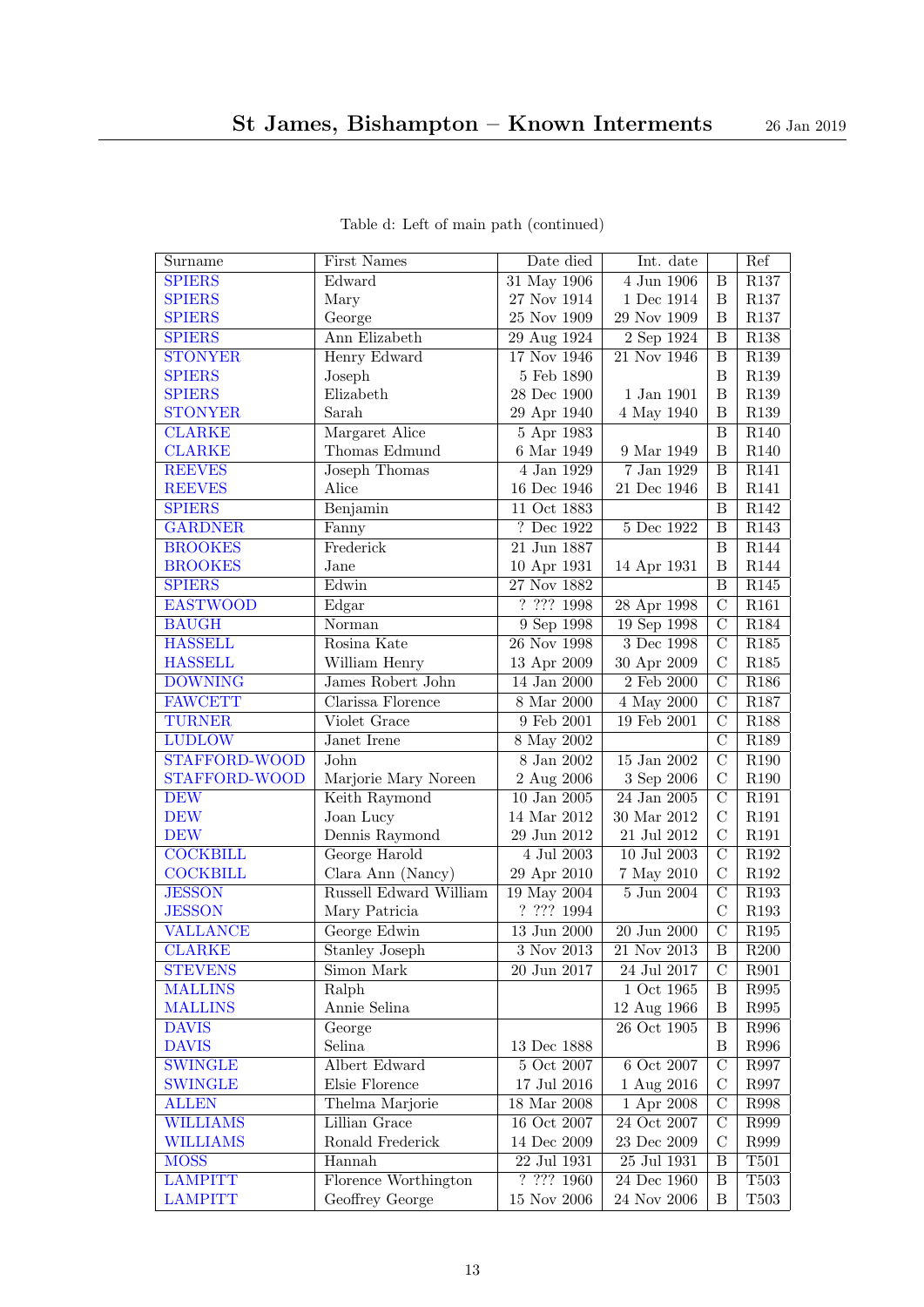<span id="page-13-112"></span><span id="page-13-111"></span><span id="page-13-110"></span><span id="page-13-109"></span><span id="page-13-108"></span><span id="page-13-107"></span><span id="page-13-106"></span><span id="page-13-105"></span><span id="page-13-104"></span><span id="page-13-103"></span><span id="page-13-102"></span><span id="page-13-101"></span><span id="page-13-100"></span><span id="page-13-99"></span><span id="page-13-98"></span><span id="page-13-97"></span><span id="page-13-96"></span><span id="page-13-95"></span><span id="page-13-94"></span><span id="page-13-93"></span><span id="page-13-92"></span><span id="page-13-91"></span><span id="page-13-90"></span><span id="page-13-89"></span><span id="page-13-88"></span><span id="page-13-87"></span><span id="page-13-86"></span><span id="page-13-85"></span><span id="page-13-84"></span><span id="page-13-83"></span><span id="page-13-82"></span><span id="page-13-81"></span><span id="page-13-80"></span><span id="page-13-79"></span><span id="page-13-78"></span><span id="page-13-77"></span><span id="page-13-76"></span><span id="page-13-75"></span><span id="page-13-74"></span><span id="page-13-73"></span><span id="page-13-72"></span><span id="page-13-71"></span><span id="page-13-70"></span><span id="page-13-69"></span><span id="page-13-68"></span><span id="page-13-67"></span><span id="page-13-66"></span><span id="page-13-65"></span><span id="page-13-64"></span><span id="page-13-63"></span><span id="page-13-62"></span><span id="page-13-61"></span><span id="page-13-60"></span><span id="page-13-59"></span><span id="page-13-58"></span><span id="page-13-57"></span><span id="page-13-56"></span><span id="page-13-55"></span><span id="page-13-54"></span><span id="page-13-53"></span><span id="page-13-52"></span><span id="page-13-51"></span><span id="page-13-50"></span><span id="page-13-49"></span><span id="page-13-48"></span><span id="page-13-47"></span><span id="page-13-46"></span><span id="page-13-45"></span><span id="page-13-44"></span><span id="page-13-43"></span><span id="page-13-42"></span><span id="page-13-41"></span><span id="page-13-40"></span><span id="page-13-39"></span><span id="page-13-38"></span><span id="page-13-37"></span><span id="page-13-36"></span><span id="page-13-35"></span><span id="page-13-34"></span><span id="page-13-33"></span><span id="page-13-32"></span><span id="page-13-31"></span><span id="page-13-30"></span><span id="page-13-29"></span><span id="page-13-28"></span><span id="page-13-27"></span><span id="page-13-26"></span><span id="page-13-25"></span><span id="page-13-24"></span><span id="page-13-23"></span><span id="page-13-22"></span><span id="page-13-21"></span><span id="page-13-20"></span><span id="page-13-19"></span><span id="page-13-18"></span><span id="page-13-17"></span><span id="page-13-16"></span><span id="page-13-15"></span><span id="page-13-14"></span><span id="page-13-13"></span><span id="page-13-12"></span><span id="page-13-11"></span><span id="page-13-10"></span><span id="page-13-9"></span><span id="page-13-8"></span><span id="page-13-7"></span><span id="page-13-6"></span><span id="page-13-5"></span><span id="page-13-4"></span><span id="page-13-3"></span><span id="page-13-2"></span><span id="page-13-1"></span><span id="page-13-0"></span>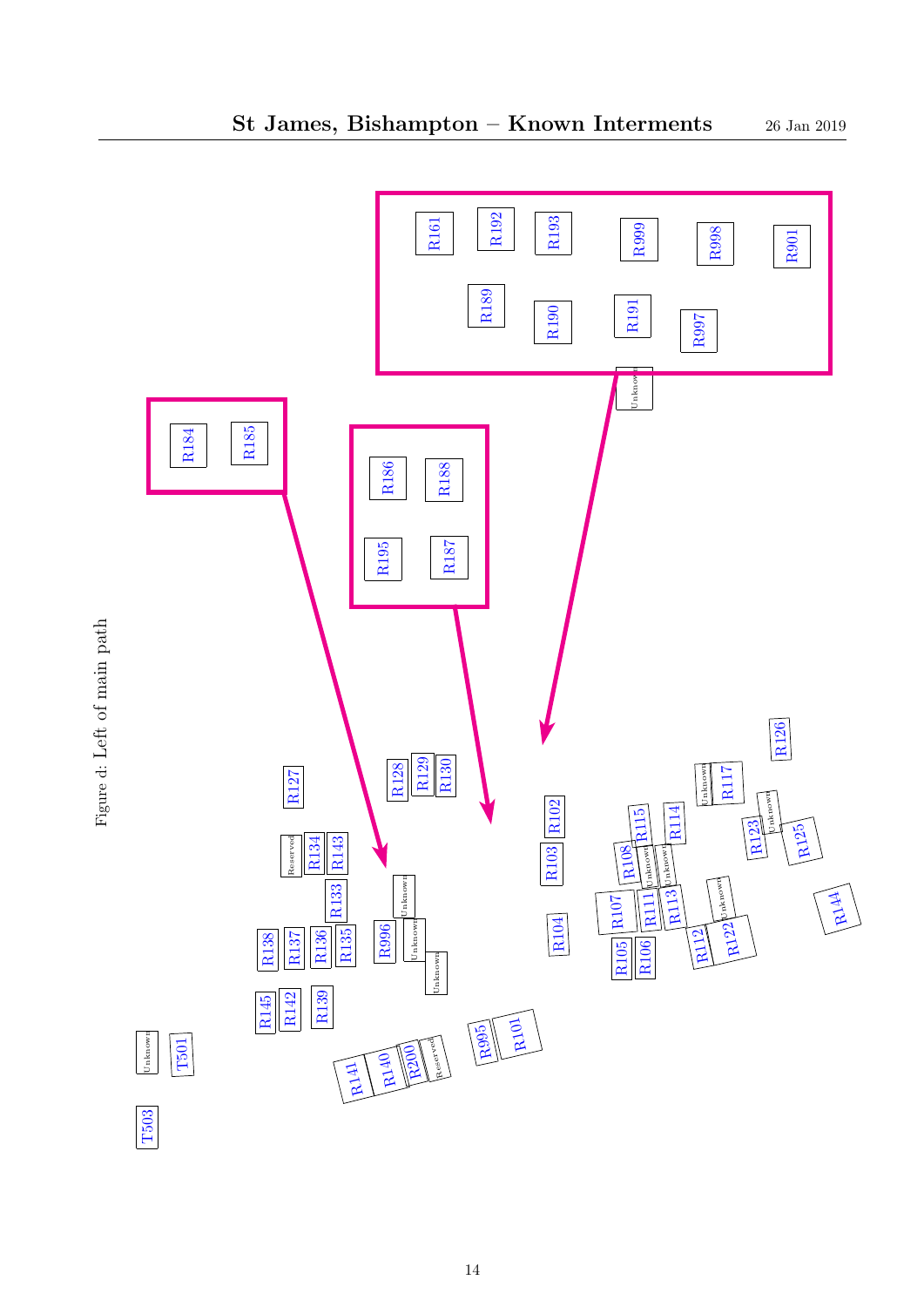<span id="page-14-18"></span><span id="page-14-14"></span><span id="page-14-12"></span><span id="page-14-10"></span><span id="page-14-8"></span><span id="page-14-6"></span><span id="page-14-4"></span><span id="page-14-0"></span>

| Surname          | First Names            | Date died       | Int. date       |               | Ref              |
|------------------|------------------------|-----------------|-----------------|---------------|------------------|
| <b>GOLDING</b>   | Gwendoline Olive       | 19 Sep 1991     | 26 Sep 1991     | $\mathcal{C}$ | S <sub>410</sub> |
| <b>GOLDING</b>   | Douglas Sidley         | 1 Jun 2008      | 17 Jun 2008     | С             | S <sub>410</sub> |
| <b>JONES</b>     | Gwendolen Ellen        | 29 Feb 1988     | 20 Mar 1988     | С             | S <sub>411</sub> |
| <b>JONES</b>     | George                 | 29 Aug 1994     | 6 Sep 1994      | С             | S <sub>411</sub> |
| <b>MORRIS</b>    | Gordon William         | 30 Aug 1992     | 7 Sep 1992      | $\mathcal{C}$ | S412             |
| <b>MORRIS</b>    | Margery Laura Beatrice | $10$ Jan $2005$ | $20$ Jan $2005$ | С             | S412             |
| <b>HARDING</b>   | Geoffrey David         | 5 Oct 2016      | 18 Oct 2016     | С             | S414             |
| <b>DAVIDSON</b>  | Mary Patricia          | 29 Sep 2016     | 14 Oct 2016     | $\rm C$       | S415             |
| <b>SALISBURY</b> | Bernard John           | 21 Nov 2015     | 16 Dec 2015     | $\mathcal{C}$ | S416             |
| <b>DORRELL</b>   | Nora Joyce             | 6 Jun 2016      | ? ? ? ? 2016    | С             | S416             |
| <b>HAYTER</b>    | Eileen                 | 16 Mar 2017     |                 | С             | S417             |
| LEE              | Raymond Frederick      | 23 Apr 2017     | 18 Jul 2017     | C             | S418             |
| <b>LEE</b>       | Pauline Constance      | 15 Sep 2014     | 8 Oct 2014      | $\mathcal{C}$ | S <sub>418</sub> |
| <b>COWLEY</b>    | William Leonard        | 21 Dec 2016     | 12 Jan 2017     | С             | S <sub>419</sub> |
| <b>COWLEY</b>    | Roslyn Alice           | 12 Jan 2018     | 14 Feb 2018     | С             | S <sub>419</sub> |

Table e: Right of porch

<span id="page-14-26"></span><span id="page-14-23"></span><span id="page-14-19"></span><span id="page-14-17"></span><span id="page-14-16"></span><span id="page-14-13"></span><span id="page-14-9"></span><span id="page-14-5"></span><span id="page-14-2"></span>Figure e: Right of porch

<span id="page-14-28"></span><span id="page-14-27"></span><span id="page-14-25"></span><span id="page-14-24"></span><span id="page-14-22"></span><span id="page-14-21"></span><span id="page-14-20"></span><span id="page-14-15"></span><span id="page-14-11"></span><span id="page-14-7"></span><span id="page-14-3"></span><span id="page-14-1"></span>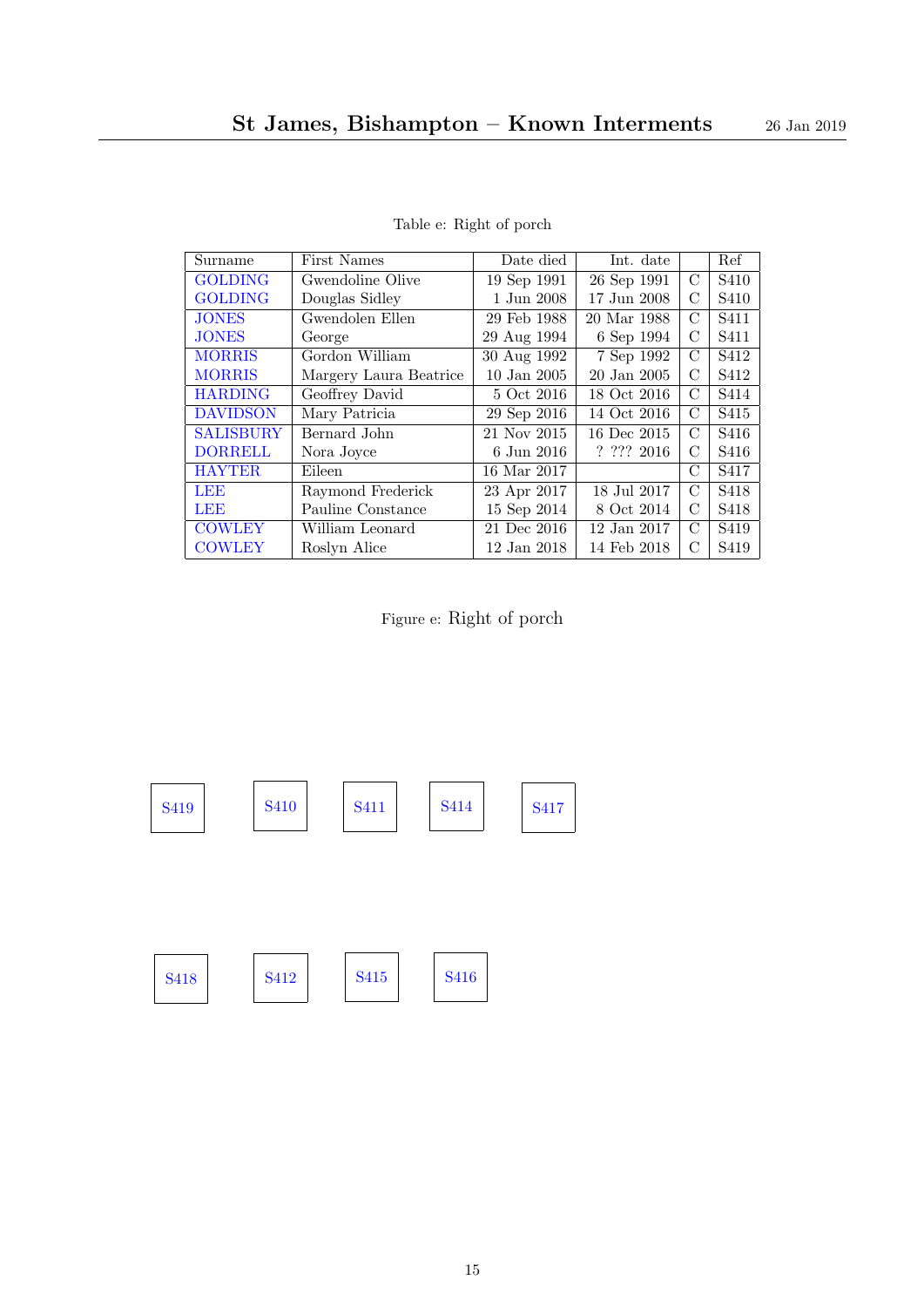<span id="page-15-26"></span><span id="page-15-25"></span><span id="page-15-24"></span><span id="page-15-23"></span><span id="page-15-22"></span><span id="page-15-21"></span><span id="page-15-20"></span><span id="page-15-19"></span><span id="page-15-18"></span><span id="page-15-17"></span><span id="page-15-16"></span><span id="page-15-15"></span><span id="page-15-14"></span><span id="page-15-13"></span><span id="page-15-12"></span><span id="page-15-11"></span><span id="page-15-10"></span><span id="page-15-9"></span><span id="page-15-8"></span><span id="page-15-7"></span><span id="page-15-6"></span><span id="page-15-5"></span><span id="page-15-4"></span><span id="page-15-3"></span><span id="page-15-2"></span><span id="page-15-1"></span><span id="page-15-0"></span>

| Surname         | First Names           | Date died                | Int. date         |                         | Ref               |
|-----------------|-----------------------|--------------------------|-------------------|-------------------------|-------------------|
| <b>HANDS</b>    | Horace                |                          | 18 Sep 1991       | $\, {\bf B}$            | S301              |
| <b>HANDS</b>    | Hilde Karla Elfriede  | 30 Jun 2017              | 13 Jul 2017       | B                       | S301              |
| <b>ANSELL</b>   | Francis John          | 31 Mar 1962              | 4 Apr 1962        | B                       | S302              |
| <b>ANSELL</b>   | Lucy Mary             | $15$ Jan $1972\,$        | $19$ Jan $1972\,$ | B                       | S302              |
| <b>DAY</b>      | Francis William       | 17 Mar 1975              | 20 Mar 1975       | $\boldsymbol{B}$        | S303              |
| <b>DAY</b>      | Margaret Jane         | 18 Jun 1990              | 26 Jun 1990       | B                       | S303              |
| <b>AINGE</b>    | Mabel                 | 10 Apr 1959              | 14 Apr 1959       | $\overline{\mathbf{B}}$ | S304              |
| <b>AINGE</b>    | George Arthur         | 11 Mar 1950              | $15$ Mar $1950\,$ | B                       | S304              |
| <b>MASTERS</b>  | Constance Elizabeth   | 20 Jan 1968              | $24$ Jan $1968\,$ | B                       | S305              |
| <b>DAY</b>      | Francis John          | 7 Jan 1944               | 11 Dec 1943       | B                       | $\overline{$}306$ |
| <b>DAY</b>      | Cecilia               | 28 Aug 1964              | 31 Aug 1964       | B                       | S306              |
| <b>DAY</b>      | Edwin Charles (Eddie) | $19$ Feb $2012\,$        |                   | B                       | S306              |
| <b>BLUCK</b>    | Edith                 | $\overline{21}$ Sep 1899 |                   | B                       | S307              |
| <b>BLUCK</b>    | John                  | 23 Mar 1930              | 25 Mar 1930       | B                       | S307              |
| <b>BLUCK</b>    | Harry                 | 27 Oct 1901              | 31 Oct 1901       | $\, {\bf B}$            | S307              |
| <b>DAY</b>      | Richard John          | 14 Nov 1966              | 18 Nov 1966       | B                       | S308              |
| <b>DAY</b>      | John Richard          | 17 Mar 1945              | $?$ Mar $1945\,$  | B                       | S308              |
| <b>MASTER</b>   | William               | 10 Dec 1766              |                   | B                       | S309              |
| <b>BEST</b>     | John                  | 13 Dec 1766              |                   | B                       | S311              |
| <b>CURNOCK</b>  | Lawrence              | 26 Sep 1763              |                   | B                       | $\overline{S313}$ |
| <b>CURNOCK</b>  | Ann                   | 18 Dec 1775              |                   | B                       | S313              |
| <b>CURNOCK</b>  | Ann                   | 5 Aug 1725               |                   | B                       | S313              |
| <b>CURNOCK</b>  | William               | 26 Dec 1823              |                   | B                       | S313              |
| <b>CURNOCK</b>  | Lawrence              | $4$ Jun $1756\,$         |                   | B                       | S313              |
| <b>CURNOCK</b>  | Robert                | $9$ Jun $1775\,$         |                   | B                       | S313              |
| <b>FARLEY</b>   | Mary                  | 24 Sep 1749              |                   | B                       | $\overline{S314}$ |
| <b>SPIERS</b>   | Mary                  | 31 Oct 1876              | 4 Nov 1876        | B                       | S315              |
| <b>SPIERS</b>   | Richard               | 15 Sep 1875              |                   | B                       | S315              |
| <b>SPIERS</b>   | Mary                  |                          | 24 Sep 1858       | B                       | S315              |
| <b>FISHER</b>   | Dennis Sidney         | 7 Dec 1943               | 10 Dec 1943       | $\boldsymbol{B}$        | S316              |
| <b>FISHER</b>   | Lillian Gertrude      | 18 Jan 1991              | 28 Jan 1991       | B                       | S317              |
| <b>FISHER</b>   | Robert                | 28 May 1984              | 4 Jun 1984        | $\boldsymbol{B}$        | S317              |
| <b>BIDDLE</b>   | George                |                          | 28 Nov 1882       | B                       | S318              |
| <b>BIDDLE</b>   | Henry                 |                          | 3 Jun 1896        | B                       | S318              |
| <b>ANSELL</b>   | James William         | 2 Aug 1930               | 5 Aug 1930        | $\, {\bf B}$            | S319              |
| <b>ANSELL</b>   | Samuel                | 5 Oct 1925               | 8 Oct 1925        | $\boldsymbol{B}$        | S319              |
| <b>ANSELL</b>   | Mary                  | 3 Apr 1943               |                   | B                       | S319              |
| <b>ANDREWS</b>  | Leslie John           | 7.7771987                | 6 May 1987        | B                       | S322              |
| <b>ANDREWS</b>  | Lillian Frances       | $?$ ??? 1976             | 8 Apr 1976        | B                       | S322              |
| <b>DAY</b>      | Elizabeth             | $3$ Jun $1921$           | 7 Jun 1921        | $\, {\bf B}$            | S323              |
| <b>DAY</b>      | George                | $4$ Jun $1906\,$         | 8 Jun 1906        | $\boldsymbol{B}$        | S324              |
| <b>DAY</b>      | Maria                 | $10$ Jan $1922\,$        | 14 Jan 1922       | B                       | S324              |
| <b>TANDY</b>    | Mary                  | 10 Mar 1729              |                   | $\boldsymbol{B}$        | S325              |
| <b>STEPHENS</b> | Winifred              | 13 Apr 1803              |                   | B                       | S327              |
| <b>HODGKINS</b> | Susanna               | 20 Dec 1810              |                   | B                       | $\overline{S328}$ |
| <b>RUSSELL</b>  | William               | 18 Dec 1800              |                   | B                       | S329              |
| <b>RUSSELL</b>  | Mary                  | $10$ Jul $1804\,$        |                   | $\, {\bf B}$            | $\rm S329$        |
| <b>HAYNES</b>   | John                  | 4 Jun 1949               |                   | $\, {\bf B}$            | S333              |
| <b>HAYNES</b>   | Varina Mary           | 17 Dec 1966              | 21 Dec 1966       | B                       | S333              |
| <b>FIRKINS</b>  | Ellen                 | 17 Nov 1876              | 22 Nov 1876       | B                       | S335              |
|                 |                       |                          |                   |                         |                   |

| Table f: Right of main path |  |  |  |
|-----------------------------|--|--|--|
|-----------------------------|--|--|--|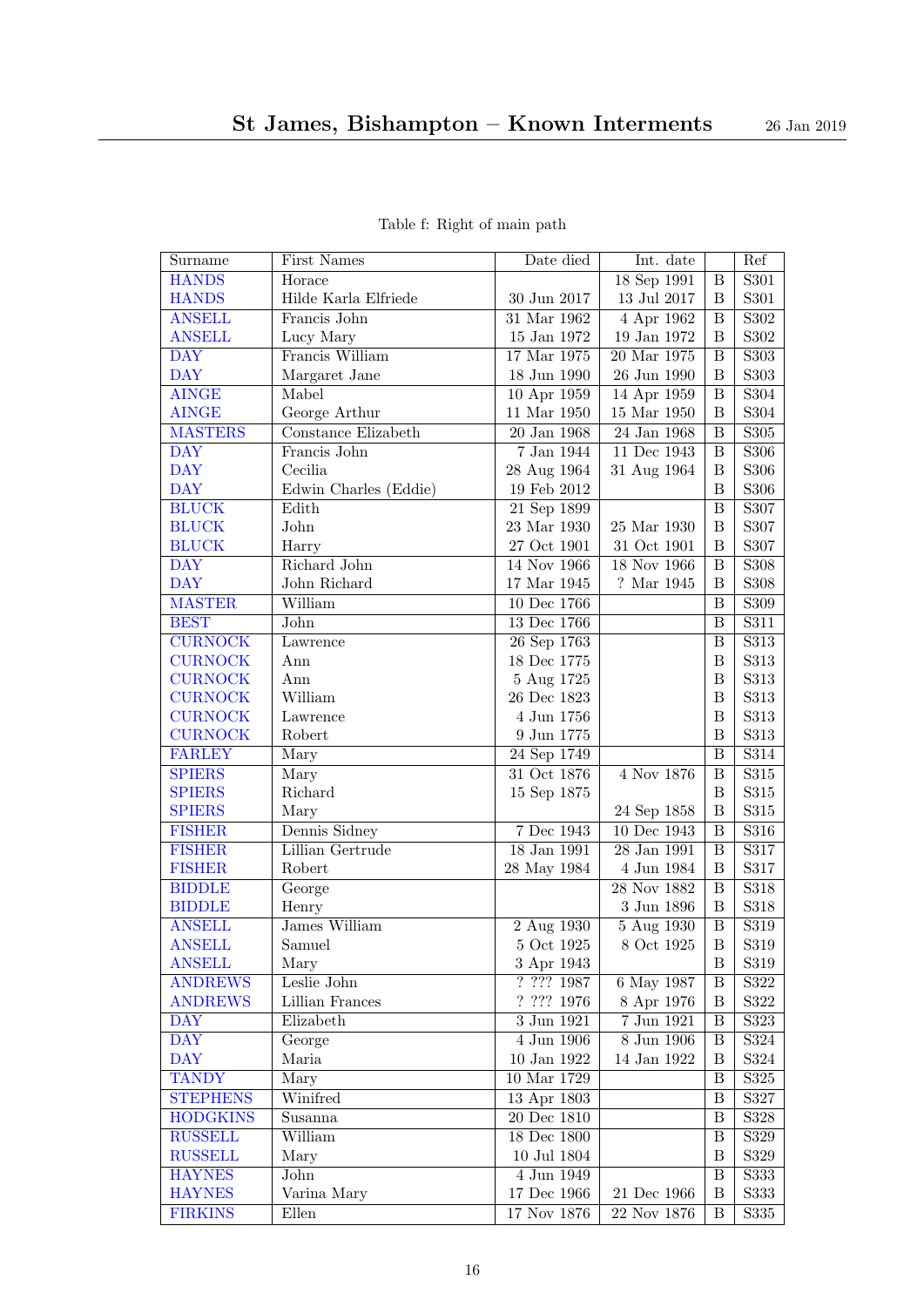<span id="page-16-29"></span><span id="page-16-28"></span><span id="page-16-27"></span><span id="page-16-26"></span><span id="page-16-25"></span><span id="page-16-24"></span><span id="page-16-23"></span><span id="page-16-22"></span><span id="page-16-21"></span><span id="page-16-20"></span><span id="page-16-19"></span><span id="page-16-18"></span><span id="page-16-17"></span><span id="page-16-16"></span><span id="page-16-15"></span><span id="page-16-14"></span><span id="page-16-13"></span><span id="page-16-12"></span><span id="page-16-11"></span><span id="page-16-10"></span><span id="page-16-9"></span><span id="page-16-8"></span><span id="page-16-7"></span><span id="page-16-6"></span><span id="page-16-5"></span><span id="page-16-4"></span><span id="page-16-3"></span><span id="page-16-2"></span><span id="page-16-1"></span><span id="page-16-0"></span>

| Surname                            | First Names           | Date died                 | Int. date         |                              | Ref               |
|------------------------------------|-----------------------|---------------------------|-------------------|------------------------------|-------------------|
| <b>FIRKINS</b>                     | Mary Ann              | 11 Nov 1868               |                   | B                            | S337              |
| <b>FIRKINS</b>                     | George John           | 11 Sep 1868               |                   | B                            | S338              |
| <b>FIRKINS</b>                     | Mary                  | $14$ Dec 1871             |                   | B                            | S339              |
| <b>FIRKINS</b>                     | William               | 17 Mar 1860               |                   | $\overline{\mathbf{B}}$      | S340              |
| <b>FIRKINS</b>                     | Mary                  | 17 Apr 1829               |                   | B                            | S340              |
| <b>GREENALL</b>                    | Georgiana Holmes      | 4 Mar 1896                | 7 Mar 1896        | $\boldsymbol{B}$             | $\overline{S34}3$ |
| <b>BROOKES</b>                     | Annie                 | 22 Dec 1939               | 27 Dec 1939       | $\overline{\mathbf{B}}$      | S344              |
| <b>BROOKES</b>                     | William               | 18 Feb 1918               | 23 Feb 1918       | $\boldsymbol{B}$             | S344              |
| <b>WHEELER</b>                     | William Kennard       | 26 Sep 1938               | $1$ Oct $1938$    | B                            | $\overline{S345}$ |
| <b>WHEELER</b>                     | Mary                  | 22 Nov 1953               | $26$ Nov $1953\,$ | $\, {\bf B}$                 | S345              |
| <b>COOMBS</b>                      | George Gurney         | 20 Mar 1932               | 24 Mar 1932       | B                            | S346              |
| <b>COOMBS</b>                      | Sarah Ann             | 25 Apr 1900               | 29 Apr 1960       | $\, {\bf B}$                 | S346              |
| <b>RIGHTON</b>                     | Albert Henry          | 11 Dec 1920               | 15 Dec 1920       | $\overline{B}$               | S347              |
| <b>AINGE</b>                       | Sarah Jane Righton    | 10 Oct 1936               | 14 Oct 1936       | $\, {\bf B}$                 | S347              |
| <b>CHANDLER</b>                    | Elizabeth             | $\overline{29}$ Nov 1855  | $7$ Dec $1855\,$  | B                            | S349              |
| <b>CHANDLER</b>                    | Thomas                | 8 Aug 1824                |                   | B                            | S349              |
| <b>CHANDLER</b>                    | John                  | 27 Jan 1867               |                   | $\overline{B}$               | S349              |
| <b>STEPHENS</b>                    | John                  | 16 Feb 1865               |                   | $\overline{B}$               | S350              |
| <b>STEPHENS</b>                    | Mary                  | 13 Jul 1847               |                   | B                            | S351              |
| <b>STEPHENS</b>                    | Robert                |                           | 8 Sep 1875        | $\boldsymbol{B}$             | S351              |
| <b>STEPHENS</b>                    | Robert                | 26 Jun 1848               |                   | $\overline{B}$               | S351              |
| <b>STEPHENS</b>                    | Winifred              | 29 Jan 1847               |                   | $\overline{B}$               | S351              |
| <b>BAYLES</b>                      | John                  |                           |                   | B                            | S353              |
| <b>BAYLES</b>                      | Hannah                | 8 Jul 1837                |                   | $\overline{\mathbf{B}}$      | S354              |
| <b>KINMAN</b>                      | William               | 14 Aug 1714               |                   | $\boldsymbol{B}$             | $\mathbf{S}355$   |
| <b>STEPHENS</b>                    | Jane                  | 29 Apr 1880               |                   | $\overline{\mathbf{B}}$      | S356              |
| <b>HARRIS</b>                      | John                  | 17 Jan 1905               | 23 Jan 1905       | B                            | S357              |
| <b>HARRIS</b>                      | Sarah Ann             | 11 Jan 1927               | 14 Jan 1927       | $\boldsymbol{B}$             | S357              |
| <b>WHEELER</b>                     | William               | 13 May 1910               | 18 May 1910       | $\overline{\mathbf{B}}$      | S358              |
| <b>NIBLETT</b>                     | <b>James</b>          | 15 Jan 1955               | 19 Jan 1955       | B                            | S359              |
| <b>NIBLETT</b>                     | Edith May             | 26 Nov 1938               | 30 Nov 1938       | $\boldsymbol{B}$             | $\mathbf{S}359$   |
| <b>LANE</b>                        | John Emes             | $\overline{2}$ May 1800   |                   | B                            | S361              |
| <b>LLOYD</b>                       | Alfred                | 27 May 1934               | 31 May 1934       | $\, {\bf B}$                 | S362              |
| <b>LANE</b>                        | Robert                | 10 May 1767               |                   | B                            | S363              |
| <b>SMITH</b>                       | Hedley                | 25 Jan 1973               | 30 Jan 1973       | $\overline{B}$               | S364              |
| <b>SMITH</b>                       | Gertrude Mary (Molly) | ? ??? 1991                | 10 Sep 1991       | $\, {\bf B}$                 | S364              |
| <b>SMITH</b>                       | Henry Francis         | 8 Oct 1971                | 12 Oct 1971       | B                            | S365              |
| <b>SMITH</b>                       | Gwendoline Mildred    | $10$ Jan $2002\,$         | $18$ Jan $2002\,$ | $\, {\bf B}$                 | S365              |
| <b>SMITH</b>                       | Felix Robert          | $24$ Dec $1938\,$         | 30 Dec 1938       | $\, {\bf B}$                 | S366              |
| <b>SMITH</b>                       | Elizabeth Annie       | 27 Oct 1944               | 29 Oct 1944       | B                            | S366              |
| <b>LANE</b>                        | Mary                  | 7 May 1754                |                   | B                            | S367              |
| LANE                               | Elisha<br>Frederick   | 26 Nov 1764<br>1 Jul 1947 | 4 Aug 1947        | B                            | S367              |
| <b>SHERWOOD</b><br><b>SHERWOOD</b> | Emma Elizabeth        | 17 Jun 1955               |                   | $\, {\bf B}$<br>$\, {\bf B}$ | S368<br>S368      |
| <b>MORRIS</b>                      |                       | 28 Feb 1954               | $4$ Mar $1954\,$  | $\, {\bf B}$                 | S369              |
| <b>MORRIS</b>                      | George<br>Mary Ann    | 22 May 1969               | 28 May 1969       | $\boldsymbol{B}$             | S369              |
| <b>JONES</b>                       | Edmund Mansell        | 7 Mar 1981                | 11 Mar 1981       | $\, {\bf B}$                 | S370              |
| <b>JONES</b>                       | Gladys Emily          | $15$ Jan $2006$           | $25$ Jan $2006\,$ | $\, {\bf B}$                 | S370              |
| <b>JONES</b>                       | Arthur William        | 11 Aug 1942               | 15 Aug 1942       | $\, {\bf B}$                 | S373              |
| <b>JONES</b>                       | Clara Ellen           | $13$ Jun $1944\,$         | 17 Jun 1944       | $\, {\bf B}$                 | S373              |

Table f: Right of main path (continued)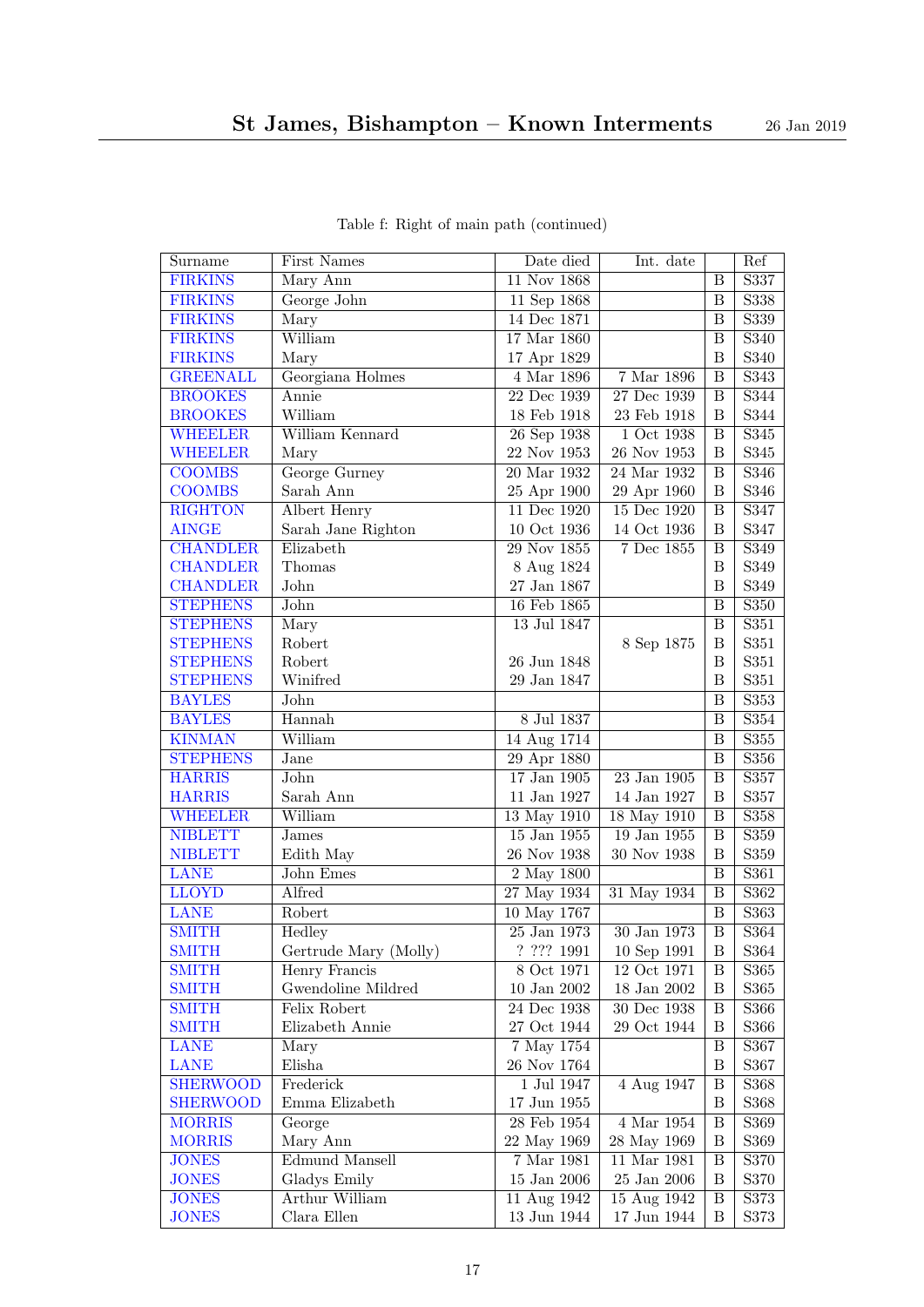<span id="page-17-27"></span><span id="page-17-26"></span><span id="page-17-25"></span><span id="page-17-24"></span><span id="page-17-23"></span><span id="page-17-22"></span><span id="page-17-21"></span><span id="page-17-20"></span><span id="page-17-19"></span><span id="page-17-18"></span><span id="page-17-17"></span><span id="page-17-16"></span><span id="page-17-15"></span><span id="page-17-14"></span><span id="page-17-13"></span><span id="page-17-12"></span><span id="page-17-11"></span><span id="page-17-10"></span><span id="page-17-9"></span><span id="page-17-8"></span><span id="page-17-7"></span><span id="page-17-6"></span><span id="page-17-5"></span><span id="page-17-4"></span><span id="page-17-3"></span><span id="page-17-2"></span><span id="page-17-1"></span><span id="page-17-0"></span>

| Surname          | First Names                 | Date died                                     | Int. date      |                         | Ref                           |
|------------------|-----------------------------|-----------------------------------------------|----------------|-------------------------|-------------------------------|
| <b>HAMPTON</b>   | $\overline{\text{V}}$ iolet | 28 Feb 1973                                   | $5$ Mar $1973$ | B                       | S374                          |
| <b>CROUCH</b>    | Walter                      | 26 Nov 1976                                   | 1 Dec 1976     | B                       | S375                          |
| <b>CROUCH</b>    | Miriam Amy                  | $19$ Dec $1979\,$                             | 22 Dec 1979    | B                       | S375                          |
| <b>WARNER</b>    | Pauline Margaret            | ? ? ? ? 1978                                  | 11 Dec 1978    | B                       | S376                          |
| <b>STEPHENS</b>  | Dawn                        | 28 Jul 1964                                   | 2 Sep 1964     | B                       | S377                          |
| <b>COLLINS</b>   | Ellen (Nell)                | $7$ Mar $1940\,$                              | 9 Mar 1940     | B                       | S378                          |
| <b>COLLINS</b>   | Harry                       | 2 Aug 1944                                    | 7 Aug 1944     | B                       | S378                          |
| <b>SHELTON</b>   | John                        |                                               | 27 Dec 1929    | B                       | S379                          |
| <b>HAYNES</b>    | $\overline{A} \overline{A}$ |                                               |                | B                       | S381                          |
| <b>BAMBURY</b>   | Frederick Sidney            | 30 Oct 1972                                   | 2 Nov 1972     | B                       | S382                          |
| <b>BAMBURY</b>   | Elsie May                   | 29 Apr 1977                                   | 3 May 1977     | B                       | S382                          |
| <b>ANDREWS</b>   | Doris Mary                  | 7.7771972                                     | 29 Jan 1972    | $\overline{\mathbf{B}}$ | S383                          |
| <b>ANDREWS</b>   | Harry Louis                 | ? ? ? ? 1992                                  | 27 Nov 1992    | B                       | S383                          |
| <b>LUDLOW</b>    | John George                 | 19 Jul 1976                                   | 23 Jul 1976    | B                       | S384                          |
| <b>LUDLOW</b>    | Cicely                      | $10$ Jun $1978\,$                             | 15 Jun 1978    | $\boldsymbol{B}$        | S384                          |
| <b>POWLES</b>    | Eric Francis                | $1$ Sep $1980$                                | 5 Sep 1980     | B                       | S385                          |
| <b>POWLES</b>    | Muriel Margaret             | 25 Aug 2003                                   | 4 Sep 2003     | B                       | S385                          |
| <b>AINGE</b>     | Phillip Richard             | $22\,\ensuremath{\, \mathrm{Dec}}\,$ $1985\,$ | 27 Dec 1985    | B                       | S386                          |
| <b>AINGE</b>     | Florence Margaret           | 11 Mar 1988                                   | 17 Mar 1988    | B                       | S386                          |
| <b>HURDMAN</b>   | Edwin                       | 23 Jun 1889                                   |                | B                       | S387                          |
| <b>HURDMAN</b>   | Mary                        |                                               | 28 Sep 1912    | B                       | S387                          |
| <b>HEMMING</b>   | Annie                       | $31$ May $1963$                               | 6 Jun 1963     | $\overline{\mathbf{B}}$ | S388                          |
| <b>HEMMING</b>   | Richard                     | 9 May 1928                                    | 12 May 1928    | B                       | $\mathbf{S}388$               |
| <b>HARRIS</b>    | Elsie Winifred              | 12 Nov 1971                                   | 16 Nov 1971    | $\overline{B}$          | S389                          |
| <b>SOUTHAM</b>   | Paul Clement                | 18 Mar 1974                                   | 23 Mar 1974    | $\overline{\mathbf{B}}$ | S390                          |
| <b>SOUTHAM</b>   | Margaret Elizabeth Woodyatt | 16 Feb 1976                                   | 21 Feb 1976    | $\overline{B}$          | $\rm S390$                    |
| <b>SEABRIGHT</b> | Kenneth Joseph              | 25 Nov 1941                                   |                | B                       | S391                          |
| <b>SEABRIGHT</b> | Hubert                      | 11 Mar 1956                                   | 17 Mar 1956    | B                       | S391                          |
| <b>SEABRIGHT</b> | Susan Ellen                 | 17 Feb 1963                                   | 22 Feb 1963    | B                       | S391                          |
| <b>GREEN</b>     | John                        | 10 May 1868                                   |                | B                       | S392                          |
| <b>GREEN</b>     | Eliza                       | 4 Nov 1898                                    |                | B                       | S392                          |
| <b>GREEN</b>     | Emery                       | 28 Jan 1868                                   |                | B                       | S392                          |
| <b>WILLETTS</b>  | William                     | 29 Feb 1892                                   |                | B                       | S393                          |
| <b>WILLETTS</b>  | Mary                        | 6 Sep 1862                                    |                | B                       | S393                          |
| <b>WILLETTS</b>  | Jane                        | 19 Sep 1879                                   |                | $\boldsymbol{B}$        | S393                          |
| <b>WILLETTS</b>  | Lucy                        | $12$ Jan $1898\,$                             |                | $\, {\bf B}$            | S393                          |
| <b>WILLETTS</b>  | John                        | 2 Jun 1834                                    | 7 Jun 1834     | Β                       | S394                          |
| <b>WILLETTS</b>  | Benjamin                    | $29$ Oct $1824\,$                             | 3 Nov 1824     | Β                       | S394                          |
| <b>HANDS</b>     | Thomas                      | 28 Feb 1881                                   | 4 Mar 1881     | $\, {\bf B}$            | S395                          |
| <b>DORRELL</b>   | <b>James</b>                | 6 May 1868                                    |                | $\, {\bf B}$            | S397                          |
| <b>DORRELL</b>   | Selina                      | 16 Apr 1866                                   |                | Β                       | S397                          |
| <b>BROOKES</b>   | Sarah                       | 31 May 1890                                   |                | $\, {\bf B}$            | S398                          |
| <b>BROOKES</b>   | John William                | $\overline{1$ May 1898                        |                | $\, {\bf B}$            | S399                          |
| <b>NIBLETT</b>   | Benjamin                    | $3$ Mar $1878$                                |                | Β                       | <b>S400</b>                   |
| <b>NIBLETT</b>   | Elizabeth                   | $20$ Jan $1881$                               |                | $\, {\bf B}$            | <b>S400</b>                   |
| <b>NIBLETT</b>   | William                     | $10$ Mar $1877\,$                             |                | $\, {\bf B}$            | S <sub>401</sub>              |
| <b>CHANDLER</b>  | Joseph                      | $25\ \mathrm{Mar}\ 1887$                      |                | $\, {\bf B}$            | S <sub>402</sub>              |
| <b>CHANDLER</b>  | Maria                       | 18 Jun 1834                                   |                | $\, {\bf B}$            | S <sub>402</sub>              |
| <b>TREDWELL</b>  | Maria                       | 8 Oct 1875                                    |                | $\boldsymbol{B}$        | S <sub>4</sub> 0 <sub>2</sub> |
| <b>STEPHENS</b>  | $\overline{G}$ rant         | $3$ Dec $1995\,$                              | 8 Dec 1995     | B                       | S <sub>403</sub>              |

Table f: Right of main path (continued)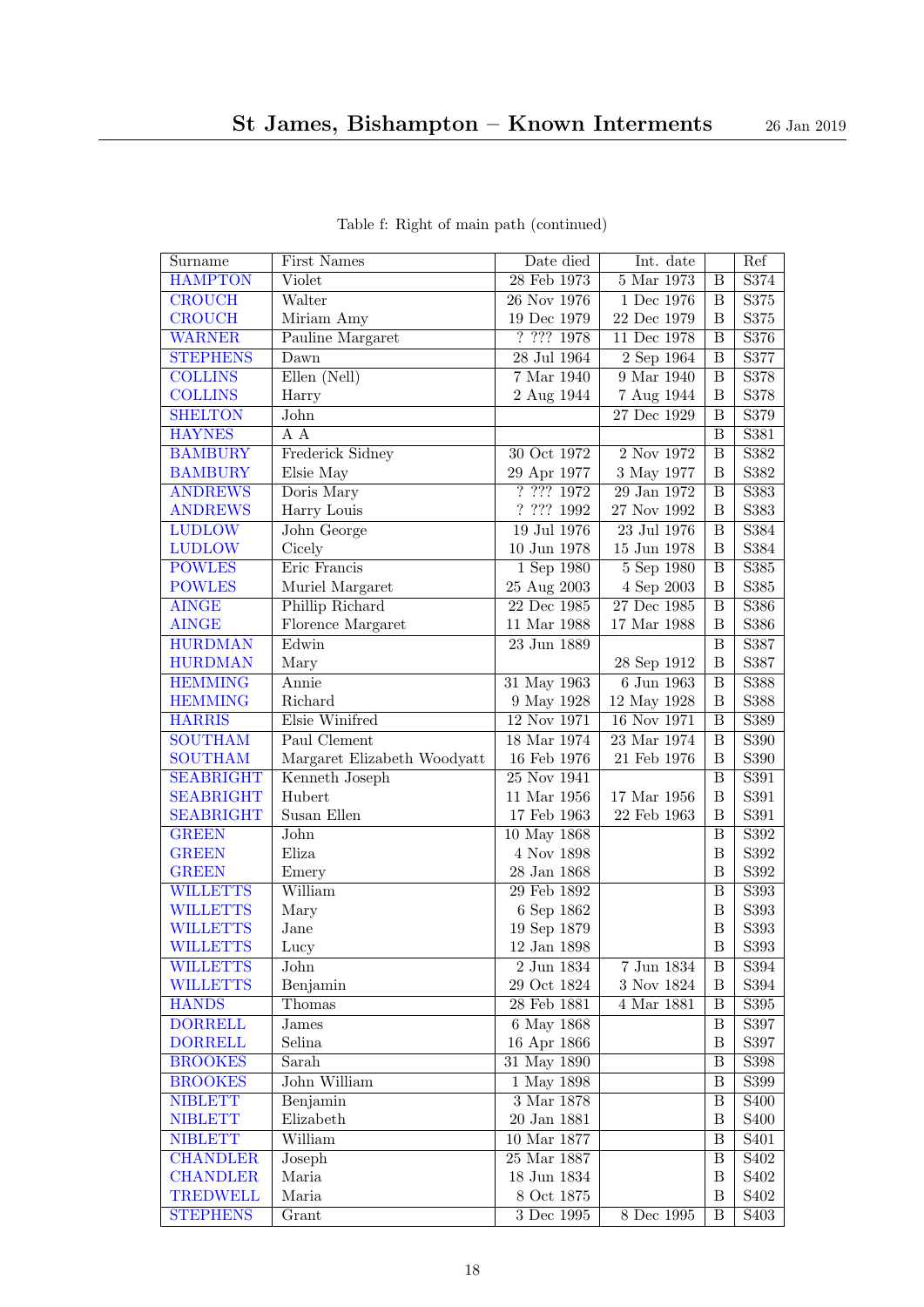<span id="page-18-16"></span><span id="page-18-15"></span><span id="page-18-14"></span><span id="page-18-13"></span><span id="page-18-12"></span><span id="page-18-11"></span><span id="page-18-10"></span><span id="page-18-9"></span><span id="page-18-8"></span><span id="page-18-7"></span><span id="page-18-6"></span><span id="page-18-5"></span><span id="page-18-4"></span><span id="page-18-3"></span><span id="page-18-2"></span><span id="page-18-1"></span><span id="page-18-0"></span>

| Surname         | First Names      | Date died                                                        | Int. date         |   | Ref               |
|-----------------|------------------|------------------------------------------------------------------|-------------------|---|-------------------|
| <b>FOSTER</b>   | Alice Maud       | 9 Feb 1976                                                       | 14 Feb 1976       | B | S <sub>404</sub>  |
| <b>SMITH</b>    | John             | 11 Feb 1694                                                      |                   | B | S <sub>405</sub>  |
| <b>GREEN</b>    | John             |                                                                  | 23 Aug 1831       | B | S <sub>406</sub>  |
| <b>FIRKINS</b>  | Thomas Phipps    | 20 May 1880                                                      | 24 May 1880       | B | S <sub>40</sub> 7 |
| <b>STEPHENS</b> | Mary Ruth        | 21 Apr 2009                                                      | 30 Apr 2009       | B | S <sub>408</sub>  |
| <b>STEPHENS</b> | Ronald Alexander |                                                                  | $31$ Jan $1976\,$ | B | S <sub>408</sub>  |
| <b>ANSELL</b>   | Phillip James    | 9 Nov 2007                                                       | $19$ Nov 2007     | B | S <sub>409</sub>  |
| <b>HORDER</b>   | Alison Jeanette  | 10 Oct 2009                                                      | 21 Oct 2009       | B | S420              |
| <b>SMITH</b>    | Harvey James     | $\frac{1}{2}$ ??? 1987                                           |                   | B | S421              |
| <b>SMITH</b>    | Muriel Jean      | ? ? ? ? 1988                                                     |                   | B | S421              |
| <b>SMITH</b>    | Geoffrey Felix   | $?$ Jan $2001\,$                                                 | 29 Jan 2001       | B | S421              |
| <b>DAY</b>      | Geoffrey Edwin   | 13 May 2015                                                      | 29 May 2015       | B | S422              |
| <b>WILLETTS</b> | Mary             | $25$ Jul $1851\,$                                                | 30 Jul 1851       | B | S423              |
| <b>WILLETTS</b> | Benjamin         | 4 Jan 1849                                                       |                   | B | S424              |
| <b>WILLETTS</b> | Thomas           | 15 Jan 1848                                                      |                   | B | S425              |
| <b>WILLETTS</b> | Joseph           | 17 Dec 1838                                                      |                   | B | S426              |
| <b>WILLETTS</b> | М                | $\overline{?}\ \overline{?}\ \overline{?}\ \overline{?}\ \ 1875$ |                   | B | S429              |
| <b>TREDWELL</b> | Minnie           | ? ? ? ? 1956                                                     |                   | B | S434              |
| <b>TREDWELL</b> | William          | ? ? ? ? 1965                                                     |                   | B | S434              |
| <b>FARLY</b>    | Richard          | 20 Apr 1682                                                      |                   | B | S <sub>4</sub> 35 |
| <b>FARLY</b>    | William          | 15 Dec 1686                                                      |                   | B | S435              |
| <b>BEST</b>     | Mary             |                                                                  |                   | B | $\overline{S}436$ |

Table f: Right of main path (continued)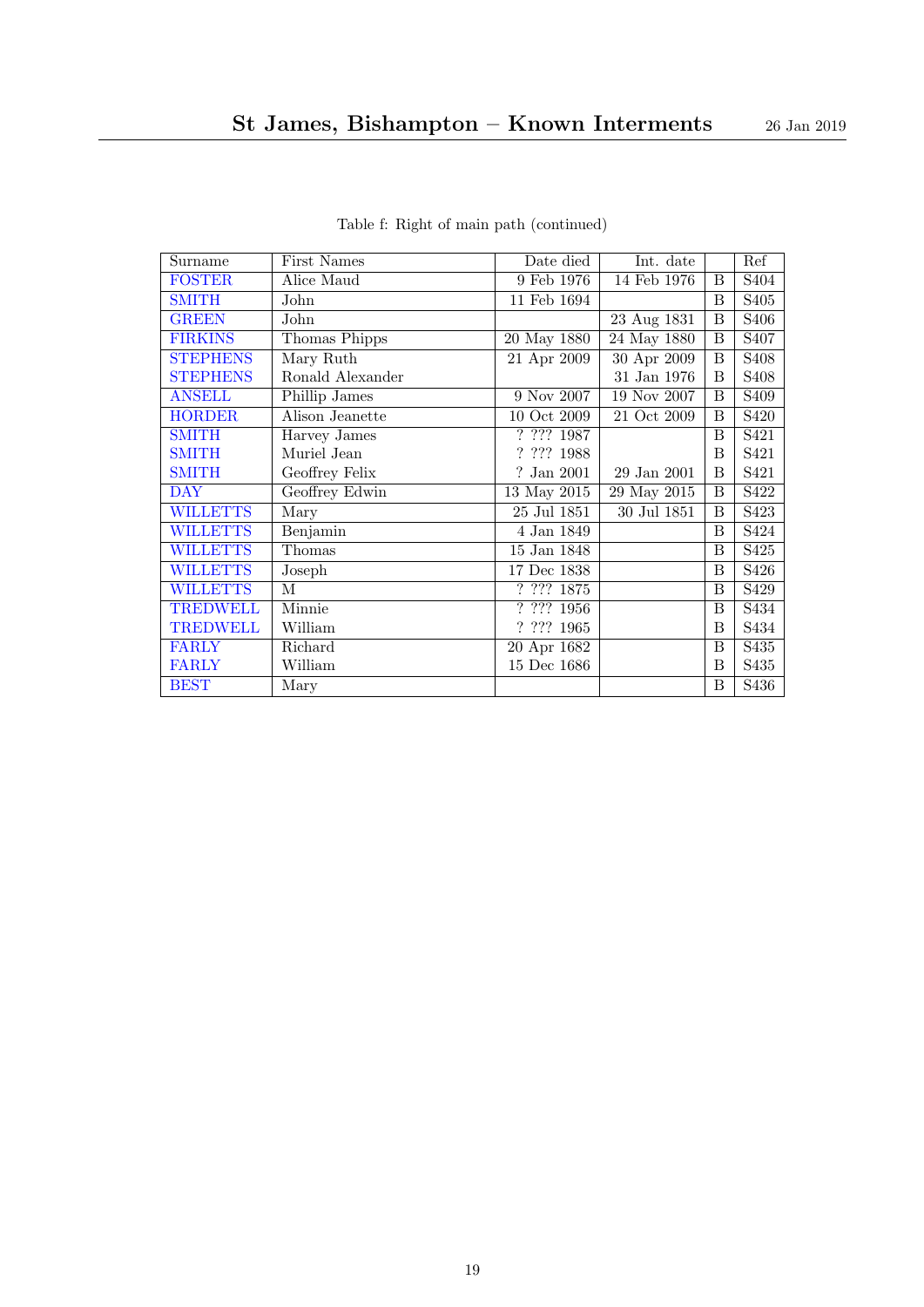<span id="page-19-202"></span><span id="page-19-201"></span><span id="page-19-200"></span><span id="page-19-199"></span><span id="page-19-198"></span><span id="page-19-197"></span><span id="page-19-196"></span><span id="page-19-195"></span><span id="page-19-194"></span><span id="page-19-193"></span><span id="page-19-192"></span><span id="page-19-191"></span><span id="page-19-190"></span><span id="page-19-189"></span><span id="page-19-188"></span><span id="page-19-187"></span><span id="page-19-186"></span><span id="page-19-185"></span><span id="page-19-184"></span><span id="page-19-183"></span><span id="page-19-182"></span><span id="page-19-181"></span><span id="page-19-180"></span><span id="page-19-179"></span><span id="page-19-178"></span><span id="page-19-177"></span><span id="page-19-176"></span><span id="page-19-175"></span><span id="page-19-174"></span><span id="page-19-173"></span><span id="page-19-172"></span><span id="page-19-171"></span><span id="page-19-170"></span><span id="page-19-169"></span><span id="page-19-168"></span><span id="page-19-167"></span><span id="page-19-166"></span><span id="page-19-165"></span><span id="page-19-164"></span><span id="page-19-163"></span><span id="page-19-162"></span><span id="page-19-161"></span><span id="page-19-160"></span><span id="page-19-159"></span><span id="page-19-158"></span><span id="page-19-157"></span><span id="page-19-156"></span><span id="page-19-155"></span><span id="page-19-154"></span><span id="page-19-153"></span><span id="page-19-152"></span><span id="page-19-151"></span><span id="page-19-150"></span><span id="page-19-149"></span><span id="page-19-148"></span><span id="page-19-147"></span><span id="page-19-146"></span><span id="page-19-145"></span><span id="page-19-144"></span><span id="page-19-143"></span><span id="page-19-142"></span><span id="page-19-141"></span><span id="page-19-140"></span><span id="page-19-139"></span><span id="page-19-138"></span><span id="page-19-137"></span><span id="page-19-136"></span><span id="page-19-135"></span><span id="page-19-134"></span><span id="page-19-133"></span><span id="page-19-132"></span><span id="page-19-131"></span><span id="page-19-130"></span><span id="page-19-129"></span><span id="page-19-128"></span><span id="page-19-127"></span><span id="page-19-126"></span><span id="page-19-125"></span><span id="page-19-124"></span><span id="page-19-123"></span><span id="page-19-122"></span><span id="page-19-121"></span><span id="page-19-120"></span><span id="page-19-119"></span><span id="page-19-118"></span><span id="page-19-117"></span><span id="page-19-116"></span><span id="page-19-115"></span><span id="page-19-114"></span><span id="page-19-113"></span><span id="page-19-112"></span><span id="page-19-111"></span><span id="page-19-110"></span><span id="page-19-109"></span><span id="page-19-108"></span><span id="page-19-107"></span><span id="page-19-106"></span><span id="page-19-105"></span><span id="page-19-104"></span><span id="page-19-103"></span><span id="page-19-102"></span><span id="page-19-101"></span><span id="page-19-100"></span><span id="page-19-99"></span><span id="page-19-98"></span><span id="page-19-97"></span><span id="page-19-96"></span><span id="page-19-95"></span><span id="page-19-94"></span><span id="page-19-93"></span><span id="page-19-92"></span><span id="page-19-91"></span><span id="page-19-90"></span><span id="page-19-89"></span><span id="page-19-88"></span><span id="page-19-87"></span><span id="page-19-86"></span><span id="page-19-85"></span><span id="page-19-84"></span><span id="page-19-83"></span><span id="page-19-82"></span><span id="page-19-81"></span><span id="page-19-80"></span><span id="page-19-79"></span><span id="page-19-78"></span><span id="page-19-77"></span><span id="page-19-76"></span><span id="page-19-75"></span><span id="page-19-74"></span><span id="page-19-73"></span><span id="page-19-72"></span><span id="page-19-71"></span><span id="page-19-70"></span><span id="page-19-69"></span><span id="page-19-68"></span><span id="page-19-67"></span><span id="page-19-66"></span><span id="page-19-65"></span><span id="page-19-64"></span><span id="page-19-63"></span><span id="page-19-62"></span><span id="page-19-61"></span><span id="page-19-60"></span><span id="page-19-59"></span><span id="page-19-58"></span><span id="page-19-57"></span><span id="page-19-56"></span><span id="page-19-55"></span><span id="page-19-54"></span><span id="page-19-53"></span><span id="page-19-52"></span><span id="page-19-51"></span><span id="page-19-50"></span><span id="page-19-49"></span><span id="page-19-48"></span><span id="page-19-47"></span><span id="page-19-46"></span><span id="page-19-45"></span><span id="page-19-44"></span><span id="page-19-43"></span><span id="page-19-42"></span><span id="page-19-41"></span><span id="page-19-40"></span><span id="page-19-39"></span><span id="page-19-38"></span><span id="page-19-37"></span><span id="page-19-36"></span><span id="page-19-35"></span><span id="page-19-34"></span><span id="page-19-33"></span><span id="page-19-32"></span><span id="page-19-31"></span><span id="page-19-30"></span><span id="page-19-29"></span><span id="page-19-28"></span><span id="page-19-27"></span><span id="page-19-26"></span><span id="page-19-25"></span><span id="page-19-24"></span><span id="page-19-23"></span><span id="page-19-22"></span><span id="page-19-21"></span><span id="page-19-20"></span><span id="page-19-19"></span><span id="page-19-18"></span><span id="page-19-17"></span><span id="page-19-16"></span><span id="page-19-15"></span><span id="page-19-14"></span><span id="page-19-13"></span><span id="page-19-12"></span><span id="page-19-11"></span><span id="page-19-10"></span><span id="page-19-9"></span><span id="page-19-8"></span><span id="page-19-7"></span><span id="page-19-6"></span><span id="page-19-5"></span><span id="page-19-4"></span><span id="page-19-3"></span><span id="page-19-2"></span><span id="page-19-1"></span><span id="page-19-0"></span>

Figure f: Right of main path Figure f: Right of main path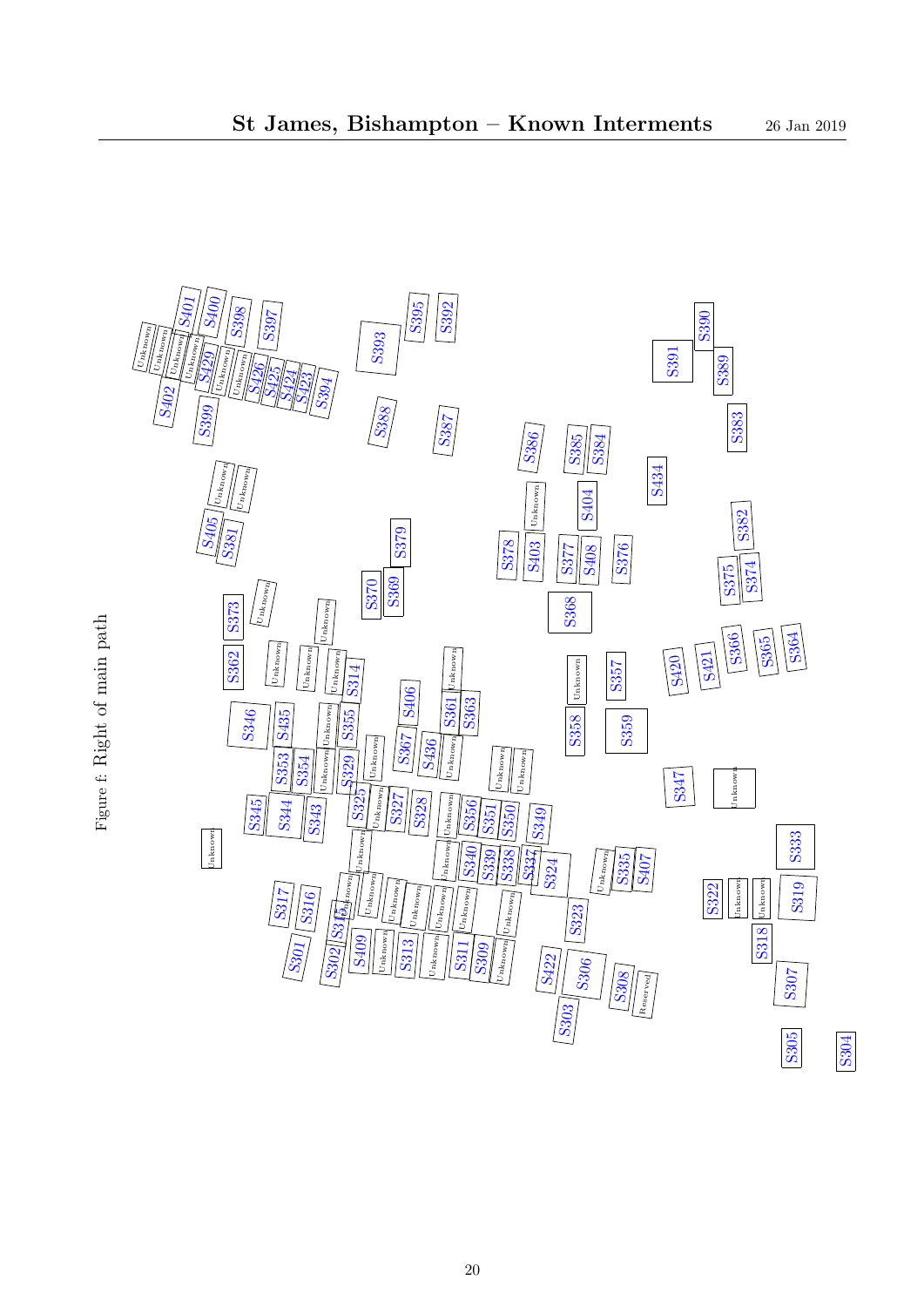<span id="page-20-31"></span><span id="page-20-30"></span><span id="page-20-29"></span><span id="page-20-28"></span><span id="page-20-27"></span><span id="page-20-26"></span><span id="page-20-25"></span><span id="page-20-24"></span><span id="page-20-23"></span><span id="page-20-22"></span><span id="page-20-21"></span><span id="page-20-20"></span><span id="page-20-19"></span><span id="page-20-18"></span><span id="page-20-17"></span><span id="page-20-16"></span><span id="page-20-15"></span><span id="page-20-14"></span><span id="page-20-13"></span><span id="page-20-12"></span><span id="page-20-11"></span><span id="page-20-10"></span><span id="page-20-9"></span><span id="page-20-8"></span><span id="page-20-7"></span><span id="page-20-6"></span><span id="page-20-5"></span><span id="page-20-4"></span><span id="page-20-3"></span><span id="page-20-2"></span><span id="page-20-1"></span><span id="page-20-0"></span>

| Surname          | First Names                      | Date died                | Int. date                        |                         | Ref              |
|------------------|----------------------------------|--------------------------|----------------------------------|-------------------------|------------------|
| <b>HARRIS</b>    | Elizabeth Doris                  | 14 Jan 1997              | 22 Jan 1997                      | B                       | T541             |
| <b>CHANDLER</b>  | John                             | 27 Dec 1925              | 31 Dec 1925                      | B                       | T504             |
| <b>CHANDLER</b>  | Jane Maria                       | 3 Jul 1908               | 7 Jul 1908                       | $\boldsymbol{B}$        | T504             |
| <b>CHANDLER</b>  | Mary Maria                       |                          | 22 Nov 1885                      | $\boldsymbol{B}$        | T504             |
| <b>EWINS</b>     | James                            | 7 Jul 1906               | $12$ Jul 1906                    | B                       | T <sub>505</sub> |
| <b>EWINS</b>     | Elizabeth                        | $8$ Nov $1930\,$         | 22 Nov 1930                      | B                       | $\rm T505$       |
| <b>EWINS</b>     | Harry                            | 9 Jul 1917               | 24 Jul 1917                      | B                       | $\rm T505$       |
| <b>ATKINSON</b>  | Robert Leighton                  | 19 Dec 1896              |                                  | $\overline{\mathbf{B}}$ | T506             |
| <b>CHANDLER</b>  | George                           | 6 Dec 1957               | 10 Dec 1957                      | B                       | T <sub>507</sub> |
| <b>SALISBURY</b> | Cyril James                      | 25 Mar 1987              | 2 Apr 1987                       | B                       | T508             |
| <b>SALISBURY</b> | Albert John                      | 27 Sep 1930              | 2 Oct 1930                       | B                       | T509             |
| <b>SALISBURY</b> | Lilian                           | 13 Nov 1966              | 17 Nov 1966                      | $\, {\bf B}$            | T509             |
| <b>HARRIS</b>    | <b>Arthur Thomas</b>             | 1 Sep 1945               | $5 \overline{\mathrm{Sep} 1945}$ | $\overline{\mathbf{B}}$ | <b>T510</b>      |
| <b>HARRIS</b>    | Ann                              | 24 May 1968              | 29 May 1968                      | $\, {\bf B}$            | $\rm T510$       |
| <b>HARRIS</b>    | Florence May                     | 8 Dec 1987               | 18 Dec 1987                      | B                       | $\rm T510$       |
| <b>SALISBURY</b> | Thomas                           | 10 Apr 1932              | 14 Apr 1932                      | B                       | T511             |
| <b>SHOPLAND</b>  | Lawrence John                    | $29$ Nov 1988            | 5 Dec 1988                       | $\overline{B}$          | T513             |
| <b>WEAVER</b>    | Robert                           | 4 Aug 1990               | 8 Aug 1990                       | $\, {\bf B}$            | T514             |
| <b>WEAVER</b>    | Ada                              | 17 Apr 2002              | 16 Sep 2002                      | $\boldsymbol{B}$        | T514             |
| <b>LANE</b>      | Raymond Austin Joseph            | $7$ Jan $1991\,$         | 12 Jan 1991                      | B                       | <b>T516</b>      |
| <b>LANE</b>      | Elizabeth Margaret Rose (Betty)  | 19 Jul 2017              | 10 Aug 2017                      | $\, {\bf B}$            | $\rm T516$       |
| <b>FOLLOWS</b>   | James Edgar                      | $8$ Jan $1980$           | 14 Jan 1980                      | B                       | T518             |
| <b>FOLLOWS</b>   | Rose Mary                        | 3 Apr 1984               | 16 Apr 1984                      | $\boldsymbol{B}$        | $\rm T518$       |
| <b>ALDRIDGE</b>  | Beatrice Sarah Florence (Trixie) | $12$ Jul $1985\,$        | 17 Jul 1985                      | B                       | T519             |
| <b>HARRIS</b>    | James                            | 28 Aug 1962              | 28 Aug 1962                      | $\overline{\mathbf{B}}$ | T520             |
| <b>HARRIS</b>    | Louisa                           | 18 Jul 1964              | $18$ Jul $1964\,$                | B                       | $\rm T520$       |
| <b>SMITH</b>     | Emma                             | 26 Jan 1942              | 31 Jan 1942                      | B                       | T521             |
| <b>SMITH</b>     | Hemming                          | 1 Oct 1945               |                                  | $\boldsymbol{B}$        | T521             |
| <b>SALE</b>      | Miriam Alma                      | 1 Apr 1987               | 17 Apr 1987                      | $\overline{B}$          | T522             |
| <b>WEBB</b>      | Ada                              | $28\ \mathrm{Mar}\ 1988$ | 5 Apr 1988                       | B                       | T523             |
| <b>BAKEWELL</b>  | <b>Florence Nellie</b>           | 23 Jul 1964              | 22 Jul 1964                      | $\overline{\mathbf{B}}$ | <b>T524</b>      |
| <b>BAKEWELL</b>  | Herbert Benjamin                 | 13 Jan 1989              | 19 Jan 1989                      | $\boldsymbol{B}$        | T524             |
| <b>CRAWFORD</b>  | Susan Gail                       | $24$ Jul $2003\,$        | 31 Jul 2003                      | $\, {\bf B}$            | $\rm{T}525$      |
| <b>GOUGH</b>     | Alfred Leonard                   | 6 Mar 1991               | 9 Mar 1991                       | $\overline{B}$          | T526             |
| <b>WASE</b>      | Anita Lorraine (Lorri)           | $\overline{23}$ Oct 1997 | $\overline{3}$ Nov 1997          | $\, {\bf B}$            | T527             |
| <b>REDMAN</b>    | Matthew James                    | 10 Aug 1997              | 18 Aug 1997                      | $\overline{B}$          | T528             |
| <b>MORRIS</b>    | Mary                             | 24 Mar 1997              | 29 Mar 1997                      | B                       | T <sub>529</sub> |
| <b>MORRIS</b>    | Graham Alec                      | 19 Sep 1999              | 24 Sep 1999                      | B                       | $\rm{T}529$      |
| <b>BARRETT</b>   | Francis William                  | $21$ Feb $1997\,$        | $27$ Feb $1997\,$                | $\, {\bf B}$            | T <sub>530</sub> |
| <b>BARRETT</b>   | Barbara Grace                    | $28$ Mar $2006$          | 4 Apr 2006                       | B                       | T530             |
| <b>FISHER</b>    | Robert William John              | 8 May 1994               | 16 May 1994                      | $\boldsymbol{B}$        | T531             |
| <b>FISHER</b>    | Iris June                        | 10 Sep 1994              | 16 Sep 1994                      | $\boldsymbol{B}$        | T531             |
| <b>ANSELL</b>    | Leslie Francis                   | 1 Apr 1994               | 8 Apr 1994                       | $\boldsymbol{B}$        | T532             |
| <b>CUTTRISS</b>  | Eileen                           | ? ? ? ? 1993             | ? ? ? ? 1993                     | B                       | T533             |
| <b>CUTTRISS</b>  | Leslie Hereford                  | ? ? ? ? 1993             | 3 Apr 1993                       | B                       | T533             |
| <b>JONES</b>     | Linda Margaret                   | $4$ Sep $2000$           | $12$ Sep $2000$                  | B                       | T534             |
| <b>JONES</b>     | Reginald Keith                   | $26$ Jun $2013$          | $4$ Jul $2013$                   | $\boldsymbol{B}$        | T534             |
| <b>JONES</b>     | Percy Glynn                      | 4 Apr 1999               | 9 Apr 1999                       | $\, {\bf B}$            | T535             |
| <b>JONES</b>     | Lily                             | 4 Oct 2003               | 13 Oct 2003                      | $\boldsymbol{B}$        | T535             |
| <b>MILES</b>     | Peggy Cecilia                    | 17 Sep 2004              | $29$ Sep $2004$                  | $\, {\bf B}$            | T536             |

Table g: Behind church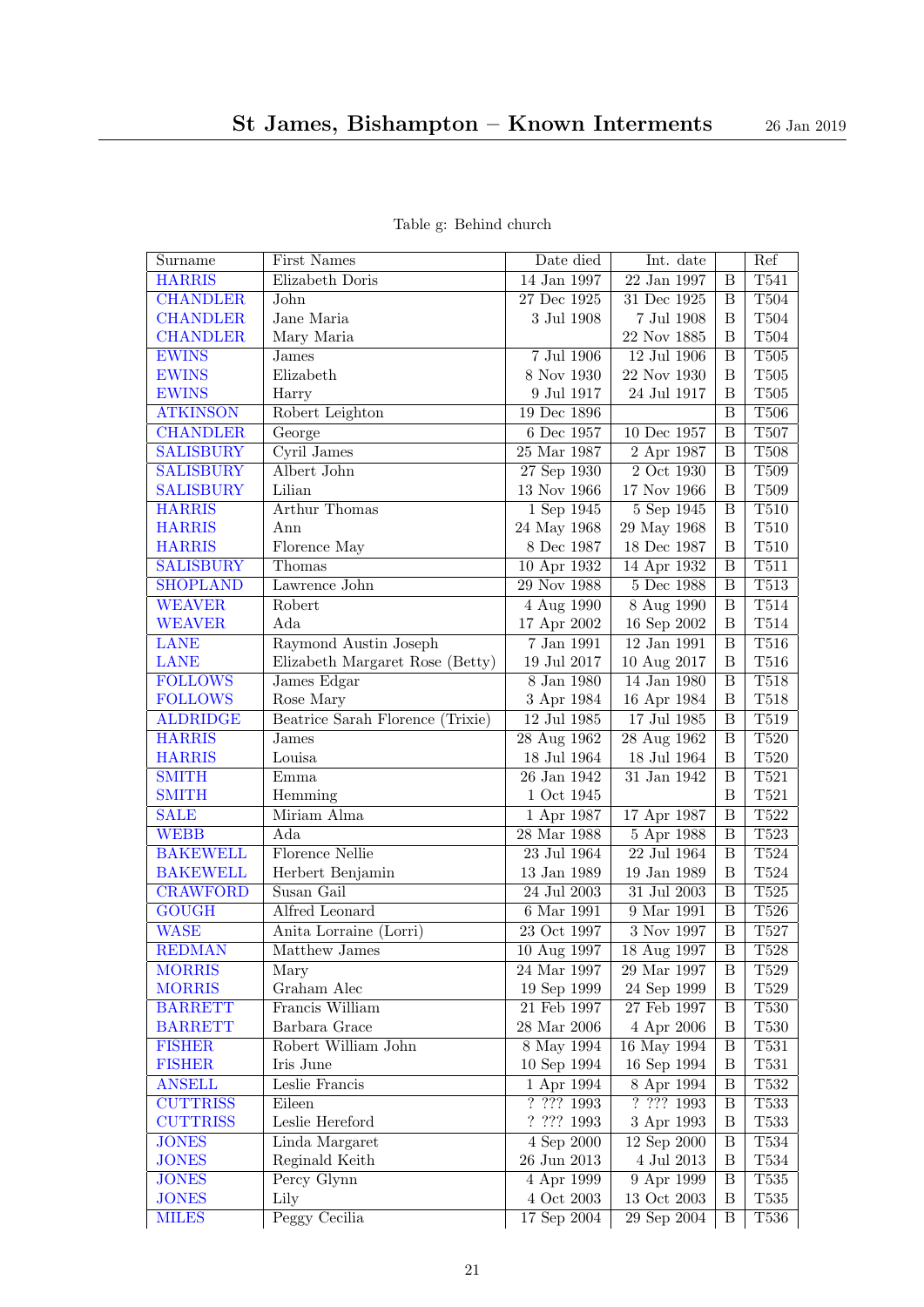<span id="page-21-17"></span><span id="page-21-16"></span><span id="page-21-15"></span><span id="page-21-14"></span><span id="page-21-13"></span><span id="page-21-12"></span><span id="page-21-11"></span><span id="page-21-10"></span><span id="page-21-9"></span><span id="page-21-8"></span><span id="page-21-7"></span><span id="page-21-6"></span><span id="page-21-5"></span><span id="page-21-4"></span><span id="page-21-3"></span><span id="page-21-2"></span><span id="page-21-1"></span><span id="page-21-0"></span>

| Surname                    | <b>First Names</b>       | Date died         | Int. date               |   | Ref         |
|----------------------------|--------------------------|-------------------|-------------------------|---|-------------|
| <b>MILES</b>               | George                   | $27$ Jan $2014\,$ | $13$ Feb $2014\,$       | B | T536        |
| <b>POOLE</b>               | Oliver John              | 11 May 2000       | 31 May 2000             | В | T537        |
| <b>GOUGH</b>               | Margaret Nellie          | $20$ Feb $2005$   | $\overline{3}$ Mar 2005 | В | $\rm{T}538$ |
| <b>WOOD</b>                | Alma Rachel              | 21 Feb 2005       | $7$ Mar $2005$          | B | T539        |
| $\overline{\mathrm{RIGG}}$ | Lucy-Anne                | 8 May 2014        | $16$ May $2014$         | B | T540        |
| <b>DOBIE</b>               | Norma                    | 4 Apr 2011        | 14 Apr 2011             | B | T550        |
| <b>TANK</b>                | Reiko                    | 6 Nov 1988        | 19 Nov 1988             | B | T552        |
| <b>TANK</b>                | Selina Hazel             | $15$ Jan $2010$   | 1 Feb 2010              | B | T553        |
| <b>ALLEN</b>               | Joseph William           | 15 Aug 2010       | 25 Aug 2010             | B | $\rm{T}554$ |
| <b>PERKS</b>               | Rachel                   | ? ? ? ? 1934      | 29 Jan 1934             | B | T555        |
| <b>PERKS</b>               | John                     | ? ? ? ? 1933      | 22 Jul 1933             | B | T555        |
| <b>COX</b>                 | Edith Rachel             | 19 Jun 1968       | 25 Jun 1968             | B | T555        |
| <b>COX</b>                 | John Redvers             | $?\ ????\ 1979$   | ? ? ? ? 1979            | B | $\rm{T}555$ |
| <b>NASH</b>                | Daniel William           | 8 Apr 2009        | 22 Apr 2009             | B | T556        |
| <b>POOLE</b>               | Simon St.Just            | 10 Apr 2006       | 21 Apr 2006             | B | $\rm{T}557$ |
| <b>POOLE</b>               | Daphne                   | 2 Jan 2005        | $10$ Jan $2005$         | B | T558        |
| <b>POOLE</b>               | Anthony John             | 2 Sep 2009        | 9 Sep 2009              | B | T558        |
| <b>WARD</b>                | Edward Allan             | 25 Feb 2014       | $5$ Mar $2014$          | B | T562        |
| <b>WARD</b>                | Nellie Jane              | 26 May 2015       | 19 Jun 2015             | B | T562        |
| <b>HARRIS</b>              | Margaret Eva             | 28 Nov 2015       | 14 Dec 2015             | B | T564        |
| <b>TARVER</b>              | Francis Edward           | $3$ Jan $2015\,$  | $10$ Jan $2015\,$       | B | <b>T565</b> |
| <b>ROBERTSON</b>           | Henrietta (Rita) Kemp    | 11 Aug 2012       | 17 Aug 2012             | B | T566        |
| <b>GOUGH</b>               | Rodney Arthur            | 22 Nov 2015       | $11$ Dec 2015           | B | T569        |
| <b>BARBARO</b>             | Salvatore Leonardo (Len) | 5 Jan 2019        | 24 Jan 2019             | B | T572        |

Table g: Behind church (continued)